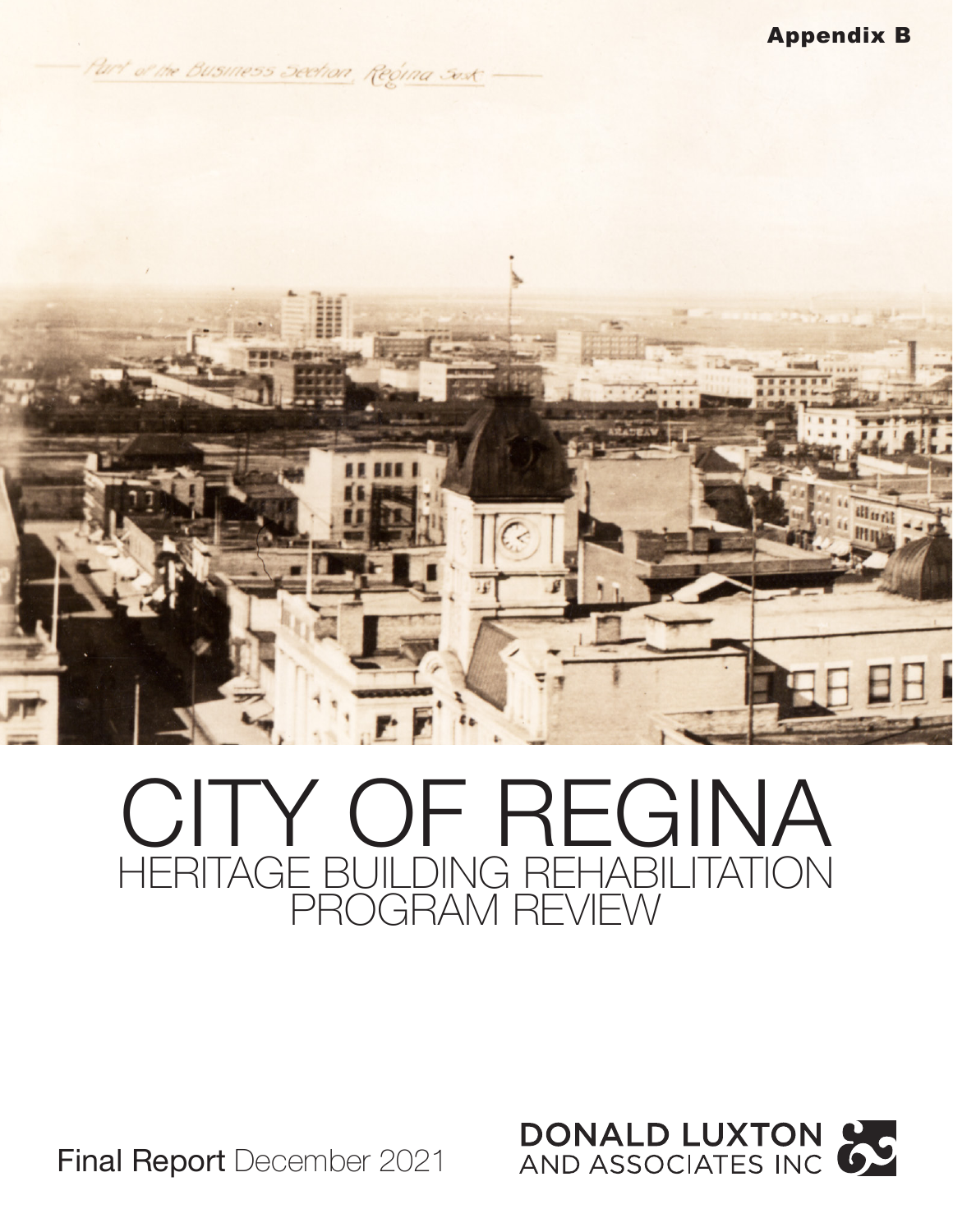# **TABLE OF CONTENTS**

| 1. Introduction                                        |      |
|--------------------------------------------------------|------|
| 2. Benefits of Heritage Conservation                   | 2355 |
| 3. Best Practices                                      |      |
| 3.1 Global Heritage Conservation                       |      |
| 3.2 The Canadian Context                               |      |
| 3.3 The Provincial Context                             | 6    |
| 3.4 Municipal Heritage Programs                        | 6    |
| 4. Program Vision and Goals                            | 10   |
| 4.1 A Renewed Vision for the HBRP                      | 10   |
| 4.2 HBRP Goals                                         | 10   |
| 5. Program Review                                      | 11   |
| 5.1 Engagement Activities                              | 11   |
| 5.2 Program SWOT Analysis                              | 12   |
| 5.3 Internal Process Assessment                        | 14   |
| 5.3.1 Heritage Flagging System                         | 14   |
| 5.3.2 Neighbourhood Heritage Planning                  | 14   |
| 5.3.3 Permit Application Review                        | 14   |
| 6. Heritage Incentive Options                          | 15   |
| 6.1 Financial Incentives                               | 15   |
| 6.1.1 Direct Grants                                    | 15   |
| 6.1.2 Property Tax Exemptions                          | 17   |
| 6.1.3 Reduced Permit Fees                              | 18   |
| 6.2 Developmental Incentives                           | 18   |
| 6.2.1 Relaxations/Variances                            | 18   |
| 6.2.2 Density Bonusing and Transfers                   | 18   |
| 6.3 Administrative Incentives                          | 19   |
| 6.3.1 Permit Assistance                                | 19   |
| 6.3.2 Building Code Acceptable Alternative Solutions   | 19   |
| 6.3.3 Heritage Support and Referral Programs           | 19   |
| <b>7. Recommendations</b>                              | 20   |
| 7.1 Recommendations and Implementation Timeline        | 20   |
| 7.2 Heritage Evaluation and Nomination Recommendations | 23   |
| <b>Appendix A: Definitions</b>                         | 24   |
| <b>Appendix B: Heritage Inventory Nomination Tool</b>  | 25   |
| and Evaluation Process Study                           |      |

DONALD LUXTON & ASSOCIATES INC. **FINAL REPORT** DECEMBER 2021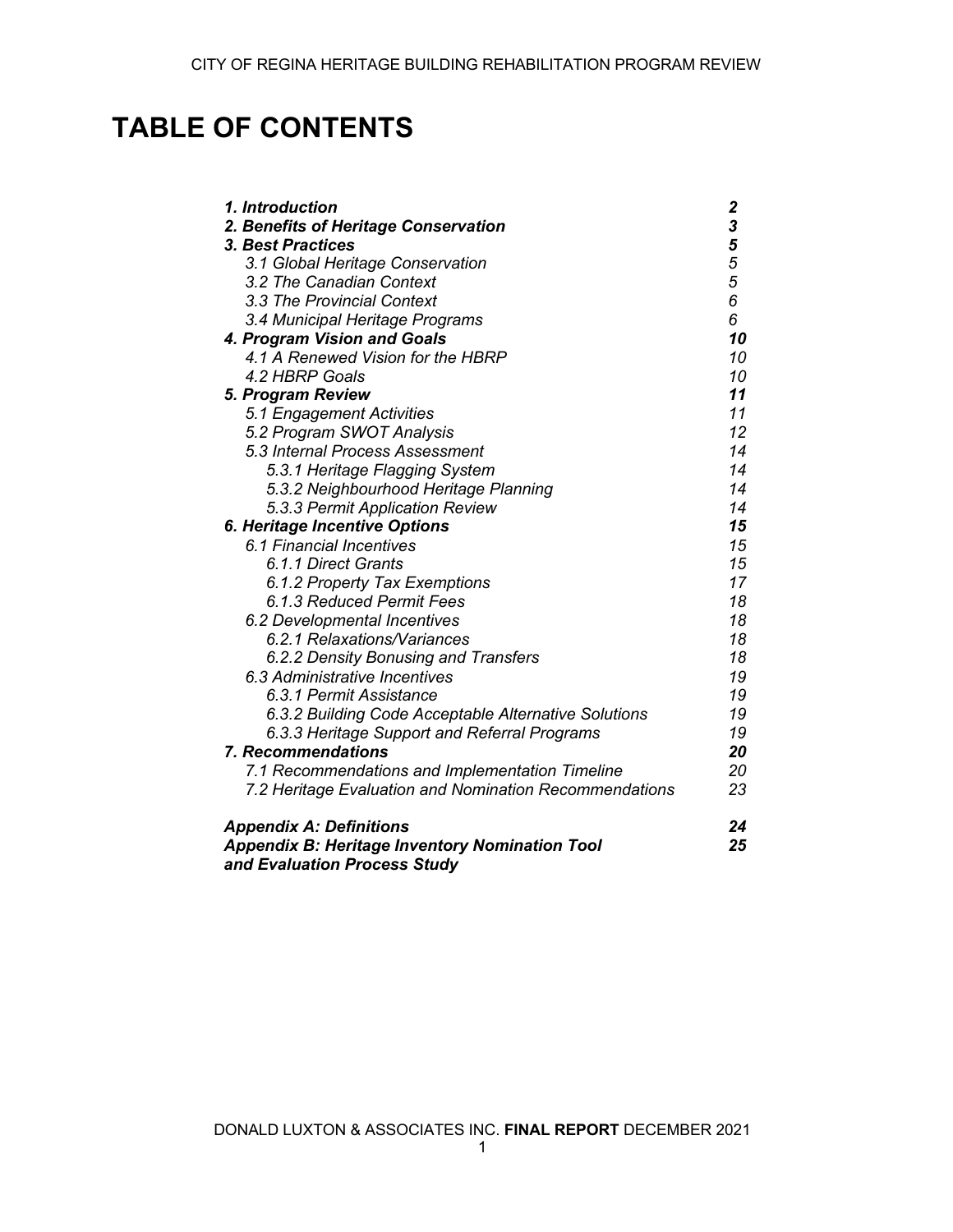# **1. INTRODUCTION**

This report will assist the City of Regina in the utilization of realistic and effective heritage incentives, regulations and procedures that will promote the conservation of historic resources throughout the community. A broad range of incentive and regulation-based heritage tools will form an important step in the proactive management of the City's significant resources, as administered through the Heritage Building Rehabilitation Program (HBRP).

Heritage can be defined as anything of a physical, cultural or social nature that is unique to, and valued by, a community, and can be passed from generation to generation. Heritage is important for a number of reasons. Each municipality's heritage is distinctive, and therefore can help instill a sense of community identity and resident pride. It promotes a sense of continuity for residents and an understanding of where we have been and where we are today. As such, key resources should be conserved for future generations to enjoy and benefit from. Heritage conservation is also important economically; it can increase property value and provide opportunities for business, property owners and tourism.

The value of conserving heritage properties is not always immediately recognized, especially if there are perceived financial benefits from demolition and/or redevelopment. Municipal heritage programs should balance regulations and incentives, based on owner cooperation; in virtually all cases, heritage protection is achieved on a voluntary basis. Where there are external pressures threatening heritage assets, it has been recognized that more effective conservation will be achieved through incentives rather than by stringent regulation.

Compensation may be required for loss of economic value when continuing protection is enacted; in lieu of compensation, an incentives package that is acceptable to the property owner can be offered. This is the primary means by which continuing protection is secured for heritage sites. Incentives also help ensure long-term conservation, by ensuring that each project is, and remains, financially viable.

It is in the best interest of both the public and the municipality to avoid the stigma of "unfriendly designation" and the negative impacts (financial and otherwise) that accompany the use of rigid controls to conserve heritage sites. An extreme example of an unfriendly designation occurred in Victoria when the City designated the interior of the Rogers' Chocolates building against the wishes of the owner; an arbitration ruling found the City liable for substantial compensation and legal costs. This illustrates the reluctance of municipalities to enact any form of protection against an owner's wishes.

Instead, incentives-based, voluntary and cooperative Heritage Programs are best practice. If possible, regulations should not be forcibly imposed on owners; rather, heritage projects should be approached in a way that will ensure there are benefits for the applicant. This approach is supported by offering incentives that result in renewed investment in heritage properties, plus satisfaction and benefits on all sides.

In order to conserve significant heritage sites for future generations, the City will need to work cooperatively with owners to achieve the public goal of heritage conservation. As outlined in this report, there are a number of procedures, techniques and tools available to achieve this overall goal.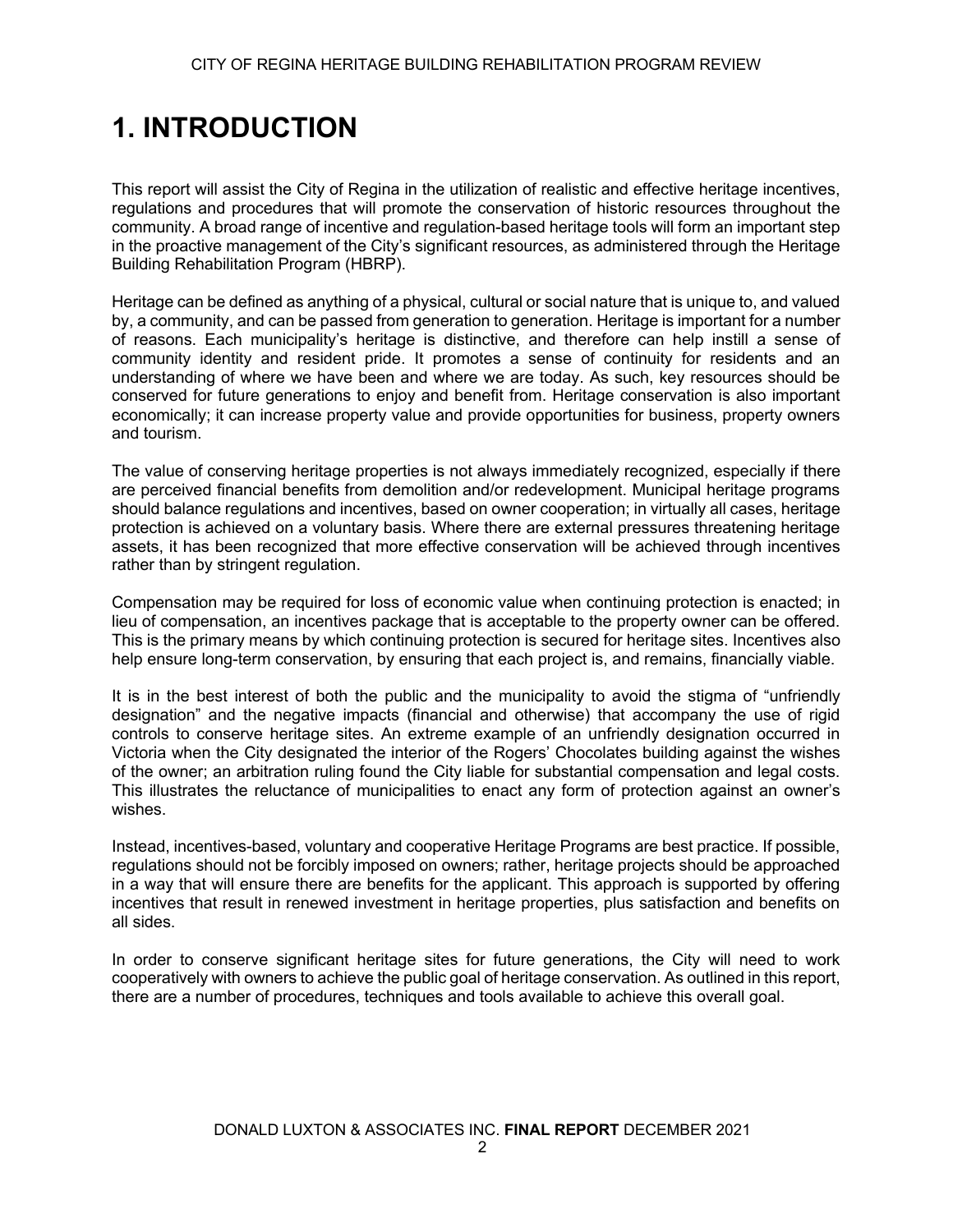### **2. BENEFITS OF HERITAGE CONSERVATION**

Heritage conservation has many potential cultural, social and economic benefits. Conserving and celebrating a community's heritage allows it to retain and convey a sense of its history and provides aesthetic enrichment as well as educational opportunities. Heritage resources help us understand where we have come from so that we can appreciate the continuity in our community from past to present to future. Historic sites become physical landmarks and touchstones, and many other intangible heritage features - such as traditions, events and personal histories - add to the City's vibrancy and character. This broad range of heritage resources represents a legacy that weaves a rich and unique community tapestry.

Cultural and heritage-based tourism, including visits to historic sites, is among the fastest growing segments of the overall tourism industry. Other benefits of strong heritage policies include maintaining distinctive neighbourhoods, conserving cultural heritage, strengthening community identity and promoting civic pride. Heritage conservation is also inherently sustainable and supports initiatives such as landfill reduction and conservation of embodied energy. It reinvests in existing infrastructure and promotes avoided impacts through reduced greenhouse gas (GHG) emissions. These are all important considerations in the long-term management of our built environment.

The benefits of a well-managed heritage conservation program include:

- retention of unique community heritage
- celebrations of historical events and traditions
- partnership opportunities with senior levels of government
- engagement of the broader community including the private and volunteer sectors
- conservation of a broad range of historical sites that supports other public objectives, such as tourism development and education
- flexible heritage planning that assists private owners in retaining historic resources
- investment in heritage sites through community partnerships
- generation of employment opportunities and other economic benefits
- linkages with goals for greener community development and sustainability initiatives

Heritage initiatives provide many tangible and intangible benefits and have a strong positive impact on the development of a complete community and the emergence of a vibrant culture of creativity and innovation. There is, however, a widely-held perception that protecting heritage property reduces property values or inhibits development. Studies have shown that this is not so; Professor Robert Shipley of the University of Waterloo looked at almost 3,000 properties in 24 communities across Ontario between 1998 and 2000. His study concluded that heritage designation could not be shown to have a negative impact on property values.

In fact, there appears to be a distinct and generally robust market in protected heritage properties. Generally, these properties perform well, with the majority of them maintaining their value at average or better than average market value. The rate of sale among designated properties is also as good, or better than, average market trends. Moreover, the values of heritage properties tend to be resistant to downturns in the general market.

The Vancouver Heritage Foundation undertook a research project to determine whether there were positive or negative impacts to heritage designation, through a comparison of the assessed values of heritage and non-heritage properties in four Vancouver neighbourhoods (Strathcona, Kitsilano, Mount Pleasant and Hastings Sunrise). The study found that between 1999 and 2005, Heritage Register and designated heritage houses increased in value by 42%, while non-heritage houses increased in value at a slightly lower rate of 39%.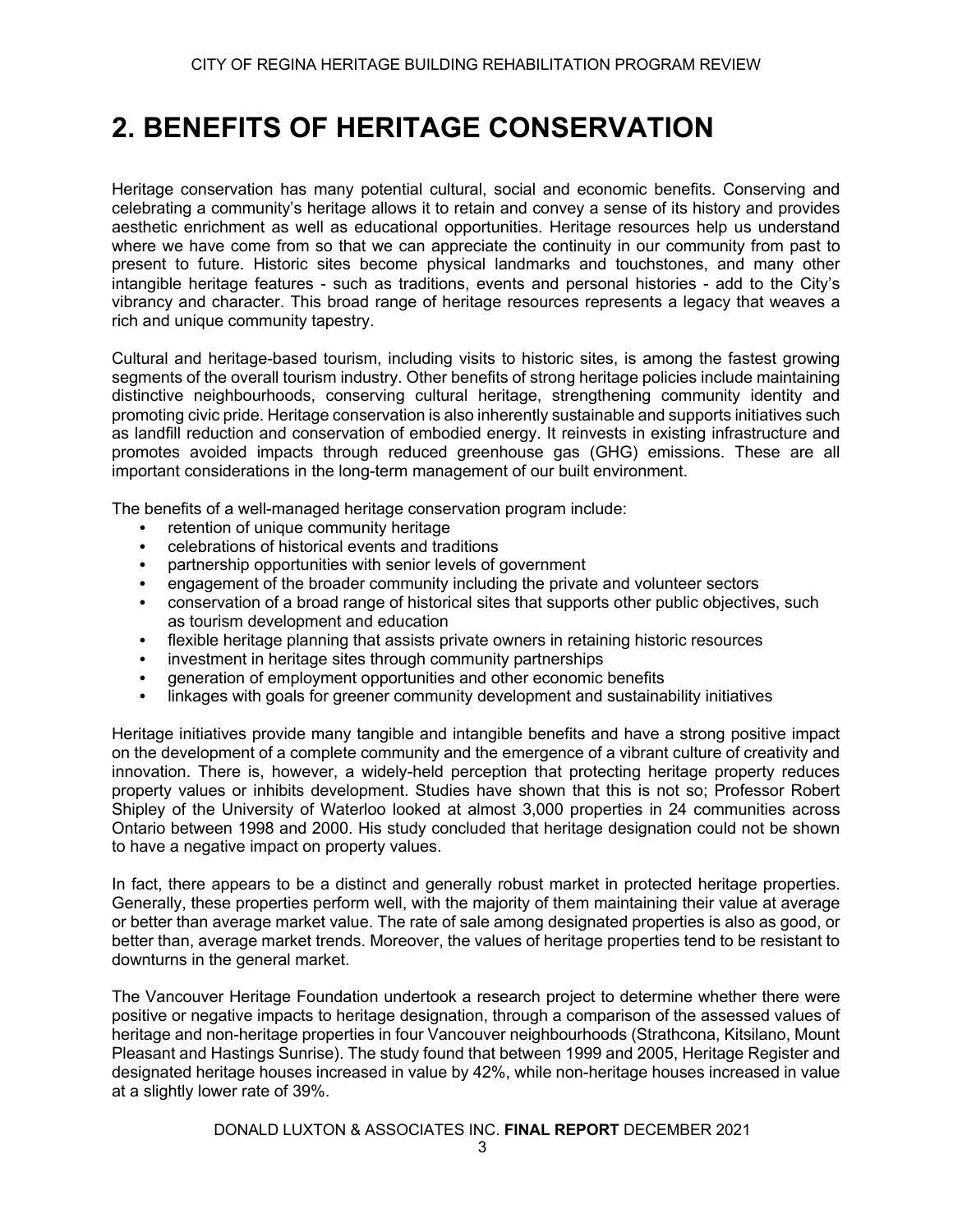The Victoria Heritage Foundation tracked the market values and assessments of 142 heritage houses designated prior to 1988. Between 1988 and 1999 the tax assessments for these individual designated (and well-maintained) heritage houses increased at a rate 26% higher than the average tax assessments for residences throughout for the City. This resulted in an increased tax return to the City as a result of the heritage incentives that were provided.

The experience of these two heritage foundations indicates that when incentives are available, the property values of heritage houses rise at a higher rate than normal building stock, therefore providing higher assessments and ultimately increased property taxes. This is a desirable outcome for the municipality, which reaps the downstream benefits of this investment in heritage conservation. The same is true for tax incentives, which can be used to stimulate investment in under-utilized properties that will ultimately pay higher property taxes. Heritage conservation initiatives provide stability in the marketplace and helps protect property values. This is especially true when conservation incentives are offered, creating a category of prestigious properties that are highly valued in the marketplace.

In general, heritage incentives leverage many times their original value in owner investment, construction and job creation. In addition to being a sound community investment, they are a sound financial investment for the City.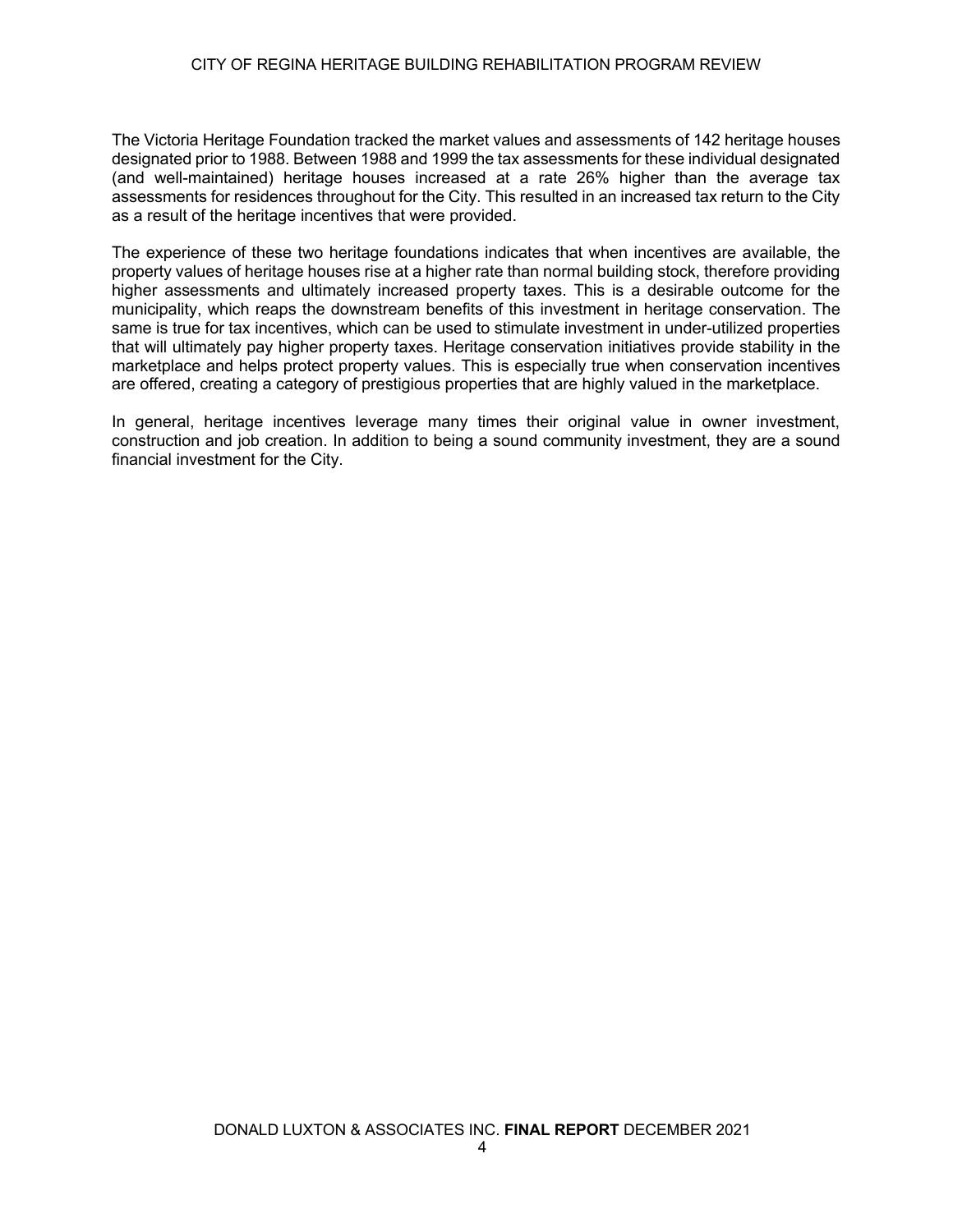# **3. BEST PRACTICES**

#### **3.1 Global Heritage Conservation**

Examples of the best practices for heritage conservation can be found across the world in various principles and charters and throughout the initiatives of many different levels of authority. Similar to other cultural sector activities, heritage conservation follows a tiered organizational system, beginning at the global scale; UNESCO (United Nations Educational, Scientific and Cultural Organization) and ICOMOS (International Council on Monuments and Sites) provide the fundamental standards of heritage conservation, which are intended for adoption by individual countries. Canada is a signatory state to these protocols. According to UNESCO, there are a number of measures that governing bodies can undertake in order to ensure that the conservation of heritage sites, which contribute to authentic local identity, is incorporated into legislation:

- All official plans must provide for heritage conservation.
- Every government should empower an entity to advise it on endangered heritage property.
- Heritage protection should be binding on government agencies.
- Public agencies should orient their construction policies to renovating space in old buildings.
- Cultural Landscapes should be subject to protection.
- The areas around historic places should be subject to rules ensuring harmonization.
- Groups of modest buildings that are collectively of cultural value should be protected even if no individual one is noteworthy.
- There may be a *quid pro quo* for designation.
- Any policy for protection must be accompanied by a policy for revitalization.
- Owners of historic places should be encouraged by means of tax incentives.
- Governments should establish either special subsidies or a national conservation fund outside the normal budgetary process.
- Governments should make grants, subsidies, or loans available to municipalities, institutions, and owners to bring the use of historic places up to contemporary standards.
- A system should be established with public and private sector participation to provide rehabilitation loans with low interest and/or long repayment schedules.
- Rehabilitation projects should observe modern safety standards, but when building and fire codes interfere with conservation, alternate compliance should be considered.

#### **3.2 The Canadian Context**

Canada has had a rich history of heritage conservation, despite its relatively young age. The heritage movement in Canada began prior to the advent of World War One, out of the concern for the condition, and future, of some of the country's earliest buildings. In 1919, the Historic Sites and Monuments Board of Canada was established. The development of the *Historic Sites and Monuments Act* followed in 1953. The *Act* was the first federal legislation created to allow the national designation of Canadian buildings, however, the *Act,* although supporting research and recognition of historic resources in Canada, does not provide any *legal* protection to heritage sites.

Modern Canadian heritage planning is based on two primary tools: the Canadian Register of Historic Places and the Parks Canada *Standards and Guidelines for the Conservation of Historic Places in Canada,* both of which were originally developed under the Canadian Historic Places Initiative (HPI). Started in 2001, the HPI was formed through intergovernmental collaboration (between municipal, provincial, territorial, and federal levels of government) in order to establish a pan-Canadian culture of conservation. The Statement of Significance (SOS) tool, implemented as part of the HPI, remains the primary method of conveying the heritage value of Canadian historic sites across the country. Though the third tier of the HPI, the certification program for incentives, was never fully enacted, the *Standards and Guidelines* and Statement of Significance documentation remain Canadian best practice.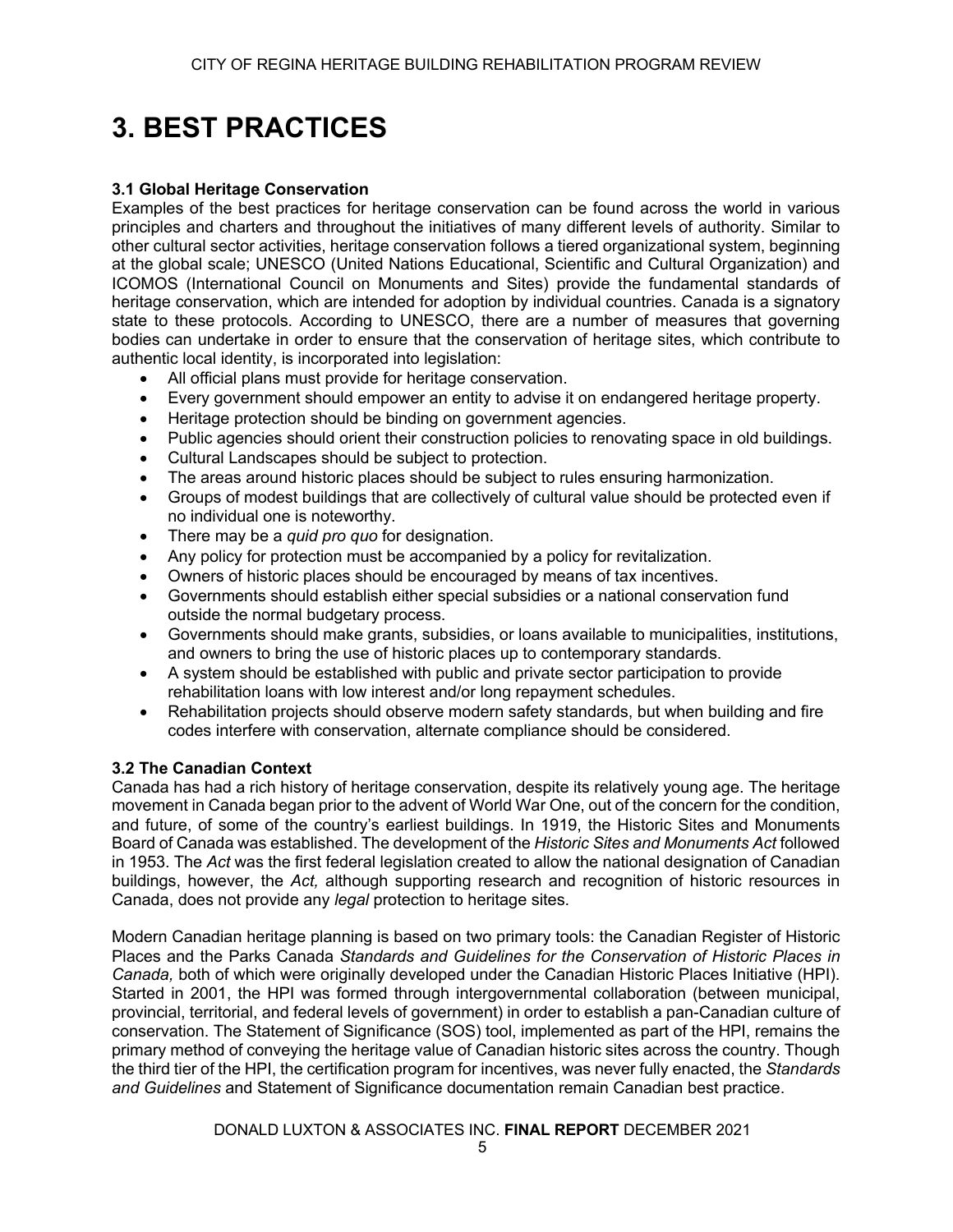#### **3.3 The Provincial Context**

When the *Cities Act* came into force in January 2003, all cities in Saskatchewan were granted the option to operate either under the *Cities Act* or under the *Urban Municipalities Act*; all cities opted to operate under the former rather than the latter. This *Act*, Chapter C-11.1 of the *Statutes of Saskatchewan,* provides the broad framework of governance for the City of Regina, but does not specifically mention the management of heritage sites.

Authority for the management of heritage sites is enabled under *The Heritage Property Act*. This *Act* grants municipalities the authority to provide tax relief or other incentives to heritage properties. The *Act* also enables, but does not compel, the City to appoint a Municipal Heritage Advisory Committee (MHAC). The *Act* states that Council should consult with the MHAC, if one has been established, prior to designating a property or demolishing a designated property.

The Saskatchewan Heritage Conservation Branch is the steward of many diverse historic resources throughout the province. The Built Heritage Management Unit focuses on provincial heritage property designation and alteration review and approvals, municipal heritage property advisory and registry services, community engagement to build local heritage conservation and management capacity and managing the Saskatchewan Register of Heritage Property. The Archaeological Resource Management Unit focuses on land and resource development review, impact assessment and mitigation, investigation permitting, managing the Saskatchewan Archaeological Site Inventory, and geographic place naming. In addition, the Heritage Conservation Branch is responsible for providing administrative and technical support to the Saskatchewan Heritage Foundation and its various standing committees, including the Saskatchewan Heritage Advisory Committee, the Saskatchewan Heritage Property Review Committee, and the Saskatchewan Geographic Names Committee.

#### **3.4 Municipal Heritage Programs**

Though no one municipal program is *perfectly* comparable to the Regina context, there are components of a variety of programs, which have been studied by both the consultant team and City Staff, that can be used to inform and improve Regina's Heritage Building Rehabilitation Program.

The City of Saskatoon's municipal heritage program offers a somewhat direct comparison to Regina.

- **Register of Historic Places:** created in 2014, but with roots in the 2004 Built Heritage Database, the register is a collection of historic resources that are recognized and protected at the Federal, Provincial, and Municipal level, and additionally contains recognized, but nondesignated sites; the three-part Statements of Significance for each site are available online on the City's website; nearly 200 sites are included on the register
- **Planning and Regulatory Tools:** include the Municipal Heritage Advisory Committee, which works on behalf of City Council in reviewing any changes to criteria to the evaluation of resources, and additionally reports to Council matters of heritage via the Planning and Operations Committee; Bylaw No. 6770, passed in 1987, and more commonly known as the Holding Bylaw, prevents demolition of listed properties in the bylaw for 60-days following the initial application of the demolition permit; the City's Heritage Coordinator promotes the implementation of heritage strategies based on the *Heritage Policy and Program Review*; the *Civic Heritage Policy* of 2014 helped broaden the role of the municipality in the conservation of the historic resources in the city by instituting definitions of heritage and policy direction; it was further augmented by the *Saskatoon Heritage Plan*, providing a long-range plan and support mechanisms for conservation
- **Incentives:** are available both financially and non-financially; in cases where conservation interventions are expected to result in an increase in property taxes, property tax abatements are covered up to 50% of the costs of the project (up to a maximum of \$150,000); when property taxes are not expected to increase, or for tax-exempt properties, grants covering up to 50% of conservation work (up to maximum of \$150,000, or \$75,000 for tax-exempt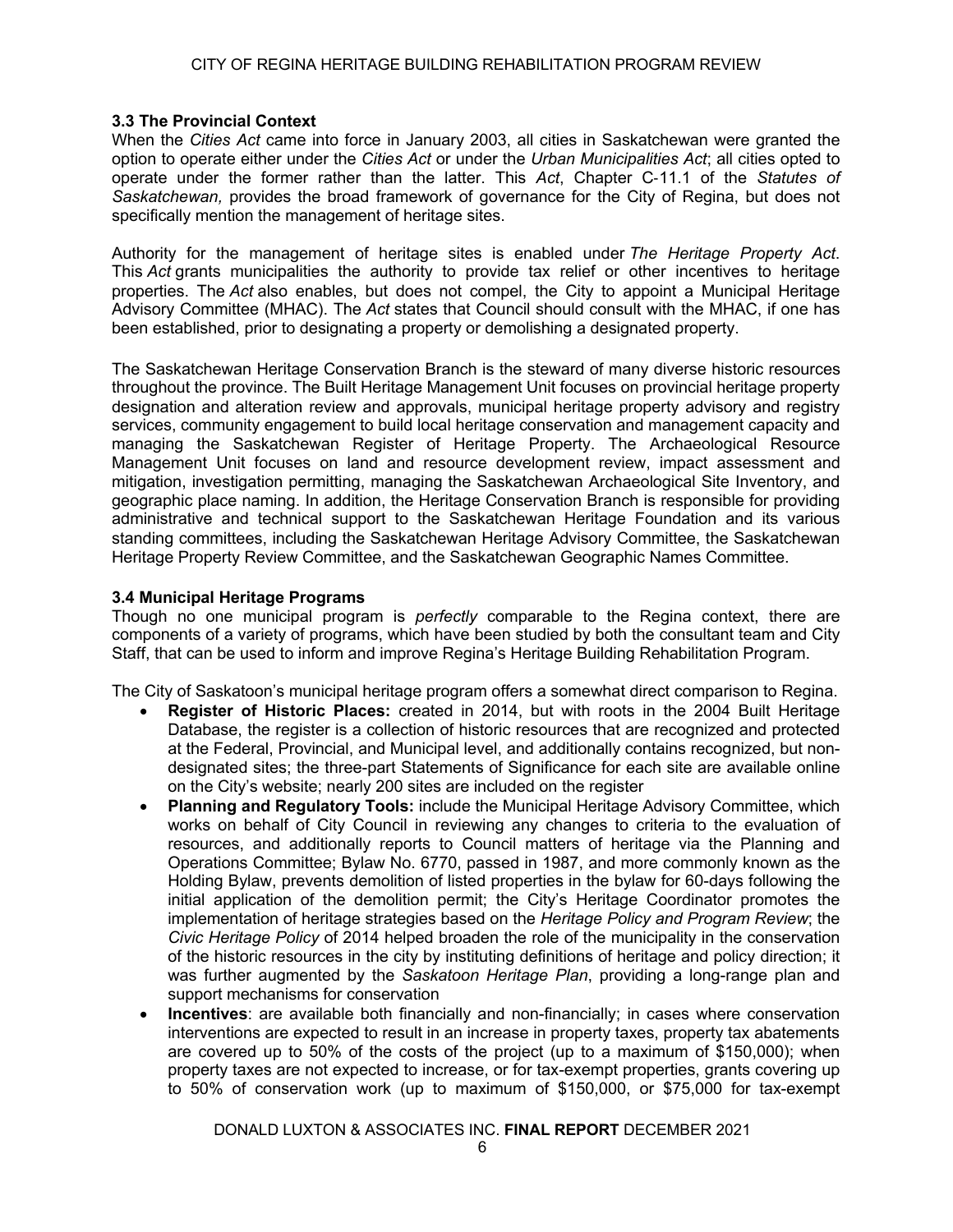properties) are available; additionally, the City provides maintenance grants and permit refunds (up to 50% of fees related to eligible project costs for designated properties), and will also support owners of historic resources through the offering of alternative building code compliance mechanisms, as well as the potential rezoning for adaptive reuse; for commercial properties located within Business Improvement Zones, Façade Conservation & Enhancement Grants are also available

The City of Calgary has a comprehensive heritage program with a focus on the identification, evaluation, and awareness of heritage sites, demonstrated by the broadness of sites on the Inventory of Evaluated Historic Resources, the public availability of information pertaining to evaluated resources, and the biannual municipal heritage awards. Recently, the City has embarked on a number of conservation projects on publicly owned resources, setting a precedent for future conservation endeavours in the city.

- **Inventory of Evaluated Historic Resources:** is a list of sites that have been evaluated by municipal heritage planners, community members, and/or consultants; the Inventory contains more than 800 resources, though sites that have been demolished are kept as active entries on the list; the City has instituted a values-based, non-numerical custom-evaluation form, which includes a Statement of Significance and a Statement of Integrity
- **Planning and Regulatory Tools:** the City is guided by the 2008 long-range planning report, the *Calgary Heritage Strategy*; the *Strategy* provides recommendations on incentives and processes for the municipal heritage planners and administration
- **Incentives:** for Municipal Historic Resources, the City provides grants for conservation projects up to 50% of the costs (up to a maximum of 15% of the assessed property value); these grants are only available for an individual property every 15 years; municipally designated sites are eligible for a cost share grant through the provincial Heritage Preservation Partnership Program

The City of Edmonton has a robust heritage program with an emphasis on predictability and marketability, offering sustainable and attractive incentives to its citizenry to encourage conservation, including:

- **Heritage Register:** provides valuable information on each building, including date of construction, architect, owner, etc.; more than 700 properties are listed, including more than 100 that have been designated
- **Planning Tools:** the City of Edmonton incorporates heritage conservation into its overall planning framework; it has also developed several plans and policies to manage heritage sites and development growth directly, including: *Historical Resources Management Plan*; City Policy C-450B: *A Policy to Encourage the Designation and Rehabilitation of Historic Resources in Edmonton*; *The Art of Living*: a plan for securing the future of arts and heritage in the City of Edmonton; and *The Way We Grow,* a development plan
- **Incentives:** include a fund to provide financial compensation for the designation of Municipal Historic Resources and the continued, long-term maintenance of designated resources; direct grants; property tax rebates; and non-monetary incentives

The City of Vancouver Heritage Conservation Program boasts a diverse program that offers a wide range of management tools and conservation incentives, including:

- **Heritage Register**: more than 2,200 sites are listed, including buildings, structures, streetscapes, landscape resources and archaeological sites
- **Neighbourhood Planning:** incorporates heritage zoning districts, zoning guidelines, and community planning projects
- **Protection Measures:** include legal designation; changes to designated heritage sites administered only through Heritage Alteration Permits

DONALD LUXTON & ASSOCIATES INC. **FINAL REPORT** DECEMBER 2021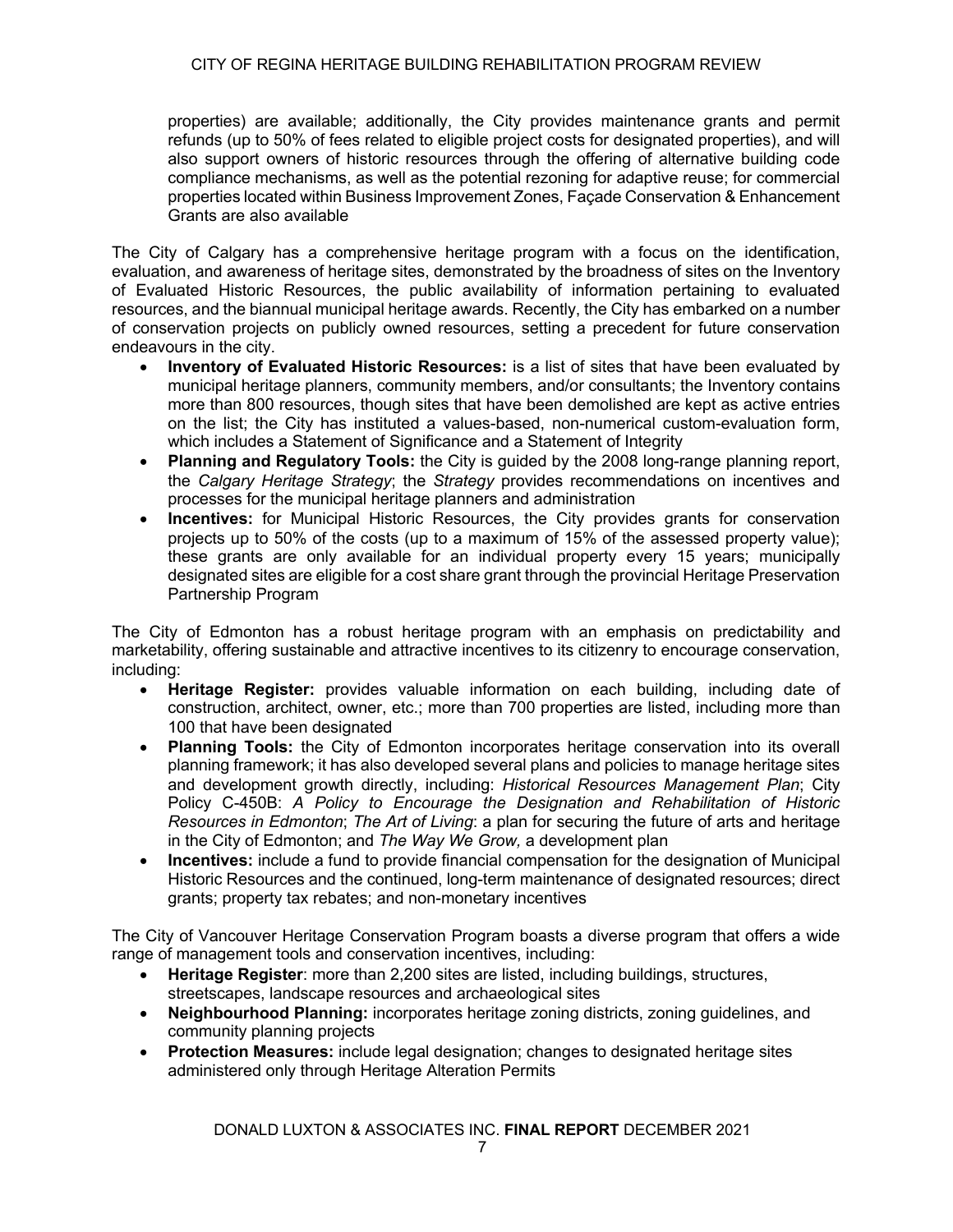- **Incentives:** include a new program with an expanded budget, as well as individual application streams, such as the Transfer of Density program; the Heritage Building Revitalization Program; and Heritage Revitalization Agreements
- **The Vancouver Heritage Foundation (VHF):** manages a recently expanded granting program geared towards residential properties and provides a wide variety of programming focused on heritage awareness and education

The City of Victoria offers a marketable and predictable program, which encourages active participation and buy-in from Victoria residents. The salient program components include:

- **Planning and Regulatory Tools:** including the Heritage Register (listing approximately 1,100 historic sites); Heritage Inventory; use of Heritage Alteration Permits; *Heritage Strategic Plan For The City of Victoria*; the creation of 13 heritage conservation areas (HCA); and the *Official Community Plan*, which has adopted the *Standards and Guidelines for the Conservation of Historic Places in Canada*
- **Incentives:** including the House Grants Program; the Building Incentive Program; the Tax Incentive Program for Downtown Heritage Buildings; and the Illuminate Downtown Grant, offered by the Downtown Victoria Business Association
- **Education:** heritage conservation is promoted through various organizations across the city including the Victoria Heritage Foundation, the Victoria Civic Heritage Trust, the Hallmark Society, the Victoria Historical Society, and the Old Cemeteries Society; as well as the publication of *This Old House: Victoria's Heritage Neighbourhoods*

The City of Toronto offers a predictable, diverse, and marketable heritage program with a focus on neighbourhood character and the creation of sustainable heritage conservation districts. Tools include:

- **Heritage Conservation Districts:** HCDs allow City Council to administer guidelines designed to protect and enhance the special character of groups of properties in an area; the character is established by the overall heritage quality of buildings, streets and open spaces as seen together; Toronto has sixteen Heritage Conservation Districts
- **Heritage listing:** there are approximately 9,000 properties identified, including 4,500 that have been designated
- **Heritage Easement Agreements:** identifies elements of a building which are to be retained in perpetuity and may also set out permitted alterations and development.
- **Financial Incentives:** including the Toronto Heritage Grant Program and the Heritage Property Tax Rebate Program

The City of Montreal offers a very diverse program, due to its broad definition of 'heritage' and its focus on intangible heritage, in particular. The most significant components of the Montreal program include:

- **Planning and Regulatory Tools:** surround Tangible Cultural Heritage (including public art, archaeological heritage, archival heritage, and built heritage); Moveable Heritage (including artistic, archaeological, documentary, ethno-historical and scientific collections – as well as landscaped heritage); Intangible Cultural Heritage (including traditions, arts, knowledge, and memory – also referred to as 'living heritage')
- **Incentives:** include restoration education, grants, home ownership assistance, and minimum maintenance standards (which are provincially mandated, defining the failure to adequately maintain a designated heritage property as an 'offence')
- **Education Tools:** Urban Heritage Interactive Publications, which provide tools, tips, and strategies to help owners take care of Montreal's Urban Heritage

After reviewing these municipal heritage programs across Canada, certain heritage planning practices were analyzed for their potential applicability to the City of Regina. Although they respond to many different factors including different legal frameworks, these municipal programs provide lessons and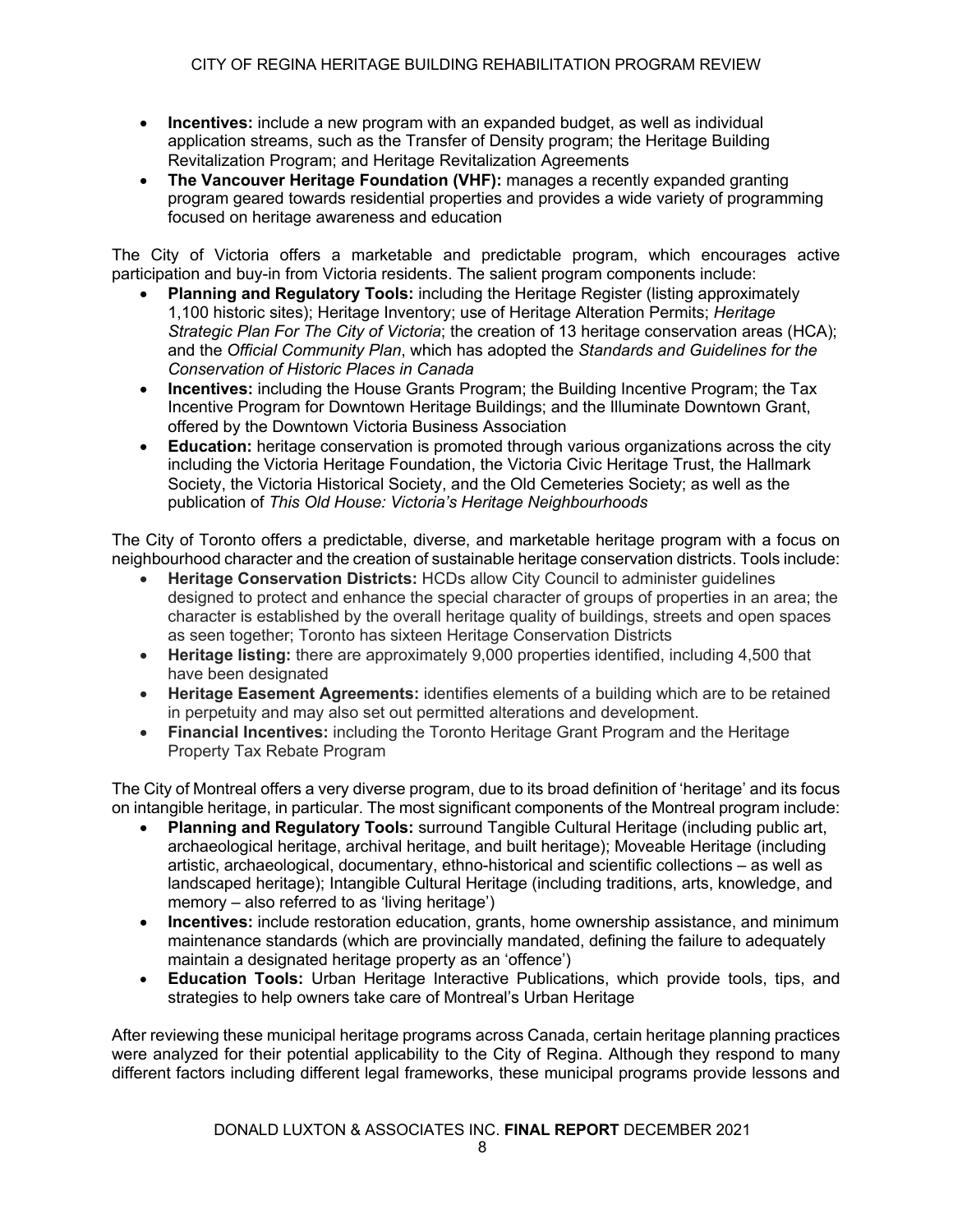aspirational examples of potential policy directions for Regina. In general, the most successful municipal heritage programs include several key elements related to incentives:

- **Predictability:** successful programs have proven to be reliable, sustainable, and predictable over time. In order for the program to be effective, applicants need to trust that the incentives and tools on offer will remain available and constant through the duration of their project, and beyond.
- **Diversity:** a combination of incentives (both financial and non-financial), planning and regulatory tools, and public education should be available in order to engage the greatest number of users and protect the most historic places.
- **Versatility:** due to the ever-changing and evolving nature of heritage conservation, as well as the broadening definition of what constitutes an 'historic place', a successful program must be adaptable. Programs are considered versatile when they offer applicable and desirable incentives and recognition tools for a wide range of sites, as well as remaining flexible regarding emerging technologies, conservation techniques, program information management, and education and awareness initiatives.
- **Marketability:** the components of a heritage conservation program must be relevant and desirable to the local community; for example, over-size and out-of-scale infill or additions may not be appropriate in sensitive heritage areas. A heritage conservation program should be tailored to the local context, recognizing development and market trends and responding to the changing needs of communities.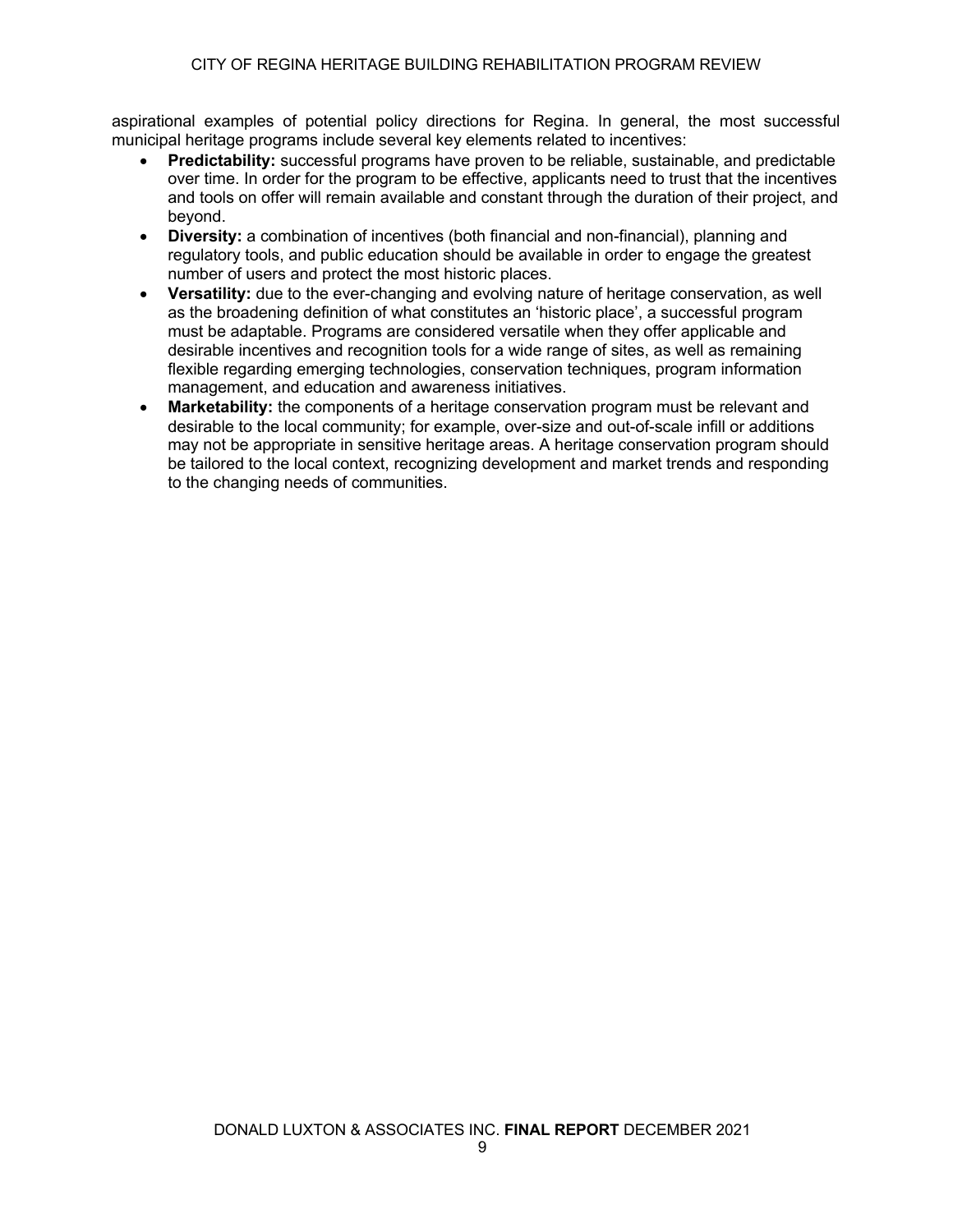# **4. PROGRAM VISION AND GOALS**

#### **4.1 A Renewed Vision for the HBRP**

Building upon the many years of heritage planning initiatives in Regina, a renewed vision for the HBRP seeks to encourage better heritage conservation outcomes throughout the community.

#### *The City of Regina Heritage Building Rehabilitation Program will provide dependable and accessible incentives for a variety of heritage property types across the city. These incentives will foster a higher level of heritage conservation in the community, revitalize neighbourhood development, and raise awareness of the cultural importance of preserving our shared history.*

#### **4.2 HBRP Goals**

#### GOAL #**1: INCREASE HERITAGE CONSERVATION EFFORTS**

Offer additional incentives that are predictable and consistent and that are most effective within the evolving market, for a variety of property types and owners. Update heritage policy to encourage meaningful conservation and the ongoing maintenance of heritage properties.

#### **Strategic Directions:**

- Remove policies and processes that may discourage heritage conservation.
- Stimulate the community's interest in undertaking heritage conservation projects.
- Streamline the processing of heritage property applications (both incentives and permits).
- Encourage property owners to maintain their heritage properties.

#### **GOAL #2:** SUPPORT NEIGHBOURHOOD CHARACTER

Target incentives toward historic places that support local identity. Ensure more sustainable neighbourhood development, while retaining historic places and valuable character-defining elements.

#### **Strategic Directions:**

- Integrate heritage conservation considerations into neighbourhood planning programs.
- Link HBRP to environmental, social, and economic sustainability initiatives.
- Enhance the viability of conserving heritage properties over time, despite ownership changes.

#### GOAL **#3:** PROMOTE **GREATER** PUBLIC **APPRECIATION OF HERITAGE PROPERTIES**

Promote enthusiasm and support for the celebration and protection of the city's historic places. Demonstrate heritage leadership by linking program information to civic and partner campaigns designed to educate the public on the benefits of heritage conservation. Consider additional sites as heritage, including those with environmental or intangible cultural value.

#### **Strategic Directions:**

- Seek opportunities for heritage awareness and education campaigns and partner with organizations offering these programs.
- Improve access to information on heritage sites.
- Celebrate and highlight heritage designated sites.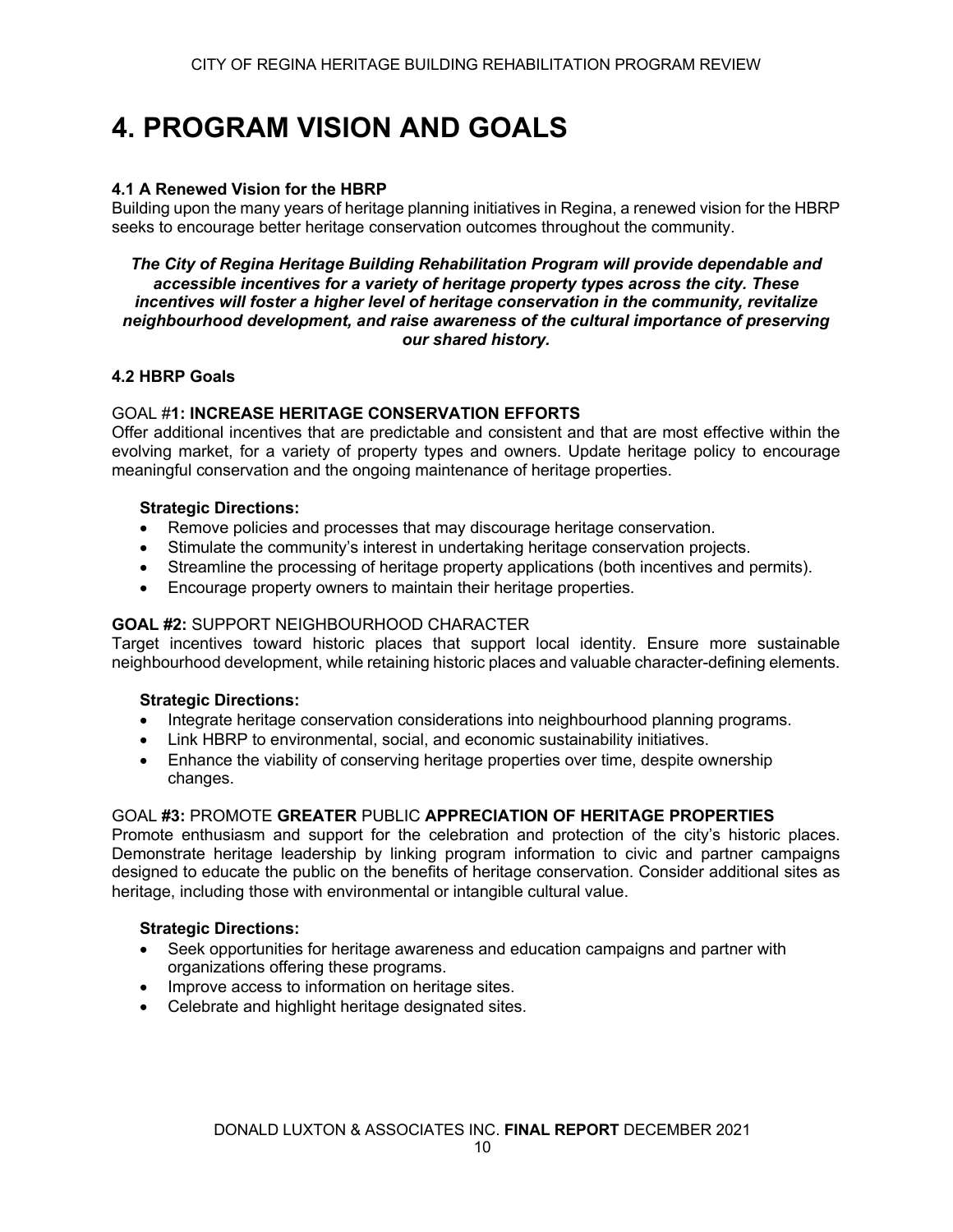# **5. PROGRAM REVIEW**

#### **Overview**

The HBRP exists within the overall heritage planning framework in the City of Regina. As such, the program cannot be fully evaluated without understanding its relation to other heritage policies, procedures, and initiatives.

There are two primary categories of heritage properties in the City of Regina.

- Heritage Inventory *listed* properties have been identified as possessing heritage value and which have the potential to become designated.
- *Designated* heritage properties are legally protected against demolition or significant change under *The Heritage Property Act* of Saskatchewan. These properties are confirmed to have historical, cultural, or architectural significance. Approximately 100 properties have been designated in this manner.

Currently, the primary determinant of eligibility for HBRP incentives is the legal *designation* status of heritage property. In order to be considered for this status through an application process, a building must first be recognized as having heritage significance and this is an ongoing effort at the City. The City of Regina has been very effectively and methodically analyzing and documenting properties on its Heritage Inventory. This initiative will prove critical to increase the number of properties that may be eligible for heritage incentives, thereby increasing interest in a renewed HBRP. There is a potential to expand certain incentive eligibility to properties that are Heritage Inventory listed and not fully designated. Again, the City's efforts to evaluate listed properties will prove valuable in this case.

The City has also recently completed its *Historic Context Statement* and *Thematic Framework*, two very important, best practice documents that help thread its individual historic sites together as part of a larger system of heritage properties across Regina. These documents will also assist the City in the future identification of potential heritage properties as neighbourhoods grow and mature. Other heritage planning program components have been studied and through discussions with various parties, the desired position and scope of the HBRP has been communicated.

#### **5.1 Engagement Activities**

A robust internal and external engagement process has taken place to ensure civic and community groups have been consulted on the program and its desired upgrades. The following collaborative engagement activities occurred as part of the HBRP review. The groups were selected to ensure the most appropriate cross-section of citizens were consulted regarding their experiences with heritage properties across the city.

- Workshop with City Staff: March 15, 2021
- Workshop with City Council: April 19, 2021
- Workshop with Heritage Regina: May 17, 2021
- Workshop with Heritage Property (both listed and designated) Owners: May 28, 2021
- Workshop with Real Estate Developers and Realtors: June 1, 2021

The workshops consisted of the following components:

*Part 1: Project Introduction and Heritage Conservation Best Practices* The first part of the workshops introduced the overall project parameters and goals and provided an overview of global best practices regarding heritage conservation.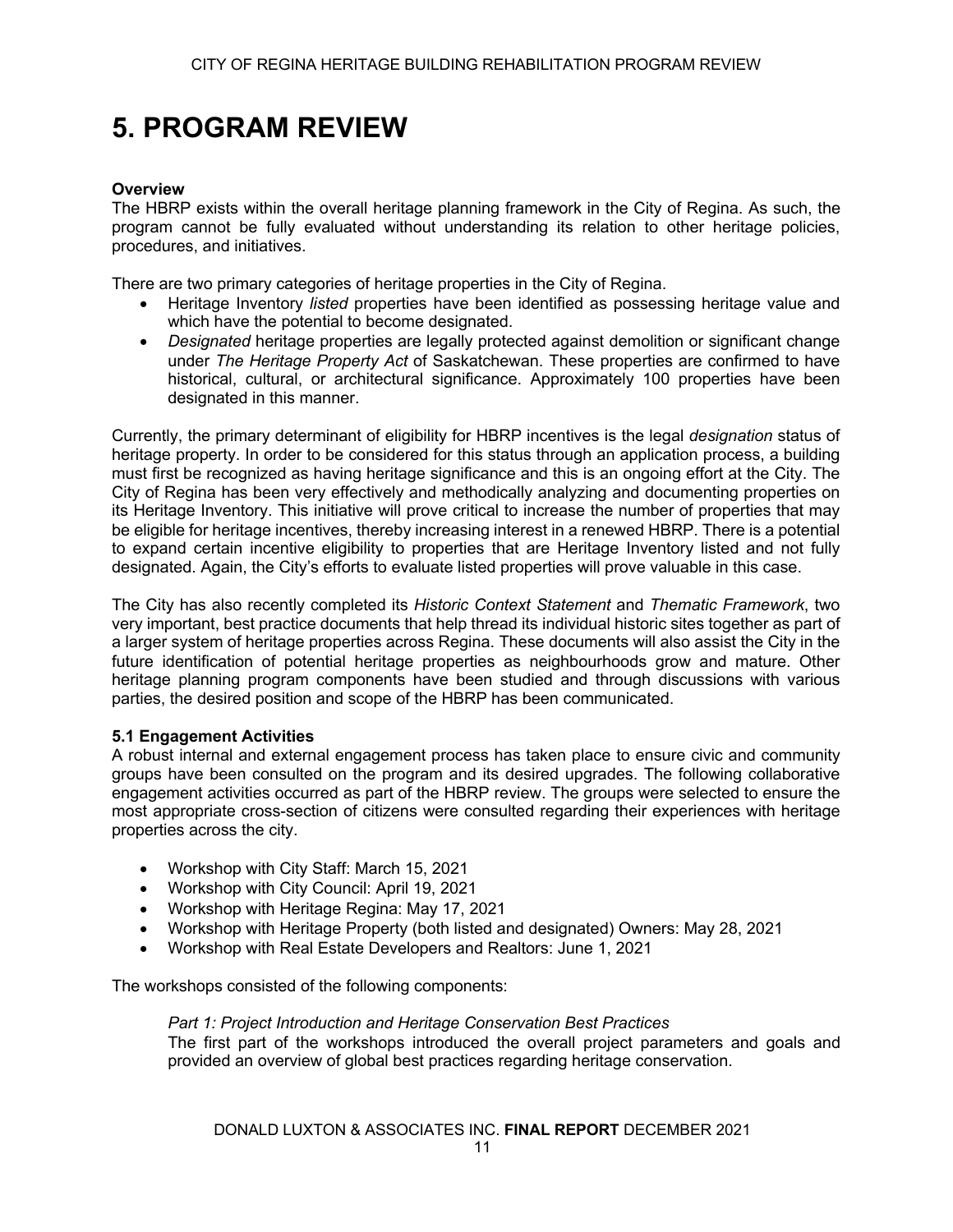#### *Part 2: SWOT Analysis*

A review of the program's Strengths, Weaknesses, Opportunities, and Threats took place in Part 2 of the workshops. Participants were asked to consider past and current local heritage conservation efforts as direct input was provided during each session. Responses to each facet were documented and helped to steer the direction of the HBRP analysis and recommendations.

#### *Part 3: Heritage Incentives Review*

The next part of the workshop involved an overview of the different types of incentives that municipalities can offer, as well as some examples of specific incentives that are either already available or could be made available. Based upon experience in comparable communities, suggestions were offered regarding what is generally applicable and valuable to further explore.

#### *Part 4: Maintenance Standards Review*

A review of minimum maintenance standards that can be applied to municipally designated heritage buildings then took place.

#### *Part 5: Questions*

The final part of each workshop was left open for any remaining questions from participants.

Much of the workshop feedback included personal experiences and challenges with a variety of heritage property types across the city. The focus of the challenges was primarily the higher costs required to maintain and properly conserve heritage buildings. There were numerous questions about what the HBRP currently offers and which properties are eligible, as well as suggestions for improvement, such as the transparency and accessibility of this information.

In addition to the workshops, a webpage was established on the City's primary engagement portal: *Be Heard Regina*. This consolidated information on the engagement process and included a public survey. Finally, feedback and commentary submitted directly to the City was accepted and considered.

#### **5.2 Program SWOT Analysis**

The feedback received throughout the engagement process formed the backbone of our program analysis and is organized into the following Strengths, Weaknesses, Opportunities, and Threats.

#### *Strengths*

- There is a long history of municipal heritage planning in Regina.
- Commercial heritage property owners are taking advantage of property tax exemption incentive.
- Grants are working well, despite the fact there is only an approximately \$30,000 annual budget allocation and they are only available to non-profit heritage building owners (generally churches).
- There is general public awareness of the two incentive categories (property tax exemption and grants) currently available.
- The number of heritage designated properties is increasing.
- The heritage site assessment process is robust and yielding greatly improved information.
- There is considerably more local interest in the overall heritage field in the last few years.
- The City has fostered a good working relationship and communicates regularly with Heritage Regina.
- City Council has been very approving of heritage incentive applications.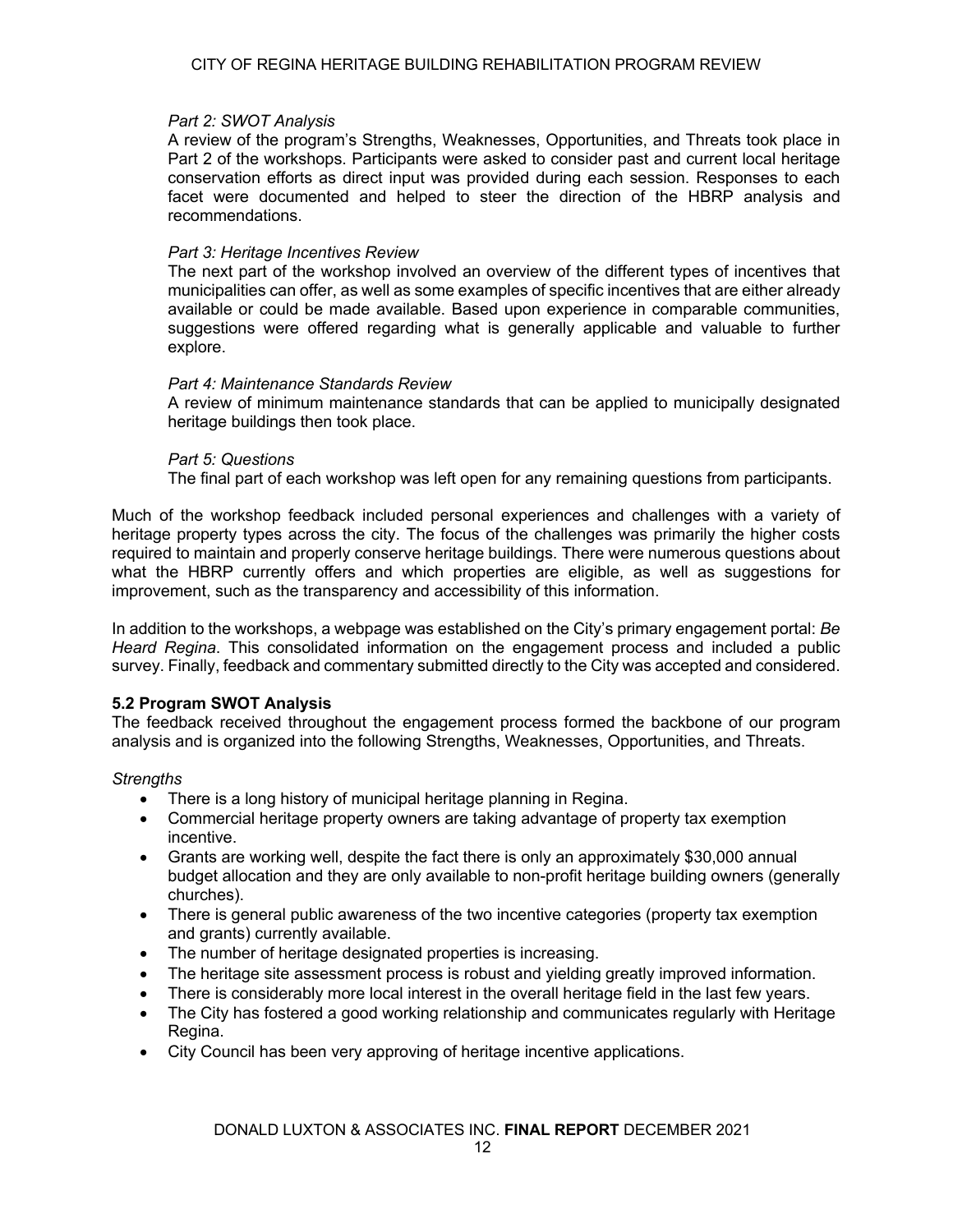*Weaknesses*

- There is a lack of awareness in the community (both property owners and realtors) regarding the actual meaning of designation versus Inventory-listing and there are perceived extreme restrictions of designation.
- The lists of heritage properties (designated and Inventory) are not easily accessible.
- Not everybody understands the value of conserving heritage properties.
- There is a general viewpoint that "heritage" only encompasses "old" houses and does not include the wide variety of other heritage property types (commercial, institutional, multifamily, etc.).
- There is a lack of diversity within the types of incentives offered.
- There are no standards of maintenance for heritage properties, which can lead to unnecessary building demolitions due to neglect.
- The cost of producing necessary heritage documentation for incentive eligibility (namely Statements of Significance and Conservation Plans) can be difficult for certain property owners to afford.
- City Council must approve heritage incentive applications, adding work that may better be suited to either Staff or a heritage committee or board (which does not currently exist).
- Considerable Staff time is spent guiding applicants through the heritage approval process.

#### *Opportunities*

- Heritage could be better understood within the community as directly linked to environmental sustainability and neighbourhood vibrancy efforts.
- Community associations could be better integrated into the heritage planning and heritage site identification process.
- Eligibility for incentives could be expanded to include more ownership groups.
- Incentive offerings could be expanded to target additional heritage property types.
- Certain incentives could specifically target maintenance and repair work, as well as heritage documentation.
- A heritage committee or board could be formed to help oversee an expanded incentive program.
- Education and awareness campaigns can help raise public appreciation for heritage properties and heritage conservation throughout the city (and not just within heritageconcentrated neighbourhoods).
- Additional neighbourhoods have the potential to become Heritage Conservation Districts, which help brand areas as historically important on a citywide scale.
- New avenues of communication could be explored to help excite the public about the important and ongoing heritage assessment work underway within the City.
- There could be better access to heritage site and HBRP information on the City's website.
- The heritage site plaque program could be restarted to recognize and draw attention to the importance of heritage conservation.
- There can be linkages to complementary initiatives, such as the Regina Cultural Trailway.
- High profile heritage projects can serve as examples of the public benefits of conservation (such as the Municipal Justice Building).

#### *Threats*

- The incentive program will be challenged to keep up with rising construction costs.
- The HBRP is competing with other budgetary considerations/demands and not everyone is supportive of spending public money on heritage conservation efforts.
- Designations may adversely impact certain property owners if they are not voluntary.
- The intensification levy creates a disincentive to increasing density on heritage lots, which may compromise the long-term viability of certain properties.

DONALD LUXTON & ASSOCIATES INC. **FINAL REPORT** DECEMBER 2021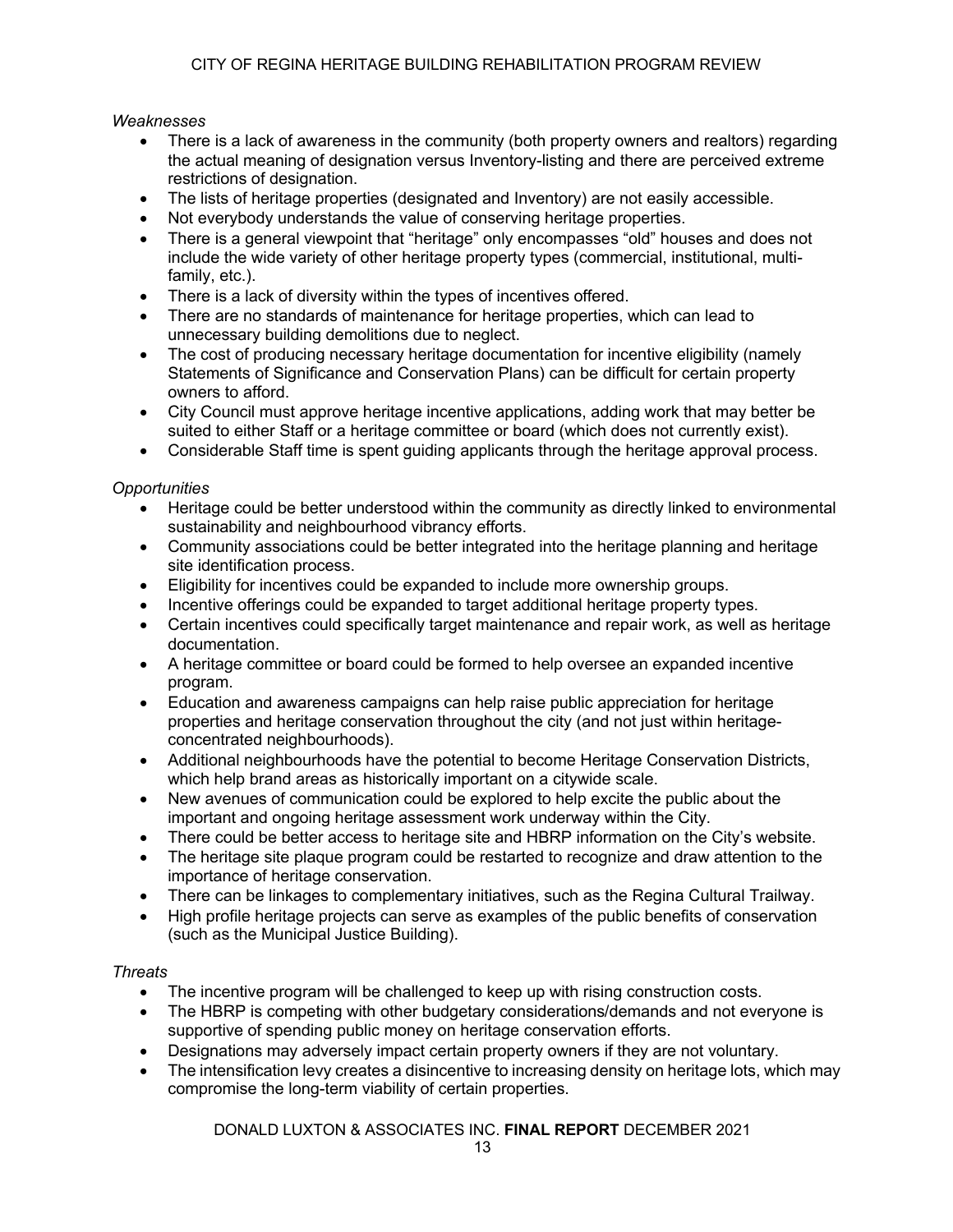#### **5.3 Internal Process Assessment**

Working with City Staff, we have analyzed certain internal processes that may benefit from updates to further support the goal of conserving heritage properties throughout Regina. By addressing the following heritage planning protocols, the overall HBRP also stands to benefit from a more robust municipal response to enquiries and future permit applications.

#### **5.3.1 Heritage Flagging System**

The Heritage Inventory was established to manage municipally identified and recognized places of heritage value in the city; 290 properties were listed on the Inventory (previously known as the Heritage Holding Bylaw) in 1989 when it was adopted. This program predated *Statements of Significance*, which are now considered best practice for the recognition, planning, and management of historic places in Canada.

Currently, historic places listed on the City's Heritage Inventory are tied to a flagging system that is triggered when land-use changes and development and building permits are submitted by an owner. If it is determined that the historic place may be immediately at-risk, the City can institute a 60-day hold to allow for discussions between the City and the applicant to mitigate irreversible interventions to the historic place. However, this process only acts as a layer of protection for sites already included on the City's Heritage Inventory. Sites that may qualify for the Inventory, but have not yet been identified, may be at risk for demolition simply because they were not flagged. Though age is not the single most significant factor when considering the value of a place, it can be a useful metric for the City to flag potential heritage sites. Further to this, the City could institute a rule by which all buildings (whether Inventory-listed or not) over a certain number of years old (50 may be most appropriate) are automatically flagged in municipal property database systems for further research before any permit decisions are made. This would effectively be a new "demolition delay" tactic that will allow for the analysis of any building greater than 50 years old. The City can take one step further and mandate a formalized Heritage Assessment to be completed (by a qualified heritage professional) for any property over 100 years of age.

#### **5.3.2 Neighbourhood Heritage Planning**

As community planning updates occur throughout the city, there should be greater attention paid to potential heritage properties within these communities. A common tool utilized through these plans is a *Places of Interest List* (POIL), which is a listing of properties that have potential heritage value, but have not yet been recognized as part of the Heritage Inventory. These properties may be over a certain amount of years old, may possess unique/historic aesthetic features, or they may hold specific value to area residents; in any case a process to address these properties through ongoing planning updates should be instituted as an additional layer of heritage planning work that will help to identify valuable properties before they are lost to redevelopment.

Additionally, the City could establish an online tool whereby the public can nominate sites to the Heritage Inventory. The portal could be relatively simple, asking nominators for an address, a photo (if possible), a reason for nomination, and any historic information that may be available. This portal could be available all year round and monitored by City Staff, or it could become available at a standard time each year.

#### **5.3.3 Permit Application Review**

Reactivating a Heritage Commission, as an advisory body, may help to reduce the burden of Council fully reviewing each heritage property permit application. This may also address the overheated publicity of certain applications since they would be reviewed through a more internalized method.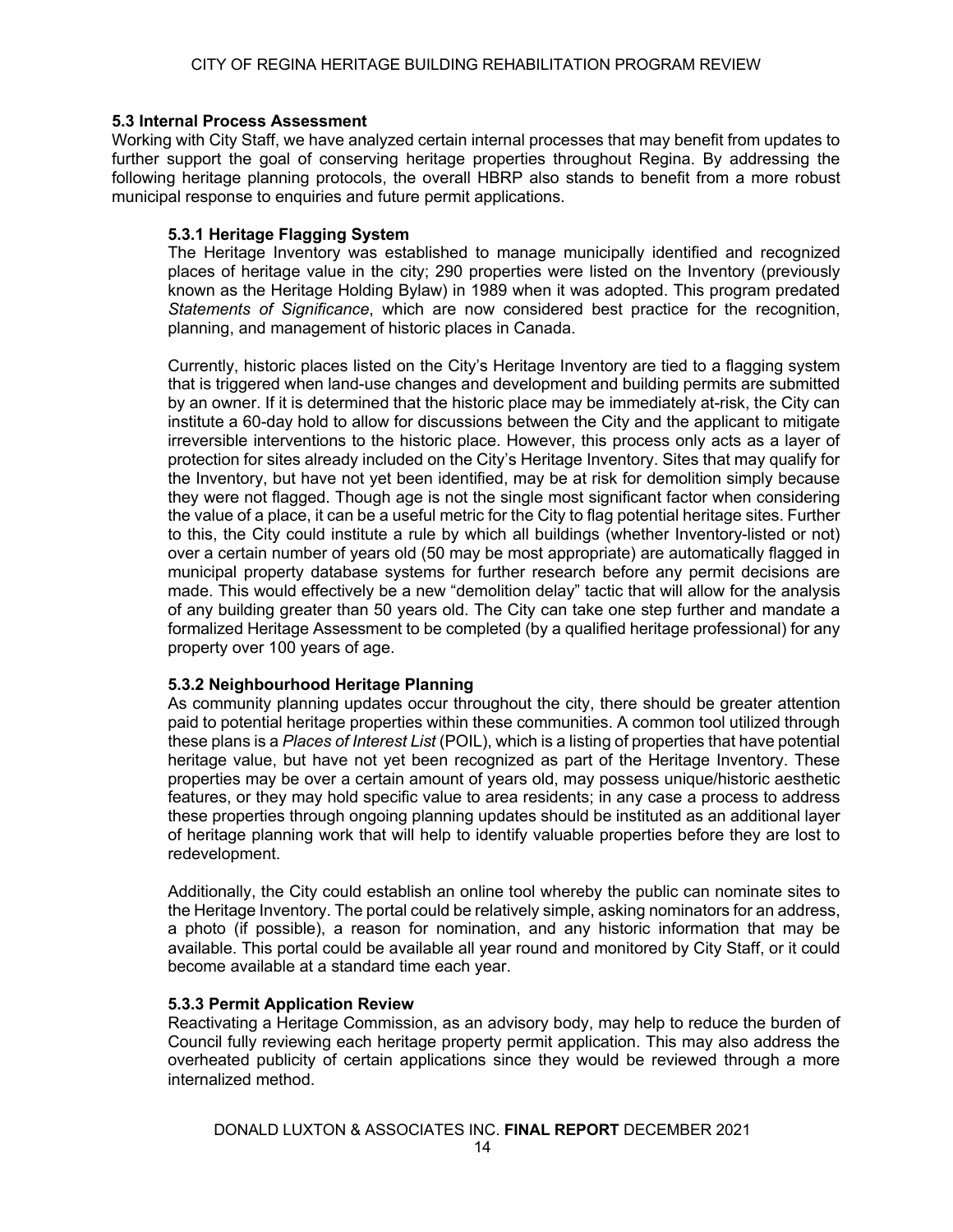### **6. HERITAGE INCENTIVE OPTIONS**

#### **Overview**

The most effective way to encourage heritage resource owners or potential owners to conserve and invest in the rehabilitation of their properties is by offering incentives. Incentives refer to programs or measures administered by the City or other community-based agencies to encourage the protection and retention of historic resources. Unlike regulatory measures, these tools usually offer something to the owner or developer in return for undertaking rehabilitation work or legal protection. Often, they work hand-in-hand with regulatory policies, in order to offer tangible advantages to heritage property owners. Examples of incentives include grant programs, tax incentives, technical assistance, or agreements that waive or vary standard requirements.

All heritage-listed properties could ultimately become eligible for incentives. A program of effective incentives appropriate to Regina should be created that will strategically encourage authentic conservation and rehabilitation, by encouraging owners to invest in their properties.

After a community decides to expand an incentives program to better encourage the retention, rehabilitation and protection of its heritage resources, there are a number of steps that should be taken in the program upgrade.

A community recognizes the benefits of support to owners of heritage properties when:

- The evolving needs of heritage property owners are identified.
- Support mechanisms are explored and the most appropriate methods are selected.
- The support program is designed, including eligibility criteria, program management, Staff coordination and budgeting. The incentive program may include a variety of components that provide both financial and non-financial support.
- The terms and conditions of receiving incentives are determined (such as the expected level of heritage fabric conservation) based on the owner applying accepted conservation best practices.
- The expanded incentive program is implemented, monitored, and modified periodically to respect the changing needs of property owners and the community.

The City of Regina should provide a broad range of conservation incentives to heritage property owners, including financial and non-financial (developmental and administrative) incentives. These incentives can be provided as an incentives package (including more than one type of incentive) that can be offered in exchange for conservation of the resource and legal protection.

#### **6.1 Financial Incentives**

Heritage conservation incentives can be provided through financial support. Each project needs to be individually assessed to determine which incentives may apply, as different levels of assistance may be required to ensure financial viability.

There are a number of financial incentives that the City offers to encourage heritage conservation. The current HBRP encompasses two types of financial incentives: (1) direct grants from the City; and (2) property tax exemptions. Other financial incentives that could be considered include reduced permit fees.

#### **6.1.1 Direct Grants**

One of the most motivating incentives, especially for homeowners, can be direct financial assistance. Even modest grants are sometimes extremely effective in promoting conservation

DONALD LUXTON & ASSOCIATES INC. **FINAL REPORT** DECEMBER 2021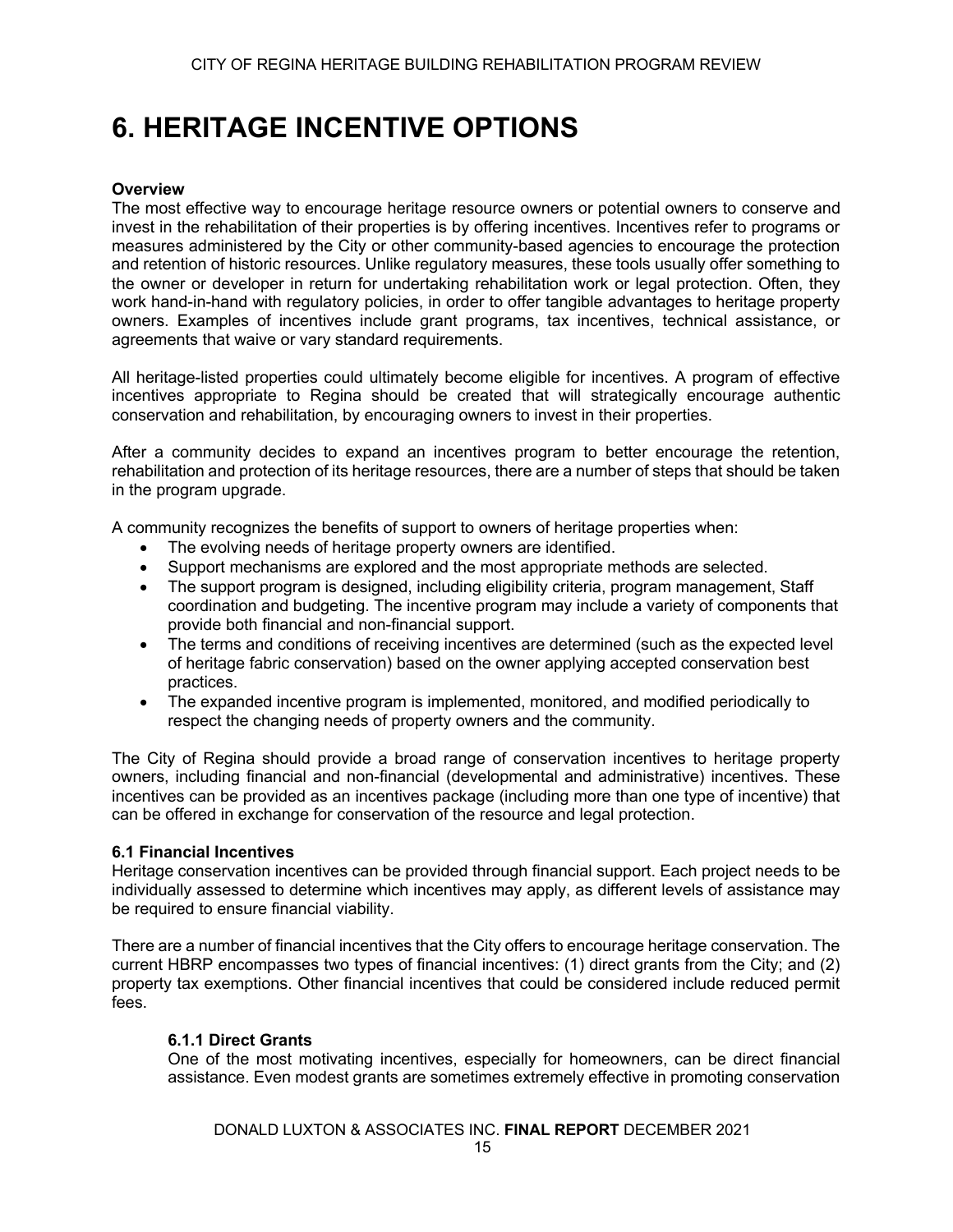#### CITY OF REGINA HERITAGE BUILDING REHABILITATION PROGRAM REVIEW

among residential heritage property owners. These are often only seed money or a show of support, rather than reflecting a large share of restoration costs. Grants sometimes "top up" a project so that the specific heritage character-defining elements (for example, porches) can be restored. Sometimes relatively small projects can have a dramatic impact on the appearance of a heritage building exterior (such as the opening of an unsympathetically enclosed verandah, heritage paint colours, or the re-installation of wooden windows and doors). The City of Regina currently offers, through a limited budget, direct grants for designated heritage properties, owned by the non-profit sector. The City could consider allocating an increased budget amount for heritage conservation grants that could be offered to additional ownership groups. A general funding rule, based upon the most successful municipal granting programs, is the allocation of one dollar per resident, per year. Funding a grant program at this level helps ensure the program is predictable and able to offer assistance to a wider variety of projects, on an ongoing basis.

Grants could be used for a variety of heritage conservation activities, including:

#### *Research and Documentation*

Before conservation work is undertaken, best practice necessitates proper research and documentation to understand a historic resource. Independent contractors are often best suited to undertake this work, yet it can be dauntingly expensive for property owners (especially homeowners) to commission. Grants could be offered to help offset some of these documentation costs, which will ultimately result in projects meeting a higher conservation standard.

#### *Maintenance and Repairs*

In order to encourage property owners to consistently maintain their heritage buildings, revolving maintenance grants can be offered that will cost-share these activities every so often.

#### *Physical conservation work*

The cost to perform conservation work (namely rehabilitation and restoration) on historic buildings can be cost-prohibitive without financial assistance. Grants can cost-share heritage conservation projects with property owners.

Additional considerations for an expanded grant program include the following.

#### *Grant Eligibility*

In order to help a greater number of property owners, grant eligibility could be expanded beyond the non-profit sector, which is the only group currently offered assistance. Grants would be especially useful for research and documentation activities, as well as ongoing maintenance; legal designation could be an expectation when outlaying larger sums of grant funding for physical conservation work. In general, there should be a contractual expectation that properties receiving financial assistance cannot be demolished or significantly altered for a certain period of time. This could range from 10 years for smaller documentation/maintenance grant amounts for Inventory properties, up to a much lengthier amount of time, which would be negotiated with designated property owners.

#### *Grant Applications*

City Staff currently administers grant applications and City Council is the approving body. This could continue, however the application process will need to adapt to the expected increase in the number and complexity of applications coming from an

DONALD LUXTON & ASSOCIATES INC. **FINAL REPORT** DECEMBER 2021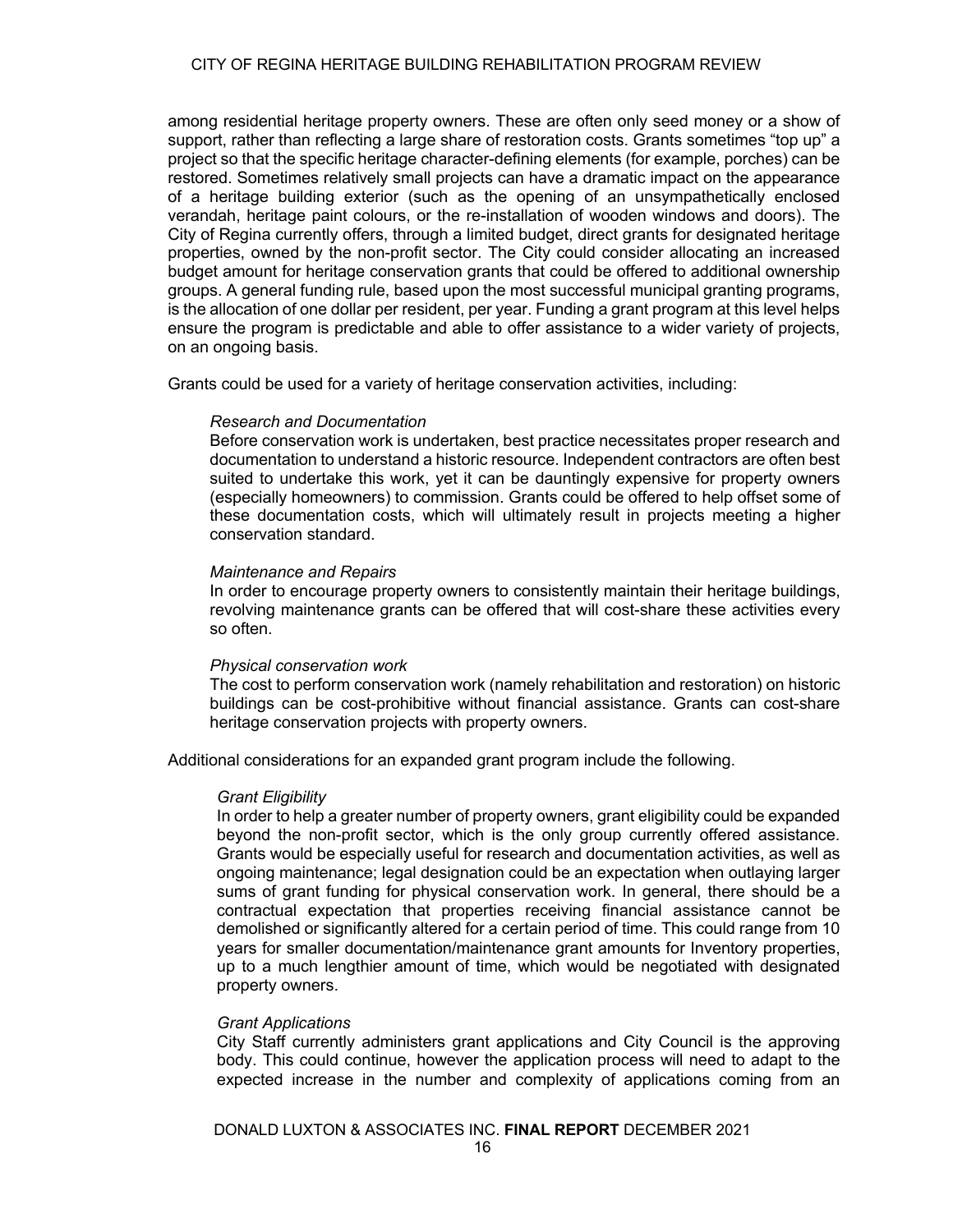expanded program. The preferred alternative to the current arrangement would refer the applications to a new Sector Reference Group. Grant applications for significant conservation work could include a new requirement for a *proforma* analysis, which would need to indicate the financial viability of these projects. Further study will be needed to confirm the viability criteria that should be included. Applications could also be expected to meet criteria which will help ensure the project meets heritage conservation best practice (*Standards and Guidelines for the Conservation of Historic Places in Canada*). Proposed upgrade projects or changes in use should also meet criteria to ensure they fit well within the neighbourhood. Independent structural reports may also be an appropriate requirement in certain cases.

#### *Future Grant Program Administration*

There are a number of municipalities that offer programs through municipally-funded foundations that provide direct financial assistance to the owners of residential heritage properties. In the future, the City may wish to consider the feasibility of establishing a similar heritage foundation, which could be charged with the administration of the grant program. A heritage foundation would also be able to actively fundraise (beyond the annual funding allocation from Council) to fulfill its mandate and establish an identity distinct from the municipal government. Matching funding could be sought through corporate sponsorship, private foundations and other sources. Potential steps in the establishment of a dedicated Heritage Foundation could include:

- *Step One:* Confirm feasibility of a Regina Heritage Foundation that would provide financial incentives for the conservation of heritage buildings.
- *Step Two:* Formally establish the Foundation through a resolution of Council.
- *Step Three:* Through Council, appoint a Board of Directors and identify an annual budget.
- **Step Four:** Initiate a Fund Development Program that could include building an endowment, planned giving, patronage (Honourary and Active), "Friends of the Heritage Foundation," Corporate Sponsors, etc.

#### **6.1.2 Property Tax Exemptions**

Currently, if a property owner undertakes a rehabilitation of a heritage building, they usually encounter an increased property tax assessment due to an increase in market value. This, combined with the high cost of meeting building code requirements, can make the upgrade of heritage properties a marginal economic proposition.

Municipalities may choose to forgive all or part of the municipal portion of the property tax on a heritage property as long as the property is legally protected. In these cases, the tax relaxation may be calculated based on the extent and cost of the rehabilitation. The City of Regina currently offers a tax exemption over 10 years for 50% of eligible costs.

Experience in the United States has demonstrated that incentives tied to income tax are amongst the most effective mechanisms for the preservation of heritage buildings. In Canada, federal income tax incentives for conservation do not currently exist, but municipal tax-based heritage grants have been proven to be successful in many cities including Regina. This currently available incentive is generally most attractive to commercial heritage property owners as it helps offset operating costs. Residential heritage property owners do not typically find this existing incentive to be enticing enough to encourage capital-intensive conservation work, as it does not provide any funding up front when project costs are due.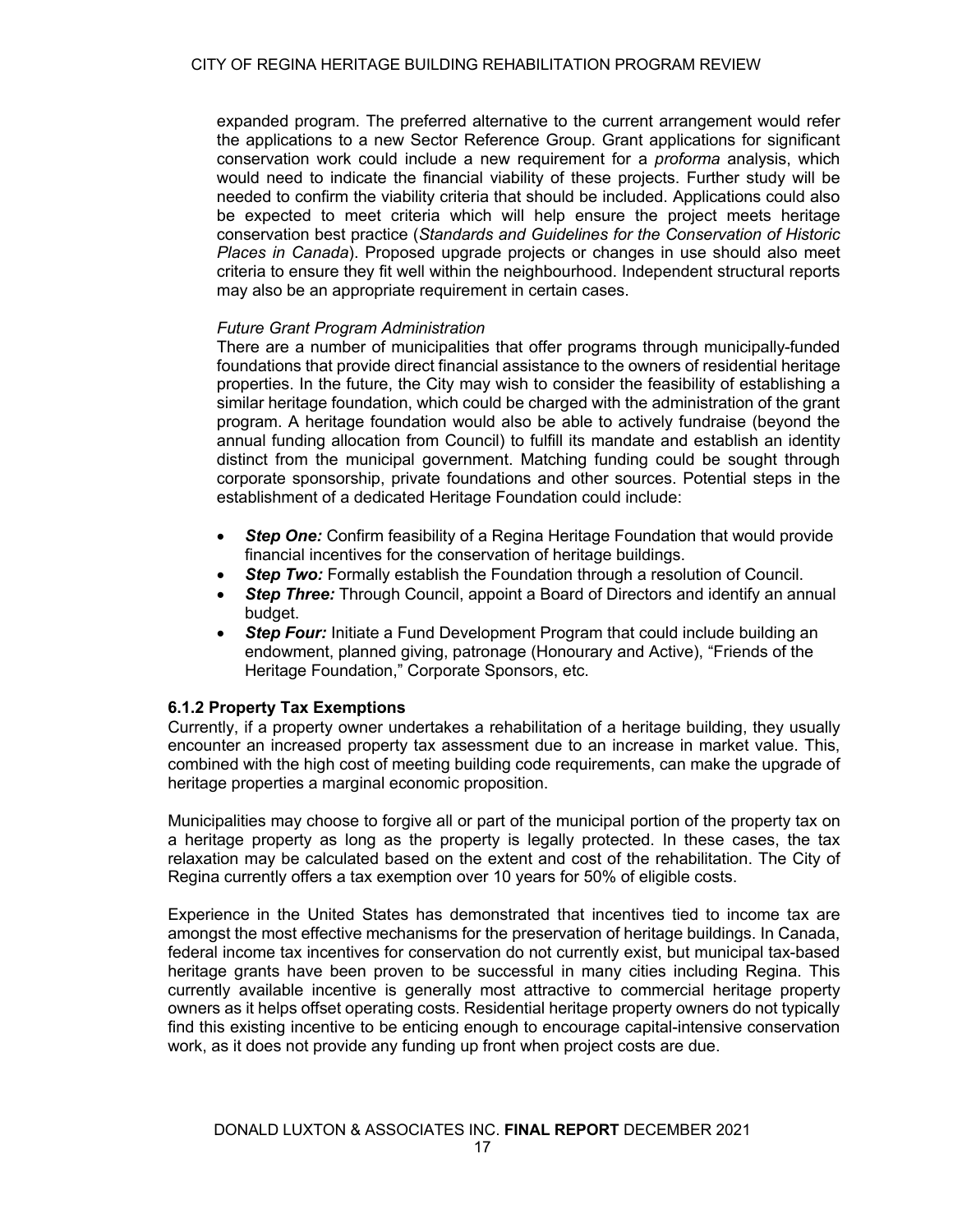#### **6.1.3 Reduced Permit Fees**

The City should review its current permit application procedures to ensure that there are no additional disincentives to proposed heritage conservation (including maintenance) projects. In addition, building permit fees could be waived for heritage property applications; this would not be a large incentive but would send a message of administrative support.

Additional funding assistance may be available from a wide variety of other government and private programs. Private foundations may also be willing to support local heritage conservation efforts.

#### **6.2 Developmental Incentives**

Heritage conservation incentives may also be provided through non-monetary support. In addition to the measures listed below, the City could examine heritage policies for their applicability to neighbourhood planning initiatives; integrating heritage conservation within community development goals will help ensure a more culturally and physically sustainable response to city building.

#### **6.2.1 Relaxations/Variances**

When approving heritage site permit applications, the City has discretionary powers and may relax some requirements, especially when other amenities are being offered. In return for the conservation/rehabilitation of a heritage building, the City may be able to relax requirements related to parking, setbacks and access. Similarly, some requirements could be relaxed in order to prevent conservation principles and guidelines from being compromised. One example would be a lot with an existing heritage home that is zoned for duplex use. In this case, an infill house could be built on the property instead, and perhaps a slight increase in allowable density could also be allowed. Each situation will be unique and will require special consideration. To date, there appears to be little community appetite for this type of incentive, however, it may become more valuable if attitudes change within certain mature neighbourhoods.

#### **6.2.2 Density Bonusing and Transfers**

A powerful heritage incentive that can be offered is the redistribution of density or an increase in allowable density. Sometimes there is an option to increase the allowable onsite density without compromising the context of the heritage building. In general, a 10% increase in allowable onsite density could be offered to designated properties in exchange for the longterm conservation of the heritage building. Larger properties may instead be eligible for subdivisions if additional dwelling units could comfortably and sensitively be added to the neighbourhood.

In other cases, a heritage building may be located on a property that has much higher development potential than currently occupied by the building, meaning that there is residual density that is not being utilized. In this situation, the residual density can be transferred or sold to another property, negating the need to achieve the allowable density onsite. In yet other cases, a conservation incentive – usually used to offset the costs of rehabilitation – may be offered through the creation of an additional bonus density that can be sold to a receiver site, with the resulting financial benefits being considered part of the incentives (compensation) package. Each of these situations require careful study of the potential impact on the heritage site, and an understanding of appropriate receiver sites for transferred density. This incentive has previously been studied and found not to be applicable to the existing context of the city. Again, it may prove to be more useful in the future.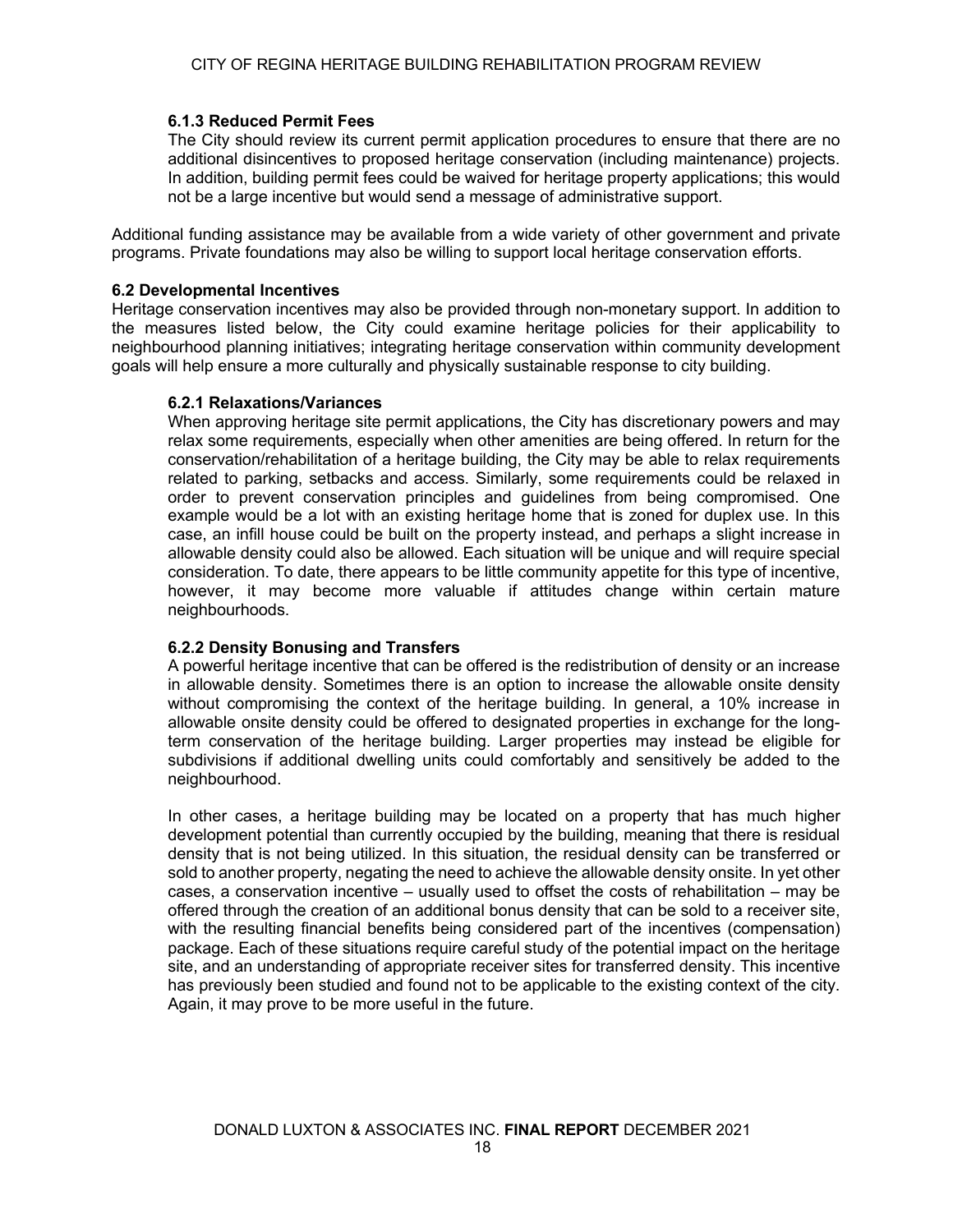#### **6.3 Administrative Incentives**

Incentives can also be provided indirectly to property owners, through the form of administrative protocols. Offering streamlined approval processing helps incentivize heritage projects and demonstrates civic leadership on the topic.

#### **6.3.1 Permit Assistance**

Streamlining the development and building permit application processes for heritage properties is a very desirable objective (also known as a "Green Door" policy). Heritage property owners will object to a complicated procedure if they are already concerned about costs. Heritage projects are sometimes more complex and can require additional review, therefore the permit review procedure could be simplified as much as possible. Pre-application meetings are a way for heritage property owners to ensure their application will be met with little resistance within the municipality.

#### **6.3.2 Building Code Acceptable Alternative Solutions**

Heritage buildings, as existing properties, often are unable to meet contemporary building code and energy efficient standards without seriously impacting their character-defining elements. Offering options for acceptable alternate solutions to building code compliance may help conserve their heritage character, while also meeting improved building standards. Education and training will need to be offered to the building inspection department since heritage buildings will usually have difficulty meeting all the provisions of existing codes, which have been written for new buildings. There is also an opportunity for the City to pay for a Code Consultant to work on behalf of designated property owners wishing to achieve acceptable alternate code compliance. This would help ensure that identified heritage features of designated properties are conserved, while also meeting present-day life safety objectives.

#### **6.3.3 Heritage Support and Referral Programs**

The municipality can provide additional support through:

- the provision of technical advice to heritage property owners regarding how best to conserve heritage buildings;
- referral to other agencies or organizations for further assistance; and
- publishing a list of recommended trades with expertise in heritage conservation.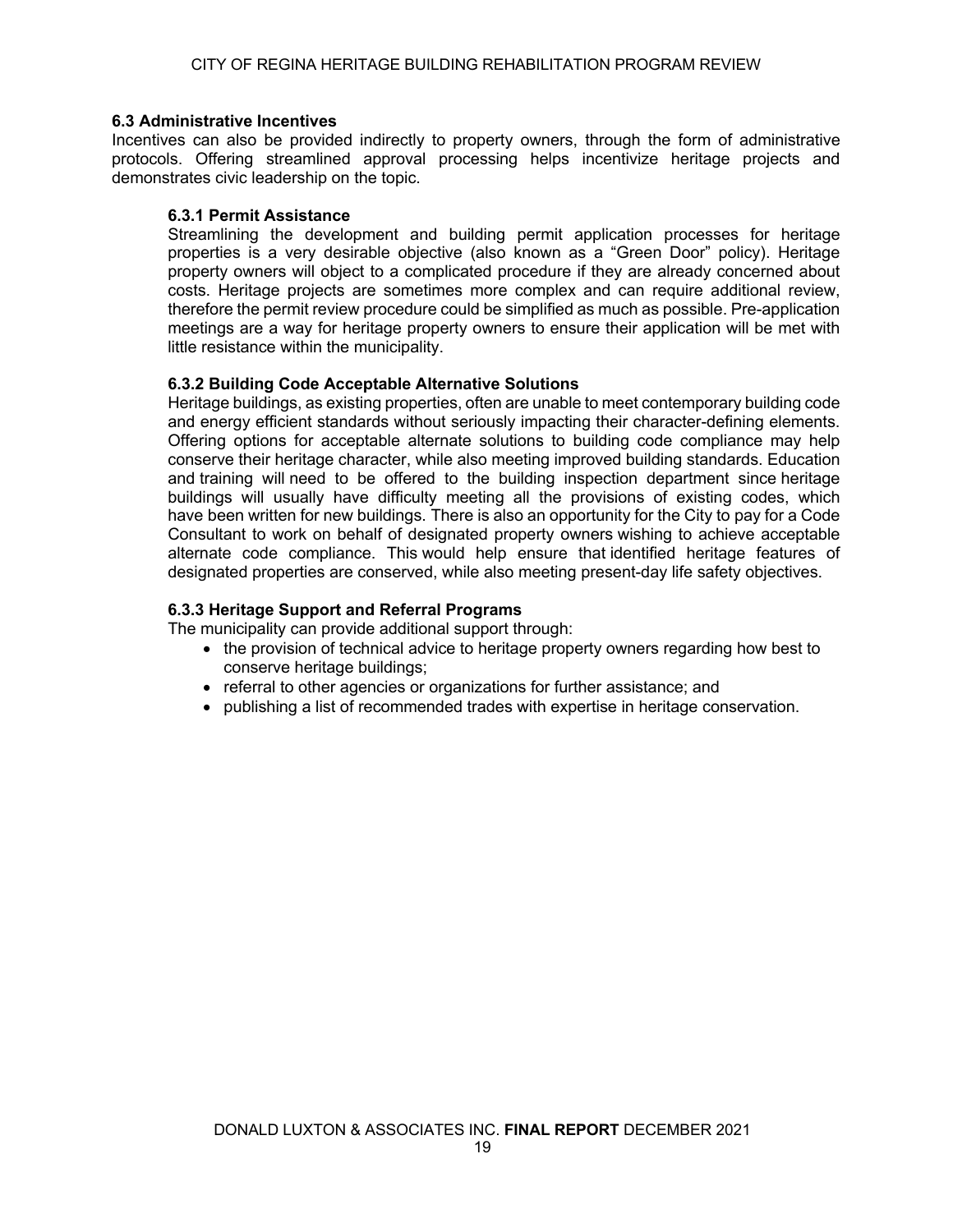# **7. RECOMMENDATIONS**

#### **7.1 Recommendations and Implementation Timeline**

There will likely be a phased implementation of recommended procedures. Depending on timing, resources, and the levels of community interest and political will, these recommendations may be adapted and integrated into municipal processes as prioritized by Staff and City Council. These recommendations are based upon the results of the community consultation process and have been developed in collaboration with Staff to ensure Administration support.

#### **A. Expanded Incentives: Grant Program**

- Expand the HBRP incentive program's annual budget: consider establishing a new "Heritage Fund" based upon \$1 per resident, per year, with a cumulative/roll over provision that lets funds accumulate if budget is not exhausted each year
- *Eligibility and Requirements*
- Since there will initially be a limited pool of funding to access, grant eligibility could either be:
	- Limited to already designated properties
		- Offered to inventory properties as well, but only in exchange for designation, or only offered at a rate of ~50% of funding otherwise available to designated properties
		- In cases where application demands exceed the available budget, designated properties should take precedence over inventory properties; merit and demonstrated need should also be considered in these situations
		- Retroactive approvals for incentives should not be encouraged, to ensure all applications meet the requirements of the renewed program
- Permit direct grants to be used for physical upgrade work on all heritage property types and also for additional conservation activities, including research and documentation (Statements of Significance/Conservation Plans), as well as ongoing maintenance for all properties and accessibility upgrades for commercial properties; maintenance grants should be able to be accessed regularly (such as every other year, per property)
- Require a proforma financial analysis (indicating the "heritage premium costs" and projected revenue, if applicable) to be included with applications for direct grants related to major conservation work
- Further study of financial implications and the viability of upgrading and conserving heritage buildings would support considerations of the trade-offs between the value of conservation and the financial impact to the City/taxpayers and property owners; local case studies, including examples of commercial and single and multi-family residential projects that have benefitted from heritage conservation efforts could provide lessons learned
- Independent structural reports should also be required for grants above a certain threshold or when Council is considering designating a property without the owner's express consent *Program Considerations*
- Administration, not Council, should be responsible for processing and approving grants, as the workload will greatly increase as part of an expanded program; ideally a Sector Reference Group should be established for this specific purpose
- Grants should be targeted towards those properties otherwise unable to access other financial incentives, however there should be an ability to combine financial incentives when merit is demonstrated and overall program budgets allow
- This new granting program should also be accessed when Council is considering designating a property without the owner's express consent; economic viability should be reviewed and a financial incentive package should be offered to the owner, based upon the premium costs of heritage conservation and retention, over and above those that would be expected to be offset in sale proceeds for a fully redevelopable parcel

| <b>Timeframe</b> | Lead            | <b>Support</b>    | Requirements         | <b>Intended Outcomes</b>          |
|------------------|-----------------|-------------------|----------------------|-----------------------------------|
| Short term       | Administration: | Council.          | \$250,000 annually;  | Wider variety of sites and        |
|                  | Planning        | Administration:   | Staff time to intake | activities eligible for financial |
|                  |                 | Finance and Legal | applications/work    | assistance, leading to greater    |
|                  |                 |                   | with new Sector      | and more frequent                 |
|                  |                 |                   | Reference Group      | conservation efforts              |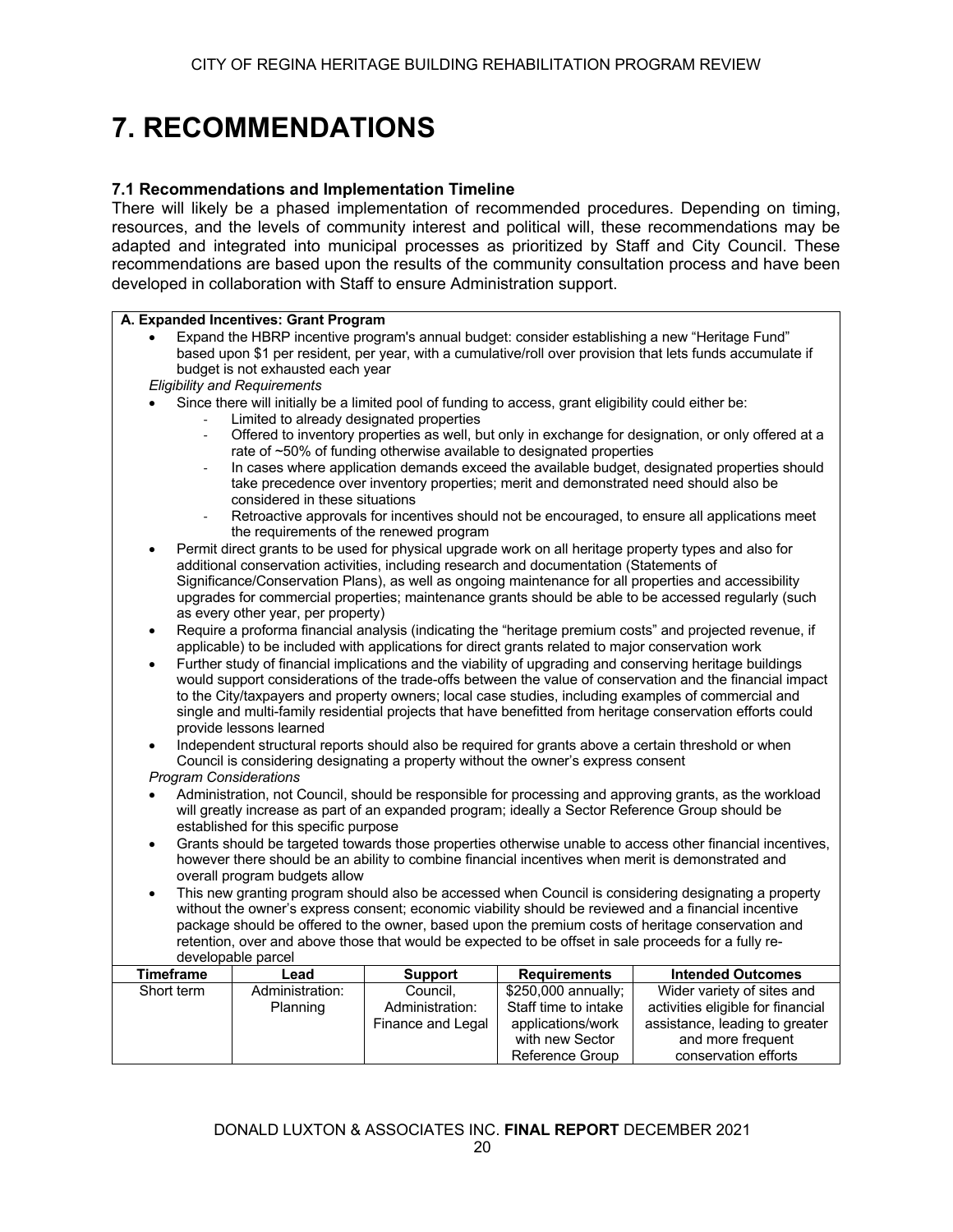|                                                                                                                                                                                                               | <b>B. Information Accessibility and Transparency</b> |                                                                    |                                                                                                     |                                                                                                            |
|---------------------------------------------------------------------------------------------------------------------------------------------------------------------------------------------------------------|------------------------------------------------------|--------------------------------------------------------------------|-----------------------------------------------------------------------------------------------------|------------------------------------------------------------------------------------------------------------|
|                                                                                                                                                                                                               |                                                      |                                                                    |                                                                                                     |                                                                                                            |
| Expand information on the City's heritage planning webpage to include an easily accessible list of<br>heritage properties (as well as the clearly defined difference between being listed and designated); an |                                                      |                                                                    |                                                                                                     |                                                                                                            |
| introduction to the Standards and Guidelines for the Conservation of Historic Places in Canada; as well                                                                                                       |                                                      |                                                                    |                                                                                                     |                                                                                                            |
|                                                                                                                                                                                                               |                                                      |                                                                    | as the promotion of the expanded granting program and application process/requirements              |                                                                                                            |
| <b>Timeframe</b>                                                                                                                                                                                              | Lead                                                 | <b>Support</b>                                                     | <b>Requirements</b>                                                                                 | <b>Intended Outcomes</b>                                                                                   |
| Short term                                                                                                                                                                                                    | Administration:                                      | Administration:                                                    | Staff time to                                                                                       | Improved transparency and                                                                                  |
|                                                                                                                                                                                                               | Communications                                       | Planning                                                           | implement                                                                                           | increased public awareness of                                                                              |
|                                                                                                                                                                                                               |                                                      |                                                                    |                                                                                                     | civic heritage programs                                                                                    |
|                                                                                                                                                                                                               |                                                      |                                                                    |                                                                                                     |                                                                                                            |
|                                                                                                                                                                                                               | C. Improved Heritage Building Maintenance            |                                                                    |                                                                                                     |                                                                                                            |
|                                                                                                                                                                                                               |                                                      |                                                                    | Establish a standards of maintenance bylaw to be applied to all heritage designated properties      |                                                                                                            |
| $\bullet$                                                                                                                                                                                                     |                                                      |                                                                    | Require owners to agree to ongoing maintenance provisions when accessing grants/incentives          |                                                                                                            |
| $\bullet$                                                                                                                                                                                                     |                                                      |                                                                    |                                                                                                     | Establish process to perform inspections to ensure properties are effectively being maintained; consider   |
|                                                                                                                                                                                                               |                                                      | linking inspection requirements to interests of public safety      |                                                                                                     |                                                                                                            |
| <b>Timeframe</b>                                                                                                                                                                                              | Lead                                                 | <b>Support</b>                                                     | <b>Requirements</b>                                                                                 | <b>Intended Outcomes</b>                                                                                   |
|                                                                                                                                                                                                               |                                                      |                                                                    |                                                                                                     |                                                                                                            |
| Short term                                                                                                                                                                                                    | Administration:                                      | Administration:                                                    | Staff time to                                                                                       | Improved condition of                                                                                      |
|                                                                                                                                                                                                               | Planning                                             | <b>Building and Legal</b>                                          | implement and                                                                                       | designated heritage buildings                                                                              |
|                                                                                                                                                                                                               |                                                      |                                                                    | monitor                                                                                             |                                                                                                            |
|                                                                                                                                                                                                               |                                                      |                                                                    |                                                                                                     |                                                                                                            |
|                                                                                                                                                                                                               | D. Public Awareness and Education                    |                                                                    |                                                                                                     |                                                                                                            |
|                                                                                                                                                                                                               |                                                      |                                                                    |                                                                                                     | Collaborate with Heritage Regina to offer educational workshops and programming that will increase         |
|                                                                                                                                                                                                               |                                                      |                                                                    |                                                                                                     | community knowledge regarding the importance of and benefits gained from heritage conservation/the         |
|                                                                                                                                                                                                               |                                                      |                                                                    |                                                                                                     | HBRP; consider highlighting (in a public manner) successful heritage conservation projects; contribute to  |
|                                                                                                                                                                                                               | Heritage Regina's Cultural Trailway initiative       |                                                                    |                                                                                                     |                                                                                                            |
| <b>Timeframe</b>                                                                                                                                                                                              | Lead                                                 | <b>Support</b>                                                     | <b>Requirements</b>                                                                                 | <b>Intended Outcomes</b>                                                                                   |
| Medium term                                                                                                                                                                                                   | Heritage Regina                                      | Administration:                                                    | Staff time to                                                                                       | Increased public awareness of                                                                              |
|                                                                                                                                                                                                               |                                                      | Planning                                                           | monitor                                                                                             | <b>HBRP</b> and overall civic                                                                              |
|                                                                                                                                                                                                               |                                                      |                                                                    |                                                                                                     | importance of heritage                                                                                     |
|                                                                                                                                                                                                               |                                                      |                                                                    |                                                                                                     | conservation                                                                                               |
|                                                                                                                                                                                                               |                                                      |                                                                    |                                                                                                     |                                                                                                            |
|                                                                                                                                                                                                               | E. Ongoing Neighbourhood Heritage Planning           |                                                                    |                                                                                                     |                                                                                                            |
|                                                                                                                                                                                                               |                                                      |                                                                    |                                                                                                     | Further integrate heritage planning into the neighbourhood planning process by requiring Inventory         |
|                                                                                                                                                                                                               |                                                      |                                                                    |                                                                                                     |                                                                                                            |
| surveys and studies (specifically "Places of Interest Lists") to occur in tandem with community plan                                                                                                          |                                                      |                                                                    |                                                                                                     |                                                                                                            |
|                                                                                                                                                                                                               |                                                      |                                                                    |                                                                                                     |                                                                                                            |
| updates                                                                                                                                                                                                       |                                                      |                                                                    |                                                                                                     |                                                                                                            |
| $\bullet$                                                                                                                                                                                                     |                                                      |                                                                    |                                                                                                     | Establish an online public nomination system, whereby members of the public can suggest additions to a     |
|                                                                                                                                                                                                               |                                                      | Places of Interest List and/or information for local walking tours |                                                                                                     |                                                                                                            |
| <b>Timeframe</b>                                                                                                                                                                                              | Lead                                                 | <b>Support</b>                                                     | <b>Requirements</b>                                                                                 | <b>Intended Outcomes</b>                                                                                   |
| Medium term                                                                                                                                                                                                   | Administration:                                      | Administration:                                                    | Staff time to                                                                                       | Increased number of sites                                                                                  |
|                                                                                                                                                                                                               | Planning                                             | Communications                                                     | design, implement,                                                                                  | important to the community                                                                                 |
|                                                                                                                                                                                                               |                                                      |                                                                    | and monitor                                                                                         | considered for heritage status                                                                             |
|                                                                                                                                                                                                               |                                                      |                                                                    |                                                                                                     |                                                                                                            |
| F. Building Code Updates                                                                                                                                                                                      |                                                      |                                                                    |                                                                                                     |                                                                                                            |
|                                                                                                                                                                                                               |                                                      |                                                                    | Work with City building inspectors (including education and training initiatives) to establish code |                                                                                                            |
|                                                                                                                                                                                                               |                                                      |                                                                    |                                                                                                     | equivalencies and exemptions for heritage buildings, as well as standards for energy conservation and      |
|                                                                                                                                                                                                               |                                                      |                                                                    |                                                                                                     |                                                                                                            |
|                                                                                                                                                                                                               |                                                      |                                                                    |                                                                                                     | other "green" building policies to link sustainability with heritage preservation; consider offering a new |
|                                                                                                                                                                                                               |                                                      |                                                                    |                                                                                                     | incentive to designated property owners in the form of paying for a Code Consultant to help owners         |
|                                                                                                                                                                                                               |                                                      |                                                                    |                                                                                                     | achieve alternative code compliance in permit applications; look to the City of Saskatoon for guidance on  |
|                                                                                                                                                                                                               |                                                      | alternative code compliance work within the provincial context     |                                                                                                     |                                                                                                            |
|                                                                                                                                                                                                               |                                                      |                                                                    |                                                                                                     | Study how policies (including heritage and building/planning/development) can better integrate with        |
|                                                                                                                                                                                                               |                                                      |                                                                    |                                                                                                     | overall civic sustainability/environmental goals, such as landfill diversion requirements that effectively |
|                                                                                                                                                                                                               |                                                      | discourage the disposal of historic materials in good condition    |                                                                                                     |                                                                                                            |
| <b>Timeframe</b>                                                                                                                                                                                              | Lead                                                 | <b>Support</b>                                                     | <b>Requirements</b>                                                                                 | <b>Intended Outcomes</b>                                                                                   |
| Medium term                                                                                                                                                                                                   | Administration:                                      | Administration:                                                    | Staff time to study                                                                                 | Reduced conflicts between                                                                                  |
|                                                                                                                                                                                                               | <b>Building</b>                                      | Planning                                                           | and participate                                                                                     | building codes and existing                                                                                |
|                                                                                                                                                                                                               |                                                      |                                                                    |                                                                                                     | heritage building realities;                                                                               |
|                                                                                                                                                                                                               |                                                      |                                                                    |                                                                                                     | increased green initiatives for<br>existing buildings                                                      |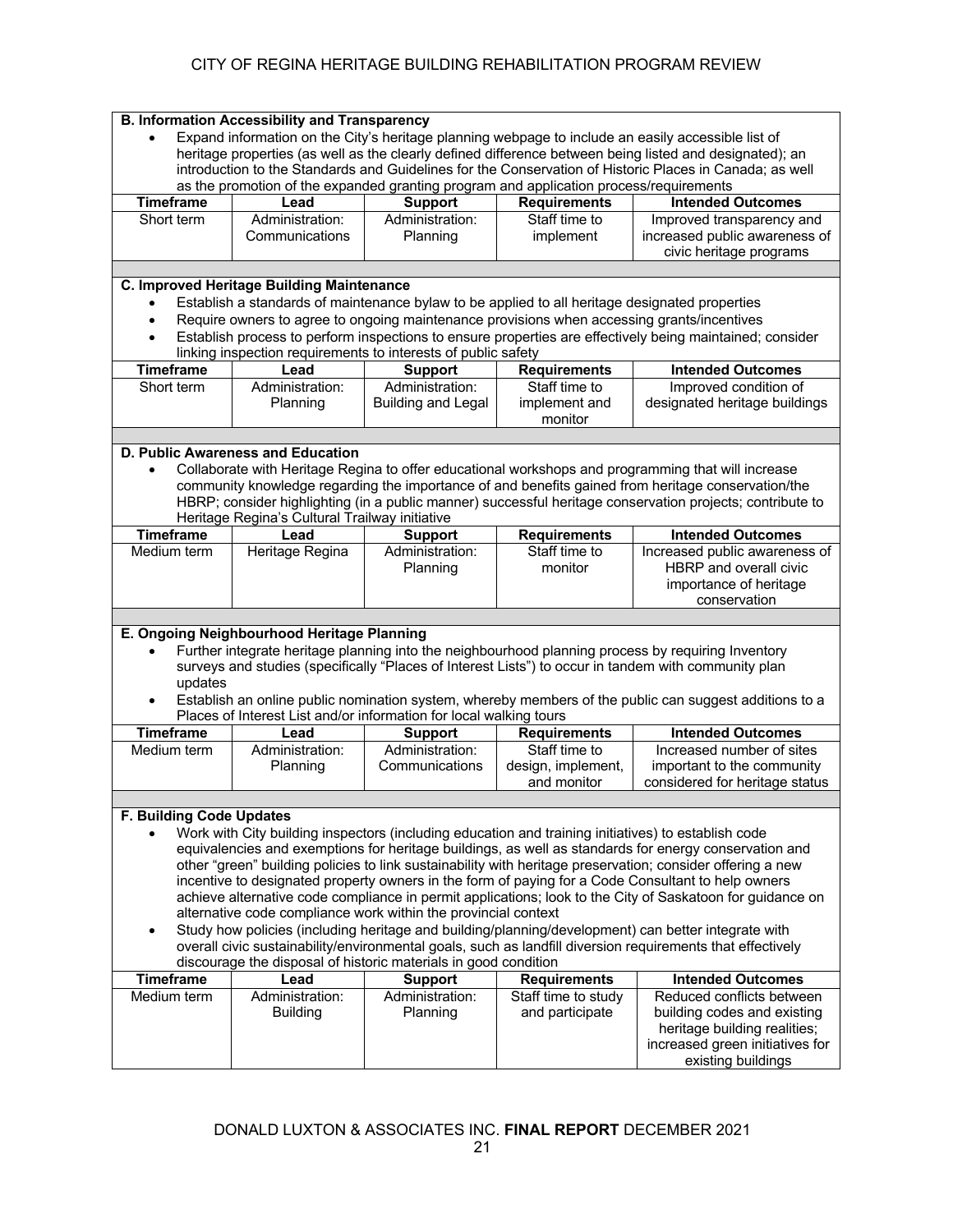|                        | <b>G. Permit Application Processing</b>                              |                 |                                                                                                   |                                                                                                            |
|------------------------|----------------------------------------------------------------------|-----------------|---------------------------------------------------------------------------------------------------|------------------------------------------------------------------------------------------------------------|
|                        |                                                                      |                 |                                                                                                   | Establish a formal process for pre-application meetings to align civic goals with owner plans, before      |
|                        |                                                                      |                 | accepting permit applications for changes proposed to heritage listed properties; offer a list of |                                                                                                            |
|                        |                                                                      |                 | recommended local trades and professionals experienced in heritage conservation                   |                                                                                                            |
|                        |                                                                      |                 |                                                                                                   | Make building permit fees for proposed work on heritage properties eligible for repayment as an incentive  |
| $\bullet$              |                                                                      |                 |                                                                                                   | Consider a zoning bylaw amendment allowing for an increased number of units on designated residential      |
|                        |                                                                      |                 |                                                                                                   | lots in exchange for the long-term conservation of the heritage building; the number should correlate with |
|                        | the maximum allowed as if the lot was theoretically subdivided       |                 |                                                                                                   |                                                                                                            |
| <b>Timeframe</b>       | Lead                                                                 | <b>Support</b>  | <b>Requirements</b>                                                                               | <b>Intended Outcomes</b>                                                                                   |
| Medium term            | Administration:                                                      | Administration: | Staff time to                                                                                     | Streamlined permit application                                                                             |
|                        | Planning                                                             | Finance         | implement and                                                                                     | process for heritage                                                                                       |
|                        |                                                                      |                 | administer                                                                                        | properties, the removal of                                                                                 |
|                        |                                                                      |                 |                                                                                                   | disincentives for conservation                                                                             |
|                        |                                                                      |                 |                                                                                                   | work, and further incentives                                                                               |
|                        |                                                                      |                 |                                                                                                   |                                                                                                            |
|                        |                                                                      |                 |                                                                                                   | for the conservation of                                                                                    |
|                        |                                                                      |                 |                                                                                                   | designated properties                                                                                      |
|                        |                                                                      |                 |                                                                                                   |                                                                                                            |
|                        | H. Further Expansion of Targeted Incentives                          |                 |                                                                                                   |                                                                                                            |
|                        |                                                                      |                 |                                                                                                   | Evaluate how certain non-standardized property types (such as strata-titled and mixed-use properties)      |
|                        |                                                                      |                 |                                                                                                   | could be specifically targeted within the HBRP, as these properties may have difficulty qualifying for     |
|                        |                                                                      |                 |                                                                                                   | incentives based upon guidelines that may unintentionally favour single-owner and single-use residential   |
|                        | or commercial or institutional properties                            |                 |                                                                                                   |                                                                                                            |
| <b>Timeframe</b>       | Lead                                                                 | <b>Support</b>  | <b>Requirements</b>                                                                               | <b>Intended Outcomes</b>                                                                                   |
| Medium term            | Administration:                                                      | Administration: | Staff time to study                                                                               | Additional site typologies                                                                                 |
|                        | Planning                                                             | Legal           |                                                                                                   | supported by HBRP                                                                                          |
|                        |                                                                      |                 |                                                                                                   |                                                                                                            |
| I. Heritage Commission |                                                                      |                 |                                                                                                   |                                                                                                            |
| $\bullet$              |                                                                      |                 |                                                                                                   | Consider reactivating a Heritage Commission, which could advise Council on heritage property permit        |
| applications           |                                                                      |                 |                                                                                                   |                                                                                                            |
| <b>Timeframe</b>       | Lead                                                                 | <b>Support</b>  | <b>Requirements</b>                                                                               | <b>Intended Outcomes</b>                                                                                   |
| Long term              | Administration:                                                      | Council         | Staff time to liaise                                                                              | Reduced burden on Staff to                                                                                 |
|                        | Planning                                                             |                 | with Commission                                                                                   | review heritage property                                                                                   |
|                        |                                                                      |                 |                                                                                                   | permit applications                                                                                        |
|                        |                                                                      |                 |                                                                                                   |                                                                                                            |
|                        |                                                                      |                 |                                                                                                   |                                                                                                            |
| J. Heritage Foundation |                                                                      |                 |                                                                                                   |                                                                                                            |
|                        |                                                                      |                 |                                                                                                   | Study the feasibility of establishing an arms-length Heritage Foundation, which could be responsible for   |
|                        | distributing grant funds                                             |                 |                                                                                                   |                                                                                                            |
| <b>Timeframe</b>       | Lead                                                                 | <b>Support</b>  | <b>Requirements</b>                                                                               | <b>Intended Outcomes</b>                                                                                   |
| Long term              | Administration:                                                      | Council;        | Annual budget;                                                                                    | Reduced burden on Staff to                                                                                 |
|                        | Planning                                                             | Administration: | Staff time to liaise                                                                              | review grant applications                                                                                  |
|                        |                                                                      | Finance         | with Foundation                                                                                   |                                                                                                            |
|                        |                                                                      |                 |                                                                                                   |                                                                                                            |
|                        | K. HBRP Evaluation and Future Expansion                              |                 |                                                                                                   |                                                                                                            |
|                        |                                                                      |                 | Survey the community in the future to determine how well expanded HBRP is working                 |                                                                                                            |
| $\bullet$              |                                                                      |                 |                                                                                                   | Survey residential owners within historic neighbourhoods in the future to gauge a change in appetite for   |
|                        | developmental incentives (infill/duplex, etc.)                       |                 |                                                                                                   |                                                                                                            |
|                        |                                                                      |                 |                                                                                                   |                                                                                                            |
|                        |                                                                      |                 |                                                                                                   | Survey commercial property owners in the future to determine when market conditions may warrant            |
|                        | another look at a potential bonus density program for heritage sites |                 |                                                                                                   |                                                                                                            |
| <b>Timeframe</b>       | Lead                                                                 | <b>Support</b>  | <b>Requirements</b>                                                                               | <b>Intended Outcomes</b>                                                                                   |
| Long term              | Administration:                                                      | Administration: | Staff time to                                                                                     | Opportunity to recalibrate and                                                                             |
|                        | Planning                                                             | Communications  | design, implement,                                                                                | potentially further expand the                                                                             |
| and analyze            |                                                                      |                 |                                                                                                   |                                                                                                            |
|                        |                                                                      |                 |                                                                                                   | <b>HBRP</b>                                                                                                |
|                        |                                                                      |                 | surveys                                                                                           |                                                                                                            |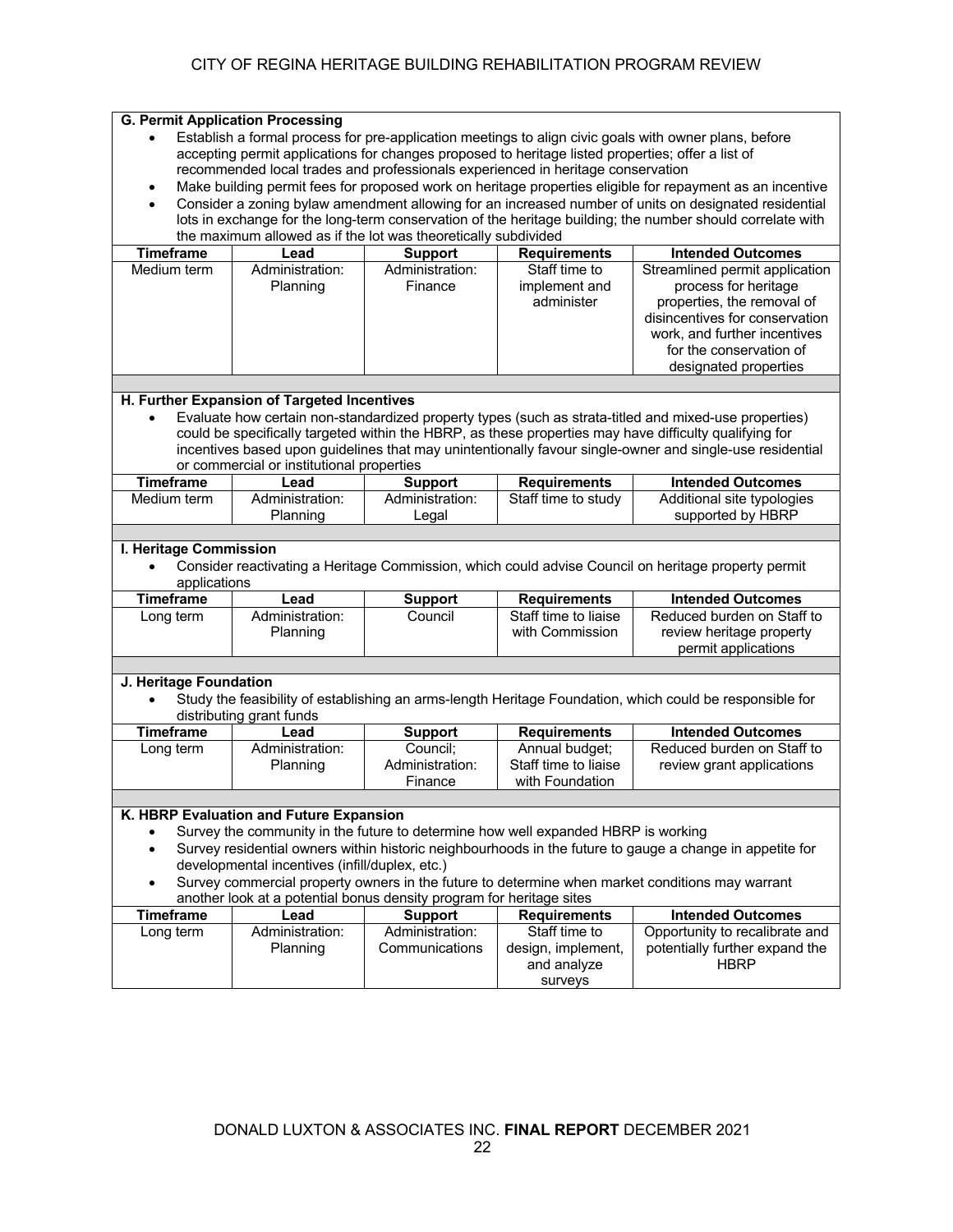#### **7.2 Heritage Evaluation and Nomination Recommendations**

In 2018, a comprehensive review of the City of Regina's Heritage Evaluation Program was undertaken, which recommended a substantive, wholescale shift from the original additive system to a valuesbased system. Since then, the new evaluation tool has been used to assess and provide Statements of Significance for historic places already listed on the City's Heritage Inventory. The current evaluation system has proven to be a vast improvement from the older, additive system. Sites are now considered through a broader lens of value. However, continuous use of the tool on a variety of heritage resources over the past three years has allowed for the determination of areas for improvement. The City can choose to maintain the status quo or can formally adopt the following measures, which would further strengthen the overall heritage program by ensuring it is on the leading edge of best evaluation practice. It is therefore recommended that the City:

- Institute a two-step evaluation approach:
	- $\circ$  Step 1: Conduct a Heritage Assessment on a potential Heritage Inventory site: if it does not qualify for addition to the Inventory stop here, if it does, proceed to Step 2
	- o Step 2: Prepare a Statement of Significance and proceed with review and recommendation for addition to the Heritage Inventory to Council
- Remove the Grade 1/Grade 2 system, as it creates the unintended illusion that Grade 1 sites are inherently more valuable than Grade 2 sites
- Adopt a new Heritage Assessment Form (see Appendix B), which has removed the grading system and instead focuses on linking sites to historic themes as found in the Thematic Framework and Historical Context (which is considered best practice); sites linked to underrepresented themes should potentially be considered a higher priority for conservation when questions arise regarding designation or demolition
- Adopt a new Statement of Significance Form (see Appendix B)
- Establish an online public nomination system, whereby members of the public can suggest additions to a Places of Interest List; the City should determine how information will be solicited, how nominations will be monitored, and how often nominations can occur

| <b>Timeframe</b> | Lead            | <b>Support</b>  | <b>Requirements</b> | <b>Intended Outcomes</b>        |
|------------------|-----------------|-----------------|---------------------|---------------------------------|
| Short term       | Administration: | Administration: | Staff time to       | Alignment of evaluation process |
|                  | Planning        | Communications  | review              | with global best practice;      |
|                  |                 |                 | documentation       | prioritization (and potential   |
|                  |                 |                 | and nominations     | conservation) of under-         |
|                  |                 |                 |                     | represented sites in City       |

Further details on the heritage evaluation and nomination process are found in Appendix B.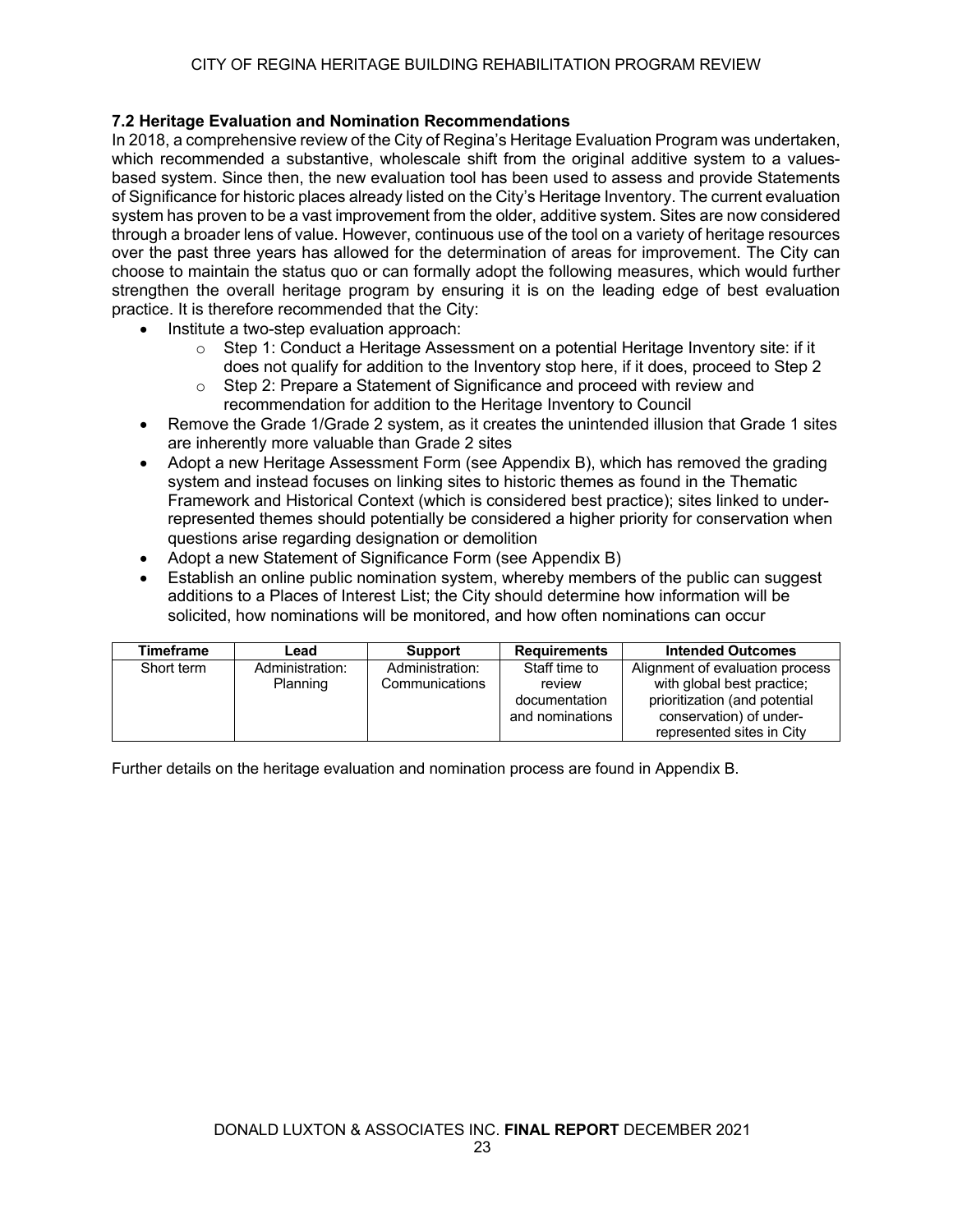### **APPENDIX A: DEFINITIONS**

**Character-Defining Elements**: the materials, forms, location, spatial configurations, uses and cultural associations or meanings that contribute to the heritage value of a historic place, which must be retained in order to preserve its heritage value.

**Conservation**: all actions or processes that are aimed at safeguarding the character-defining elements of a cultural resource so as to retain its heritage value and extend its physical life. This may involve "Preservation," "Rehabilitation," "Restoration," or a combination of these actions or processes. Reconstruction or reconstitution of a disappeared cultural resource is not considered conservation and is therefore not addressed in this document.

**Guidelines**: statements that provide practical guidance in applying the Standards for the Conservation of Historic Places. They are presented herein as recommended and non-recommended actions.

**Heritage Value**: the aesthetic, historic, scientific, cultural, social or spiritual importance or significance for past, present or future generations. The heritage value of a historic place is embodied in its character-defining materials, forms, location, spatial configurations, uses and cultural associations or meanings.

**Historic Place**: a structure, building, group of buildings, district, landscape, archaeological site or other place in Canada that has been formally recognized for its heritage value.

**Intervention**: any action, other than demolition or destruction, that results in a physical change to an element of a historic place.

**Maintenance**: routine, cyclical, non-destructive actions necessary to slow the deterioration of a historic place. It entails periodic inspection; routine, cyclical, non-destructive cleaning; minor repair and refinishing operations; replacement of damaged or deteriorated materials that are impractical to save.

**Minimal Intervention**: the approach that allows functional goals to be met with the least physical intervention.

**Standards**: Norms for the respectful conservation of historic places.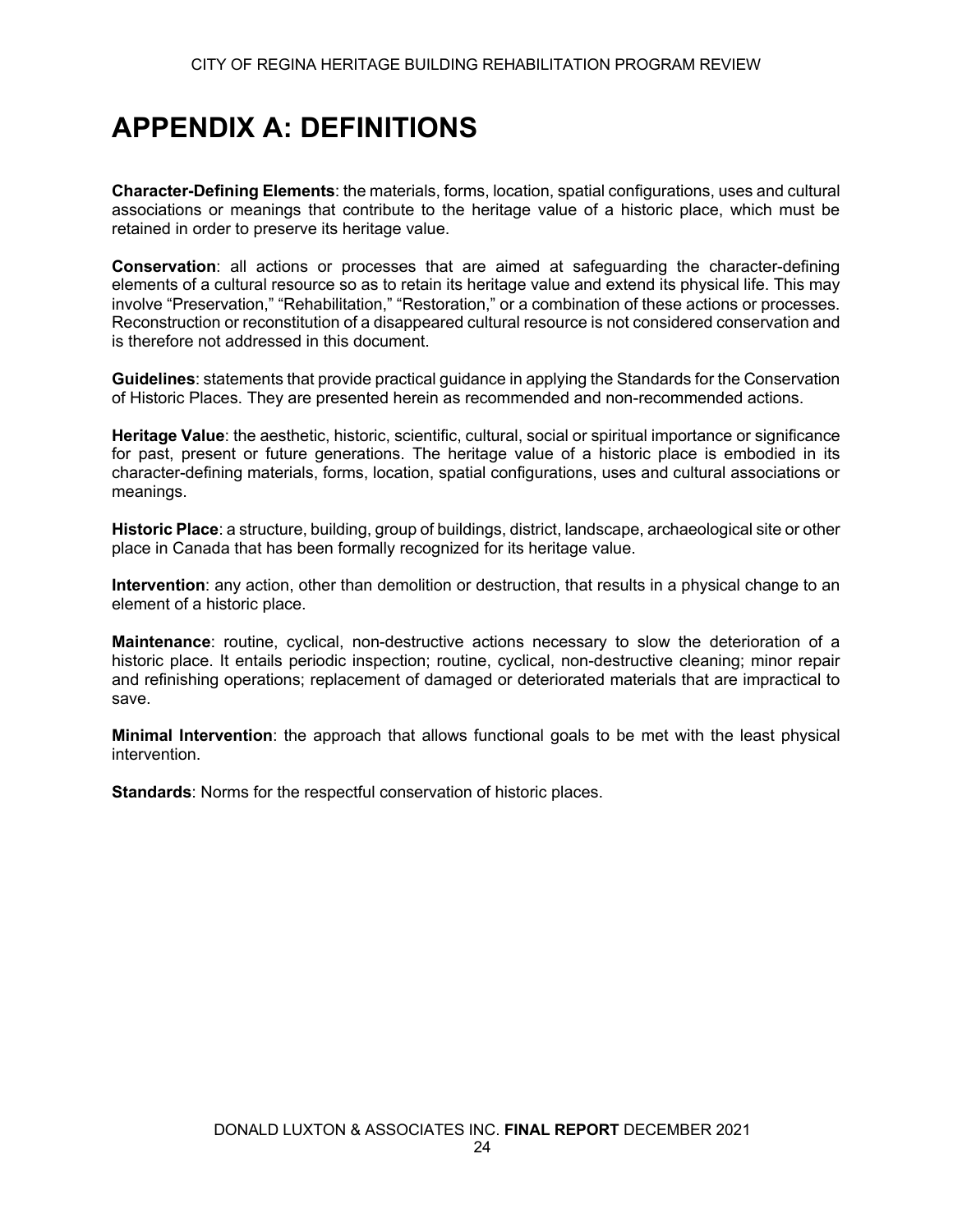### **APPENDIX B: HERITAGE INVENTORY NOMINATION TOOL AND EVALUATION PROCESS STUDY**

# **INTRODUCTION**

In 2018, a comprehensive review of the City of Regina's Heritage Evaluation Program was undertaken, which recommended a substantive, wholescale shift from the original additive system (established in the 1980s) to a values-based system. Since 2018, the new evaluation tool has been used to assess and provide Statements of Significance for historic places already listed on the City's Heritage Inventory (formerly the Heritage Holding Bylaw). 2018-2021 acted as a trial period for the new evaluation system adopted in 2018; to date, 61 combined evaluations and Statements of Significance have been produced using the updated system. The current evaluation system has proven to be a vast improvement from the older, additive system. Sites are now considered through a broader lens of value. However, continuous use of the tool on a variety of heritage resources over the past three years has allowed for the determination of areas for improvement. In the following study, suggestions to improve the current process and its corresponding tools have been provided.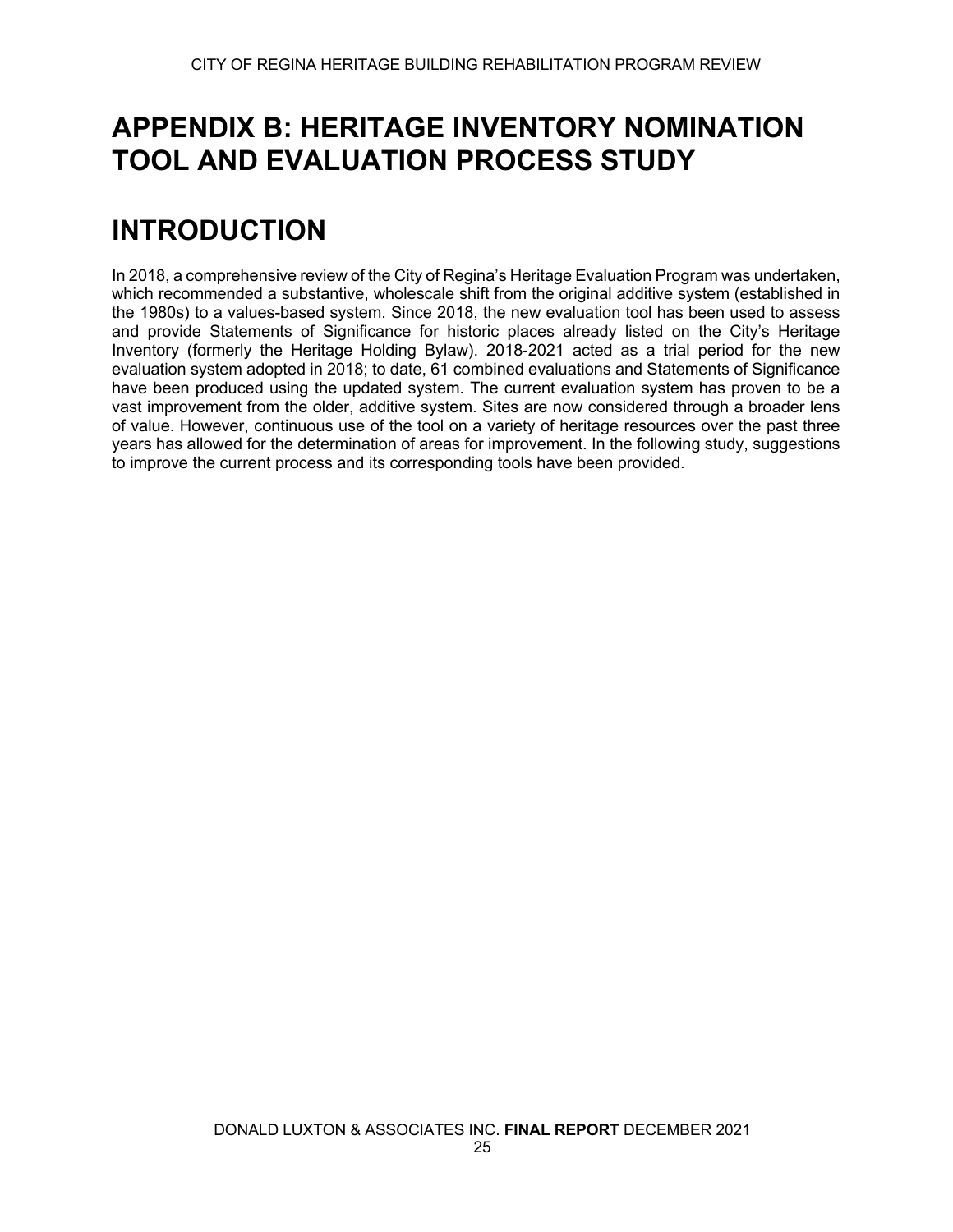### **1. PROPOSED CHANGES TO THE NOMINATION AND EVALUATION SYSTEM**

#### **1.1 ADOPT A TWO-STEP PROCESS UTILIZING HERITAGE ASSESSMENTS**

Heritage Assessments are an important part of the heritage planning process. It is the process through which a place and its associated features and history are critically analyzed against an organized framework. Heritage Assessments involve collecting and analyzing information about a place, its history, and its alterations and changes overtime. The purpose of the assessment is to make an informed judgment about a place, in order to make an informed decision about its future.

One common feature implemented by several well-functioning, values-based heritage evaluation systems from around was the preparation of an initial, well-researched Heritage Assessment, prior to establishing any official opinion about a potential historic resource. This process of conducting a Heritage Assessment prior to the preparation of a Statement of Significance (in a Canadian context) is critical. By definition, a Statement of Significance defines and codifies heritage significance, as outlined within the Heritage Value(s) and Character-Defining Elements sections of the document. Therefore, the preparation of a Statement of Significance should wait until the presence of heritage values and historical integrity has been determined. The decision on whether a site has sufficient significance (a combination of heritage value and integrity) to warrant the preparation of a Statement of Significance is an essential first step and should take the form of a Heritage Assessment.

If, through the Heritage Assessment process it is determined that the site *does* have sufficient heritage value and integrity to be included the Heritage Inventory, a Statement of Significance should be subsequently prepared and its nomination to the Heritage Inventory should be submitted along with the Statement of Significance for approval by the municipal governing body.

If, through the Heritage Assessment process it is determined that the subject site *does not* have sufficient heritage value and/or integrity to be included on the Heritage Inventory, it will not proceed to the next stage of the planning process, and a Statement of Significance will not be produced.

Assessments ensure that diverse values are considered and that results are as complete and unbiased as possible. A well-designed assessment is one that is replicable; another party should be able to conduct the same assessment and obtain the same (or similar) results. The higher the quality of the assessment design (in this case, the Heritage Assessment form), and its data collection methods and its data analysis, the more accurate its conclusions and the more confident the City and the public will be in its findings.

It is therefore recommended that the City of Regina:

- Adopt a two-step process whereby:
	- o **Step 1:** Conduct a Heritage Assessment on a potential Heritage Inventory site, if it does not qualify for addition to the Heritage Inventory stop here, if it does, proceed to Step 2.
	- o **Step 2:** Prepare a Statement of Significance and proceed with review and recommendation for addition to the Heritage Inventory.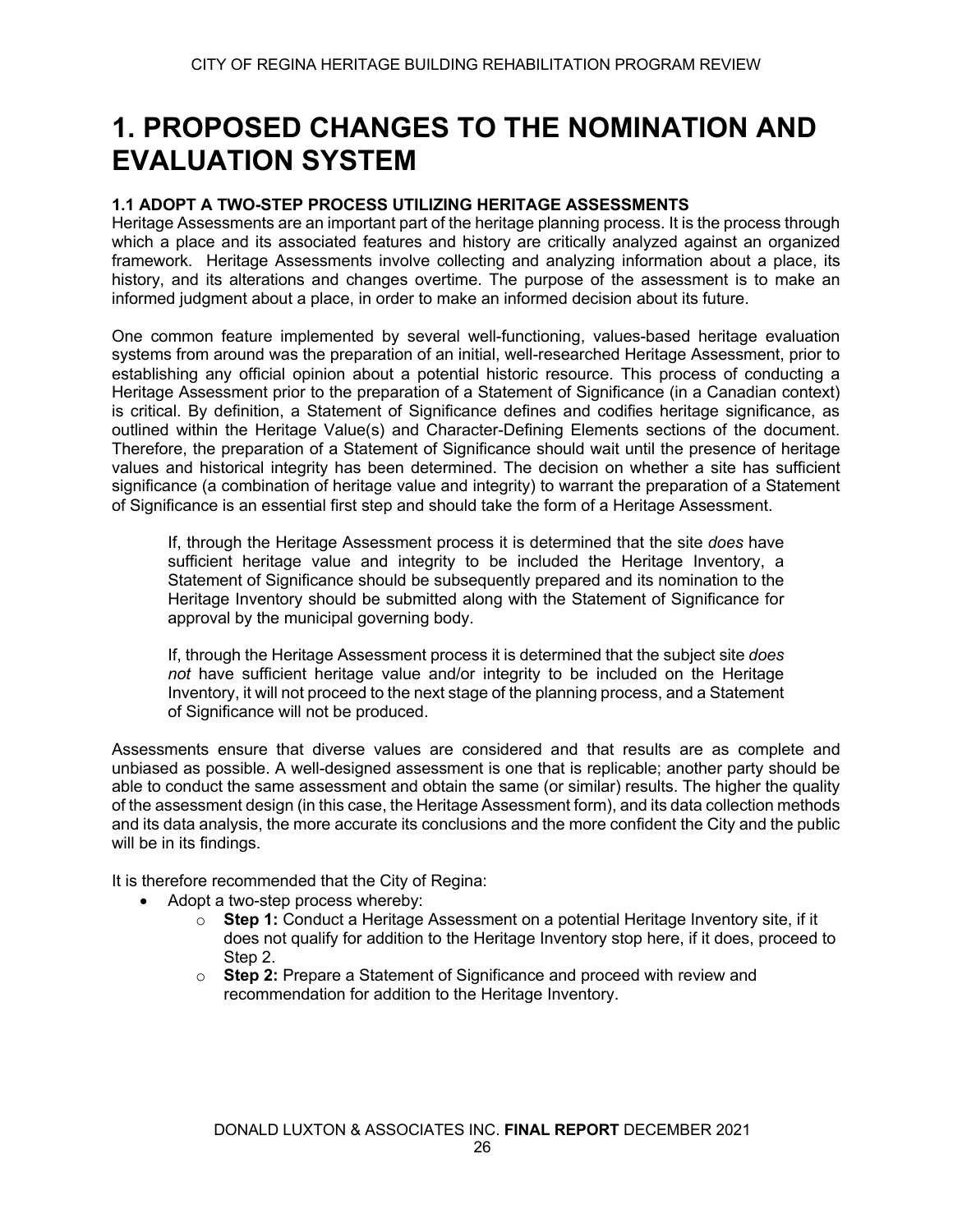#### **1.2 NOMINATING SITES TO THE HERITAGE INVENTORY**

The Heritage Inventory was established to manage municipally identified and recognized places of heritage value in the city; 290 properties were listed on the Inventory (previously known as the Heritage Holding Bylaw) in 1989 when it was adopted. This program predated Statements of Significance, which are now considered best practice for the *recognition, planning, and management* for historic places in Canada.

The City's Heritage Inventory has remained relatively static for the past three decades, and while the existing Inventory is presently in the process of being re-assessed and brought to modern standards, the City can continue to solicit potential new additions. Potential Heritage Inventory sites can be identified several ways, including through *neighbourhood planning processes*; *heritage survey processes*; and a *public nomination process*.

Currently, historic places listed on the City's Heritage Inventory are tied to a flagging system that is triggered when land-use changes and development and building permits are submitted by an owner. If it is determined that the historic place may be immediately at-risk, the City can institute a 60-day hold to allow for discussions between the City and the applicant to mitigate irreversible interventions to the historic place. However, this process only acts as a layer of protection for sites *already included* on the City's Heritage Inventory. Sites that may qualify for the Inventory, but have not yet been identified, may be at risk for demolition simply because they were not flagged. Though age is not the most significant factor when considering the value of a place, it can be a useful metric for the City to flag *potential* heritage sites. Additionally, the City could establish an online tool whereby the public can nominate sites to a Places of Interest List, which could feed into considerations for the Heritage Inventory. The portal could be relatively simple, asking nominators for an address, a photo (if possible), a reason for nomination, and any historic information that may be available. This portal could be available all year round and monitored by City Staff, or it could become available at a standard time each year. A more robust flagging system and a public nomination process would both aid in the identification of potential historic resources to be added to the Heritage Inventory. Most importantly, the processes adopted by the City should be clear, consistent, and reliable.

The City could consider the following:

- Institute a flagging system through the building database whereby sites over the age of  $X \#$ of vears<sup>1</sup> are automatically identified as requiring further analysis. When a permit or zoning change for a site over  $X \#$  of years is submitted, a member of City Staff can conduct a Heritage Assessment (as outlined in the following pages) or hire a heritage professional to conduct the Assessment; and
- Institute a public nomination system for members of the public to nominate potential sites to a Places of Interest List.
- Institute policies for the survey and identification of potential historic places for possible inclusion to the Heritage Inventory as part of broader neighbourhood or area planning initiatives.

#### **1.3 REMOVAL OF THE GRADING SYSTEM**

Aside from instituting a two-step approach – Heritage Assessment before Statement of Significance – it is recommended that the City remove its current grading system entirely which presently classifies historic places as Grade 1 (City-wide significance) or Grade 2 (Neighbourhood-wide significance). Grading systems ultimately diminish historic places not in the highest tier and can create confusion among City officials, staff, and the public about their heritage values and expectation of conservation.

<sup>1</sup> Requiring a place to be 40, 50, or 100 years old is an age metric used in multiple municipalities, though some use a specific year (e.g., 1970). This latter approach would require updating every few years to ensure it is capturing sites as they age. For example, if the threshold date is set at 1970, in five years it may be required to change this date to 1975, and so on. A sliding scale is therefore preferable. The age is best established through internal City discussions.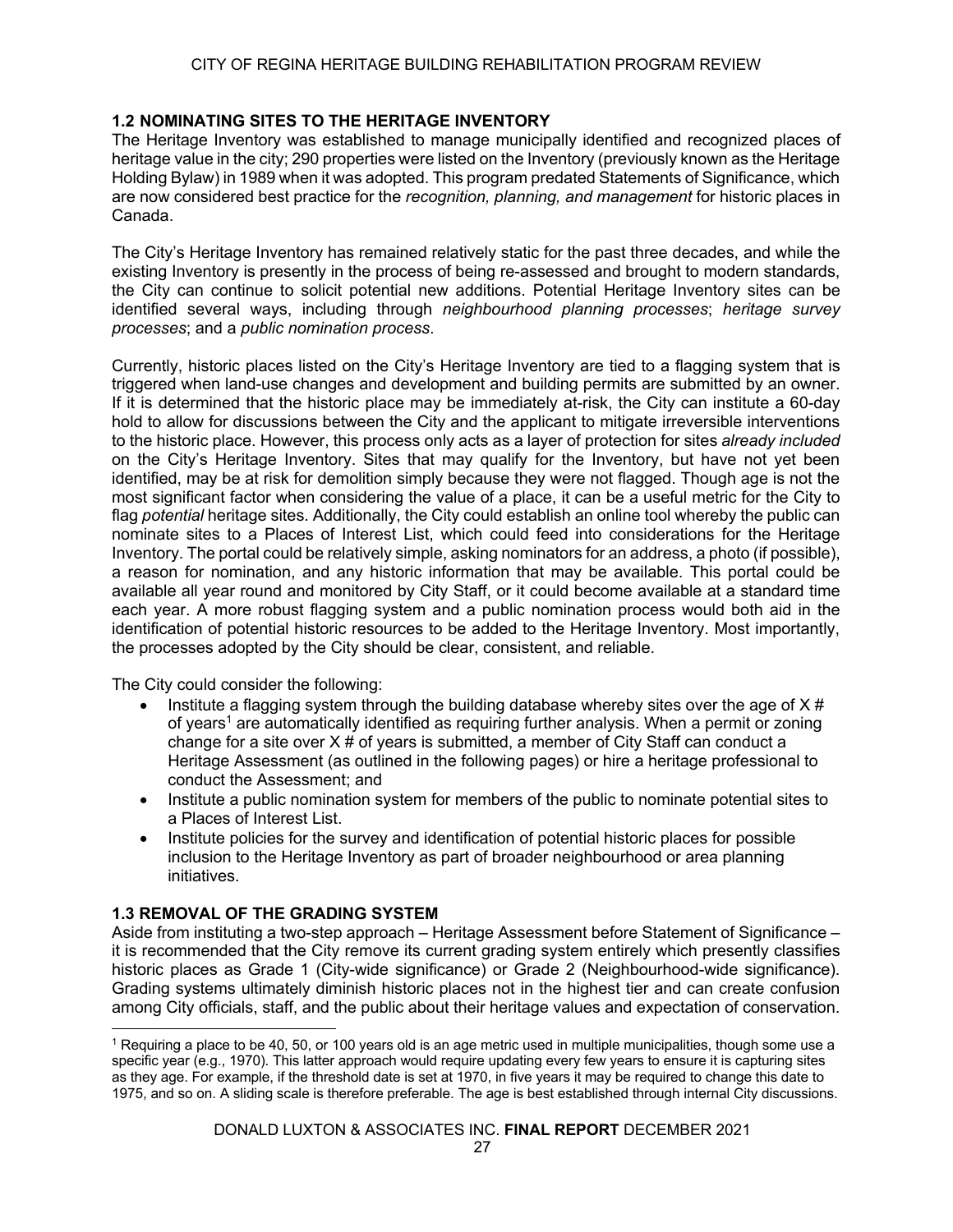A Statement of Significance defines the value of a historic place and justifies its inclusion on a Heritage Value, and therefore, no additional ranking should be required.

Best practice for the evaluation of historic sites during the initial establishment of Regina's heritage program was a system developed for Parks Canada by Harold Kalman in 1979. Sometimes called the 'good-better-best' method, it ranked places based on a set of criteria that are scored numerically. Sites that score higher cumulatively (the 'churches, schools, and mansions') are considered more important than representative and typical examples (worker's housing') or less aesthetically pleasing and somber sites (jails, asylums, industrial sites). Biases can result in skewed rankings, and numerical codification are difficult to change in the future. Municipalities and jurisdictions across the world have abandoned numerical ranking systems in favour of values-based assessment systems; in turn, ranking historic places in any way has is now generally considered regressive. Despite this, some authorities maintain a grading system which rate some places as 'higher value', notably in England (Grade I, II\*, and II).

Based on the past three years of trial, utilizing the combination Evaluation and Statement of Significance forms, it has been determined that the grading system is not necessary, and may in fact be detrimental to places scored as Grade 2, even though they have still been determined to be *significant historic places*. An even ground for heritage places allows each place to be eligible for the same incentives and protections, while the subsequent Statement of Significance defines the unique values for each place.

It is therefore recommended that the City of Regina:

- Remove the grading system and, to that end;
- Adopt the Heritage Assessment Form and subsequent Statement of Significance Form provided at the end of this document.

#### **1.4 LINK THE SYSTEM TO THE THEMATIC FRAMEWORK AND HISTORICAL CONTEXT**

The Thematic Framework and Historical Context for the City of Regina was prepared in 2017. Such documents are important tools in defining the historical patterns and trends that produced individual properties and serve as the foundation for decisions about the identification, evaluation, registration, and treatment of historic properties. The report provides the basis for evaluating historic significance and integrity. It answers questions such as:

- What aspects of geography, history and culture shaped a community's built environment?
- What property types were associated with those developments?
- Why those properties are important?
- What level of integrity is needed for them to qualify as historic resources?

The Thematic Framework and Historic Context are integral planning tools and use a set of interlocking themes based around activities rather than chronology, designed to facilitate a more inclusive approach to the identification of historic places. The intention for each section of the Thematic Framework was that sites would be interpreted from a range of different historical perspectives, including those of indigenous people, minorities and women, rather than just from the perspective of 'great men and events.' Frameworks were designed to allow more groups to be represented in the story of a place, and to decide how representative the range of managed historic sites is.

One of the aims of the report was to connect historic sites to broader historic stories, so it would be clear which stories were being told or neglected through the management and interpretation of historic sites. The Framework should cover all aspects of the surviving material heritage and help in prioritizing the heritage items to be conserved. A Thematic Framework should not be an exclusive tool but should be used in conjunction with evaluation of factors such as the aspects of history represented by a site; the physical integrity of the fabric in question; and the contemporary cultural value placed on the site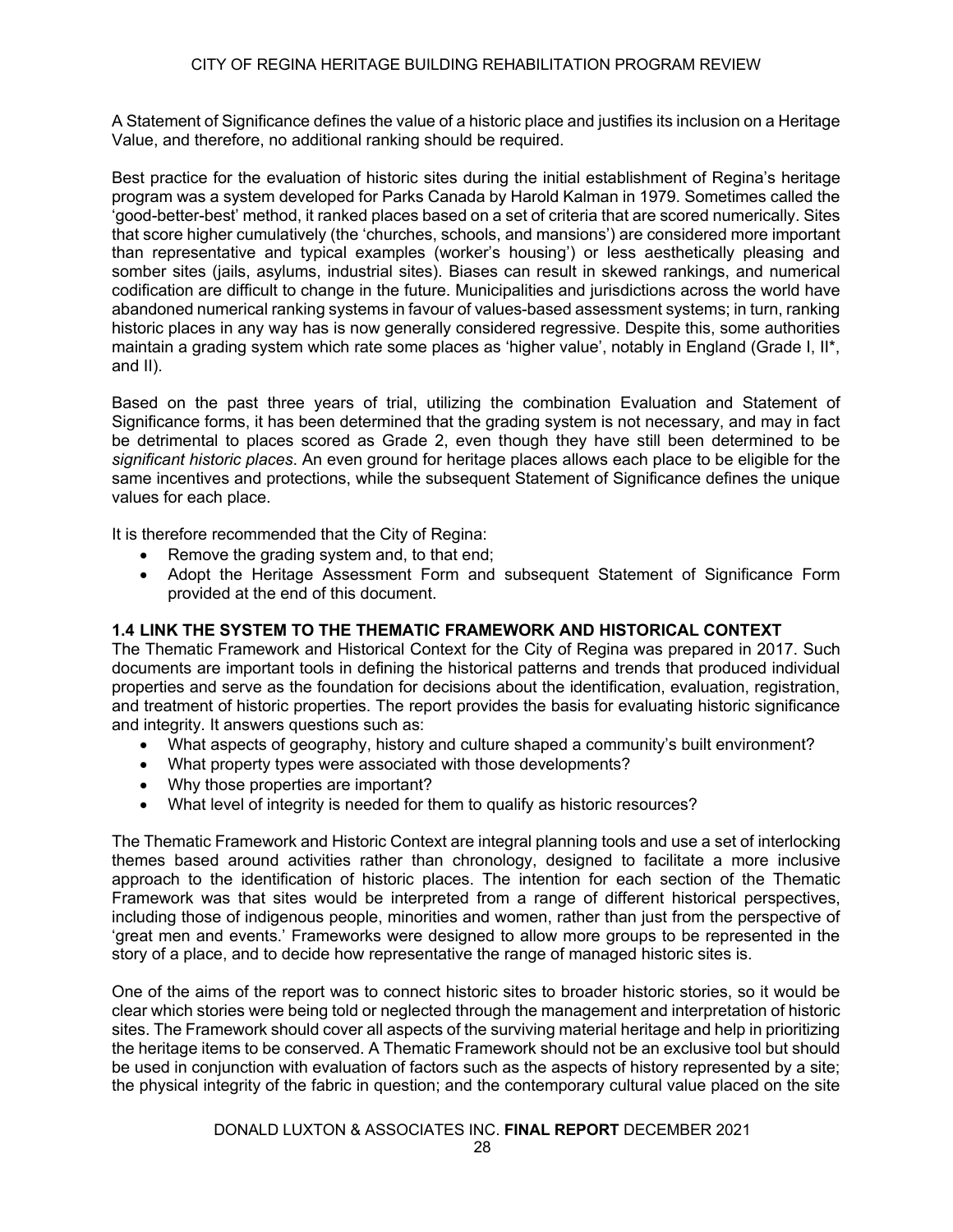by members of communities. Therefore, Thematic Frameworks should be integrated into existing evaluation tools.

The Thematic Framework and Historical Context for Regina helps to further connect the City to a values-based approach to heritage planning and conservation. Divided into five broad Canadian themes, broken into 23 Regina themes, and narrowed further into 40 subthemes, the document provides a means to organize and define historical events, to identify representative historic places, and to place sites, persons and events in an overall, citywide context. It recognizes a broad range of values under which themes can be articulated and has assisted in the development of criteria for the evaluation of sites considered for addition to the Heritage Inventory. Further, it provides a basis for the review of sites already listed on the Inventory and strengthens the reasons for their inclusion.

It is therefore recommended that the City of Regina:

- Continue to link the Thematic Framework to the evaluation tools, and, to that end;
- Adopt the Heritage Assessment Form and subsequent Statement of Significance Form provided at the end of this document.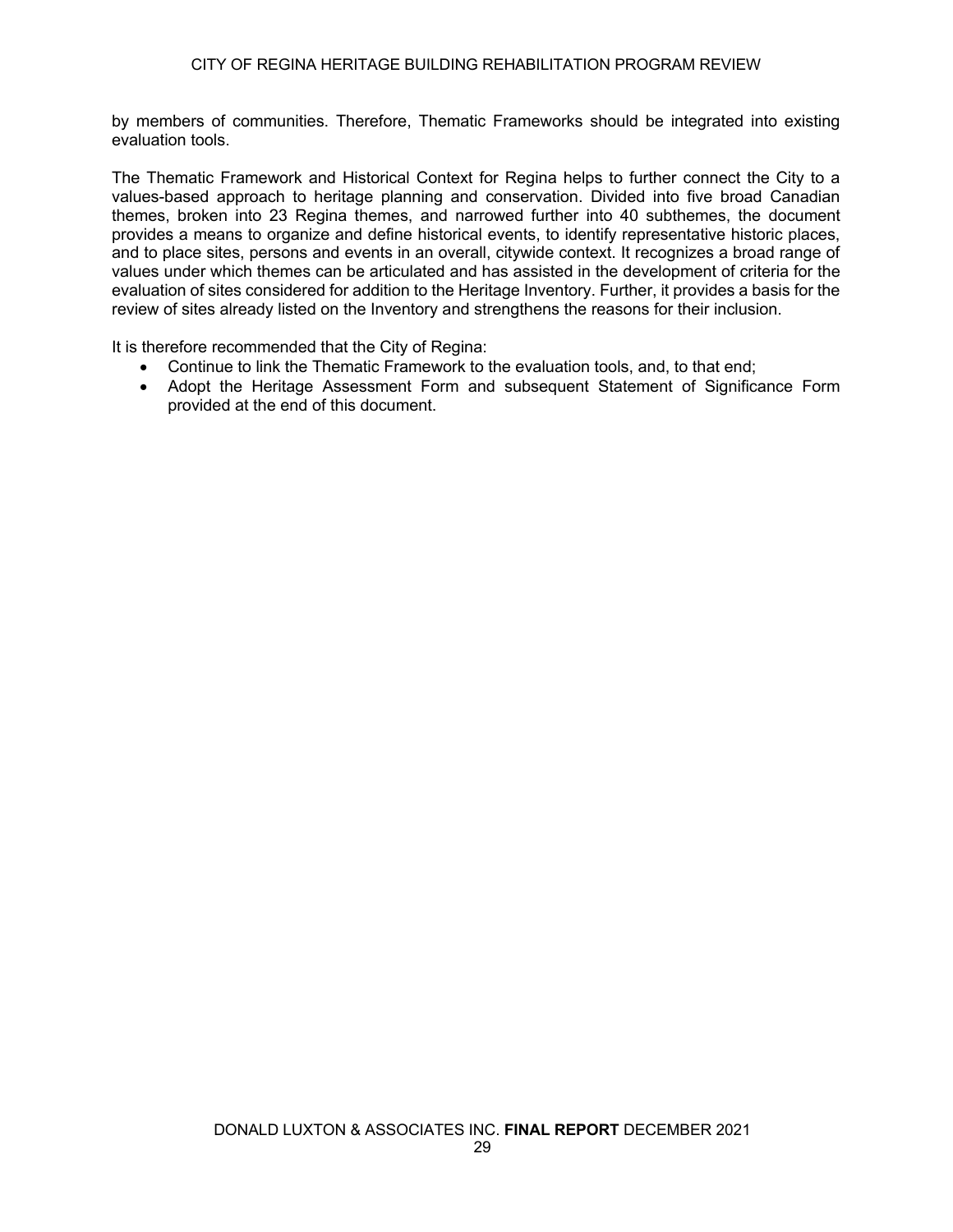### **2.PROPOSED NOMINATION AND EVALUATION SYSTEM**

As outlined above, the proposed Heritage Assessment tool for the City of Regina will be comprised of a comprehensive framework; the process of completing the document, which will require research and a site visit, will lead the evaluator to determine if the site is eligible for inclusion on the Heritage Inventory. Only those sites that receive a 'Yes' in Section 7 (Final Evaluation) of the Heritage Assessment form will go on to have a Statement of Significance prepared and be recommended for inclusion on the Inventory. Historic places will no longer be graded.

#### **ELIGIBILITY**

For a place to be considered eligible for the City of Regina's Heritage Inventory:

- It must be at least 20 years old;
- It must be a building, cultural landscape, and/or engineering work; and
- It must receive a 'Yes' in Section 7 (Final Evaluation) of the Heritage Assessment form.

*Note: These eligibility requirements exclude places such as archaeological sites, individual trees unless commemorative, movable objects, and intangible heritage.* 

#### **PROPOSED NOMINATION METHODOLOGY AND CRITERIA**

The methodology comprises three significance criteria, any one of which is sufficient to demonstrate heritage value and meet the Significance threshold. Multiple values can and will often be determined through this values-based approach. Additionally, a resource must *satisfactorily* pass an Integrity threshold. There are seven integrity criteria, and while it is preferable that a heritage resource meet all seven criteria, there may be instances when this is not possible. The final decision regarding the integrity threshold, if a resource has not met all seven integrity aspects, will require a judgment by the evaluator, as well as a written rationale. Both the Significance and Integrity criteria have been influenced by the City of Los Angeles's Office of Historic Resources and the United States' National Register respective evaluations. The primary benefit of the proposed evaluation system for Regina is its ease of use, and that it is values-based and self-sufficient as opposed to additive and cumulative; it allows for the greater recognition of intangible cultural heritage within a place and does not promote a significant bias toward architecture.

#### **METHODOLOGY**

A values-based approach is the most progressive and preferred approach to heritage conservation, which has been adopted and advocated by major conservation authorities, both at the international level (including the UNESCO World Heritage Centre and the Getty Conservation Institute) and at a national level (including Australia, U.K., U.S. and Canada). In Canada, *The Standards and Guidelines for the Conservation of Historic Places* advocates this values-based approach. Values-based approaches start by analyzing the values and significance attributed to places before considering how those values can be protected most effectively. An introduction of broader, values-based metrics represents a shift away from the traditional emphasis on architectural typologies and aesthetics, and a materials-based approach. Over the past few decades, other holistic approaches to heritage management have been evolving, particularly landscape-based approaches. A greater understanding of the significance of cultural landscapes has developed, leading to a better appreciation of environmental factors, as well as intangible values such as continuity and identity. This advancing view of heritage also recognizes emerging trends in urban development, such as the need to integrate more sustainable city-building methods.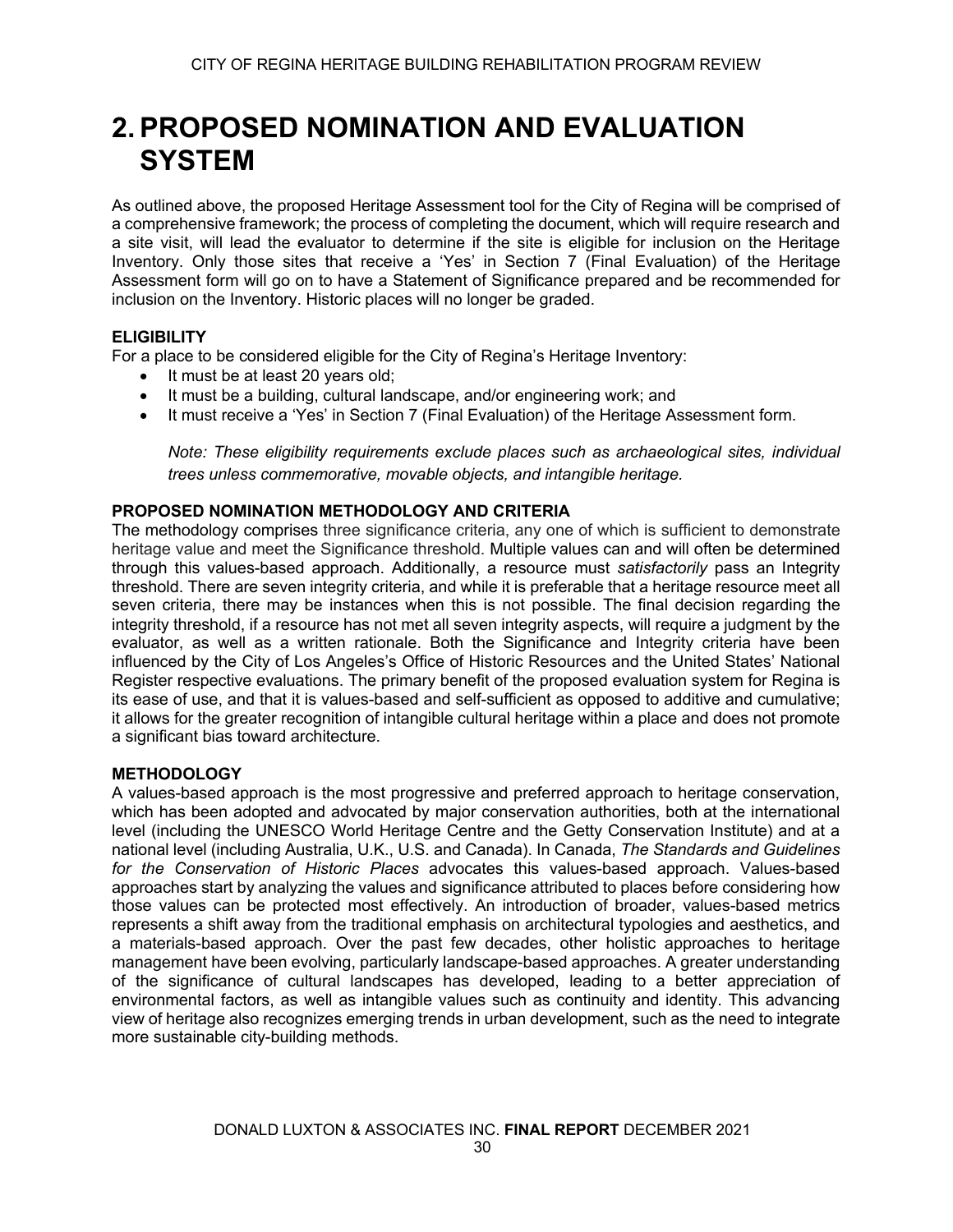### **3.SUMMARY OF RECOMMENDATIONS**

**1.** Institute a two-step evaluation approach:

**Step 1:** Conduct a Heritage Assessment on a potential Heritage Inventory site, if it does not qualify for addition to the Inventory stop here, if it does, proceed to Step 2.

**Step 2:** Prepare a Statement of Significance and proceed with review and recommendation for addition to the Heritage Inventory to Council.

- **2.** Adopt the new Heritage Assessment Form, which has removed the grading system and links the Thematic Framework and Historical Context.
- **3.** Adopt the Statement of Significance Form.
- **4.** Establish an online public nomination system, whereby members of the public can suggest additions to a Places of Interest List. City to determine information solicited, how nominations are monitored, and how often nominations occur.
- **5.** Integrate the survey and identification of potential historic places for inclusion onto the Heritage Inventory into broader neighbourhood and area planning projects and initiatives.

*On the following pages, a comprehensive Heritage Assessment form has been provided, followed by a Statement of Significance form. The Statement of Significance form should only be completed if the resource scored a 'Yes' in Section 7 (Final Evaluation) of the Heritage Assessment.*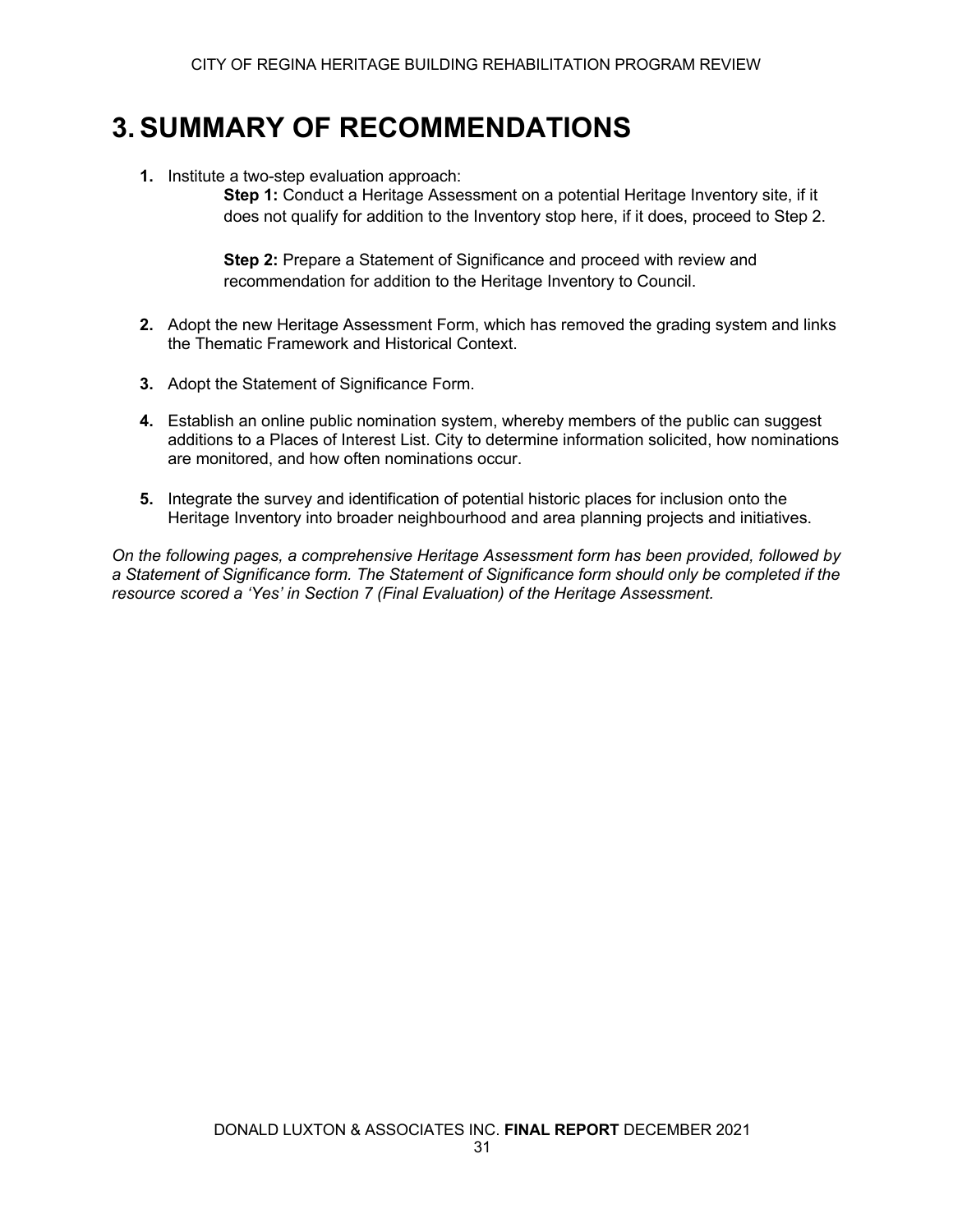### **4. CITY OF REGINA HERITAGE ASSESSMENT FORM AND STATEMENT OF SIGNICANCE FORM**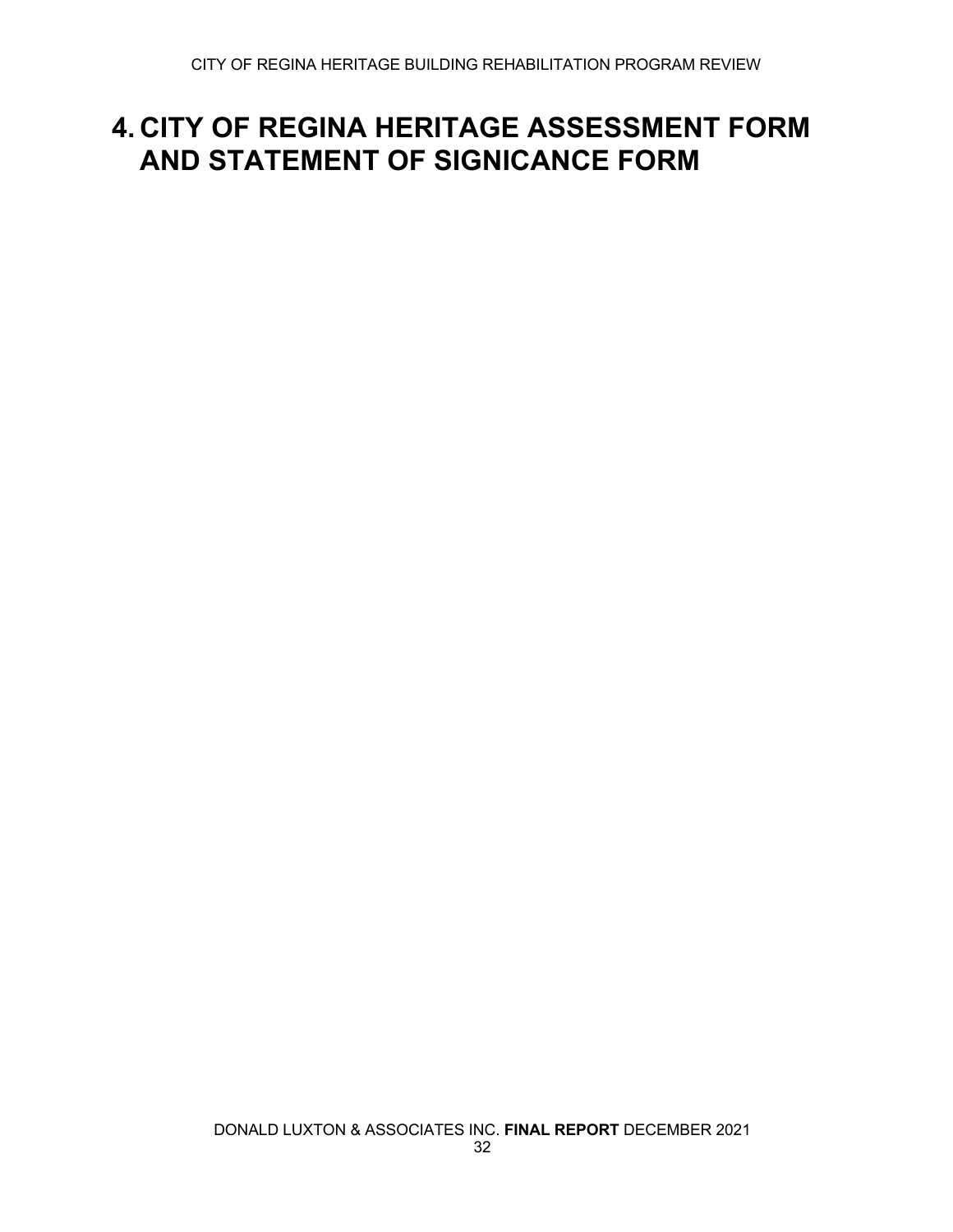

### **HERITAGE ASSESSMENT**

#### DATE:

| <b>RESOURCE NAME</b>     |                         |                      |                                  |
|--------------------------|-------------------------|----------------------|----------------------------------|
| ALT. RESOURCE NAME       |                         |                      |                                  |
| <b>ADDRESS</b>           |                         |                      |                                  |
| NEIGHBOURHOOD            |                         |                      |                                  |
| TYPE OF RESOURCE         | $\Box$ Building         | □ Cultural Landscape | $\Box$ Engineering Work          |
| <b>LEGAL DESCRIPTION</b> |                         |                      |                                  |
| YEAR BUILT               |                         |                      |                                  |
| ORIGINAL OWNER           |                         |                      |                                  |
| <b>BUILDER</b>           |                         |                      |                                  |
| ARCHITECT/DESIGNER       |                         |                      |                                  |
| STYLE/DESIGN             |                         |                      |                                  |
| ORIGINAL USE             |                         |                      |                                  |
| PRESENT USE              |                         |                      |                                  |
| <b>CITY OWNED</b>        | $\Box$ No<br>$\Box$ Yes |                      |                                  |
| CONTEMPORARY PHOTO       |                         |                      | Max. Width: 6"   Max. Height: 4" |
|                          |                         |                      |                                  |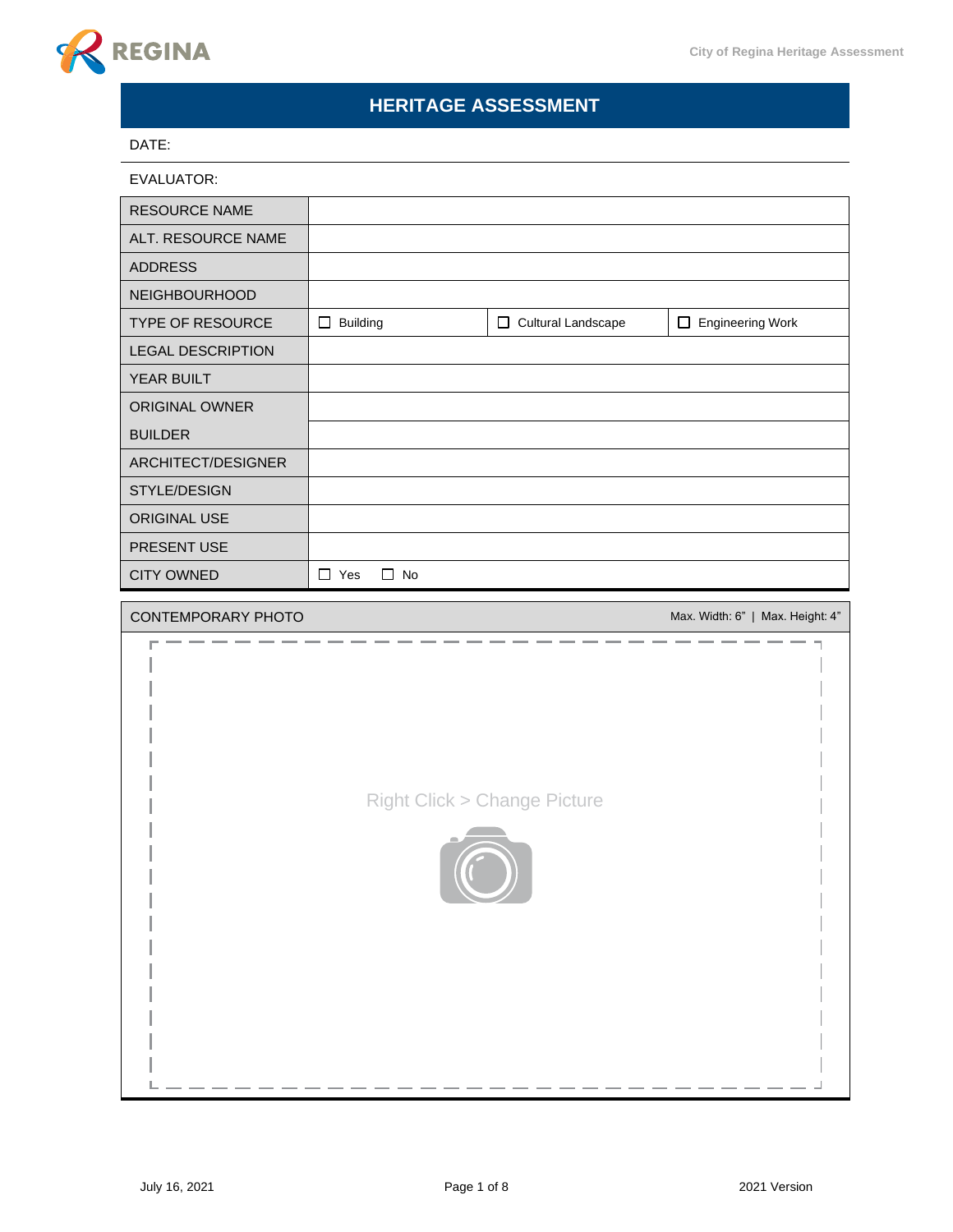### **1. RESEARCH PROFILE**

Provide a condensed history of the resource.

### **2. SIGNIFICANCE CRITERIA**

|    | <b>ASSOCIATIVE</b>                                                                                                              | Yes | Nο             | N/A                                                                                                                                                                                                         |
|----|---------------------------------------------------------------------------------------------------------------------------------|-----|----------------|-------------------------------------------------------------------------------------------------------------------------------------------------------------------------------------------------------------|
|    | institution, person, community, or tradition considered important in the city's history.                                        |     |                | The resource is closely and meaningfully associated with one or more theme, event, period of time, culture,                                                                                                 |
| 2. | <b>CONTEXTUAL</b>                                                                                                               | Yes | No             | N/A                                                                                                                                                                                                         |
|    | The resource is important in the historic development of the neighbourhood or city.<br>of Regina to a broad audience.           |     |                | The resource, by virtue of its location, its symbolism, or some other element, serves to communicate the heritage                                                                                           |
| 3  | <b>TANGIBLE</b>                                                                                                                 | Yes | N <sub>0</sub> | N/A                                                                                                                                                                                                         |
|    | achievement in design, architecture, planning, construction, materials, or technology.                                          |     |                | The resource is important in demonstrating aesthetic characteristics and/or represents an important creative<br>The resource possesses uncommon, rare or endangered aspects of the city's cultural history. |
|    | <i><b>THRESHOLD FOR SIGNIFICANCE CRITERIA</b></i>                                                                               |     |                |                                                                                                                                                                                                             |
|    | Has the heritage resource met at least one of the above criteria?<br>Yes is required for inclusion onto the Heritage Inventory. |     |                | Yes                                                                                                                                                                                                         |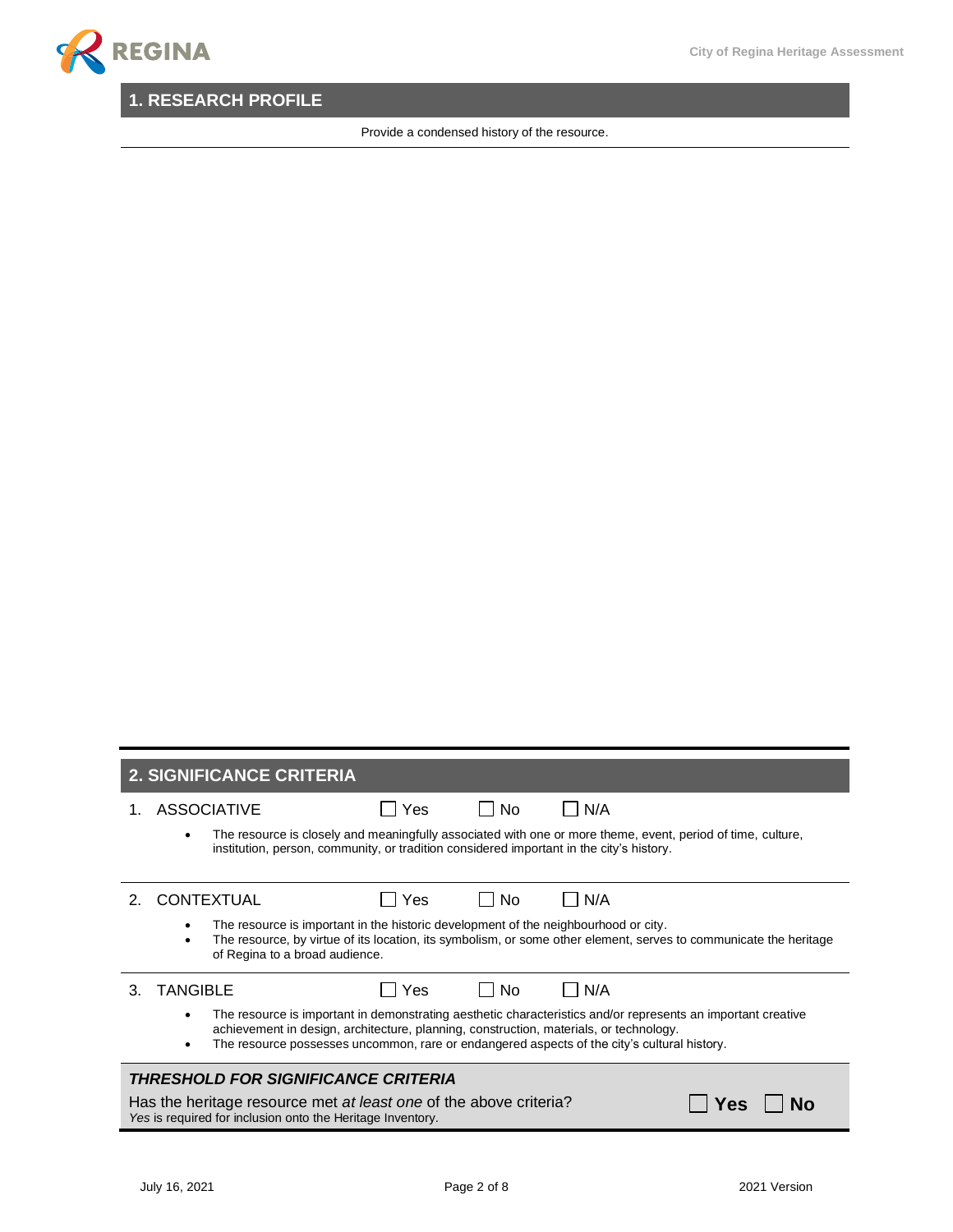

\**If sufficient evidence and/or documentation exists, take into consideration the possible reversibility of unsympathetic past interventions to the heritage resource.*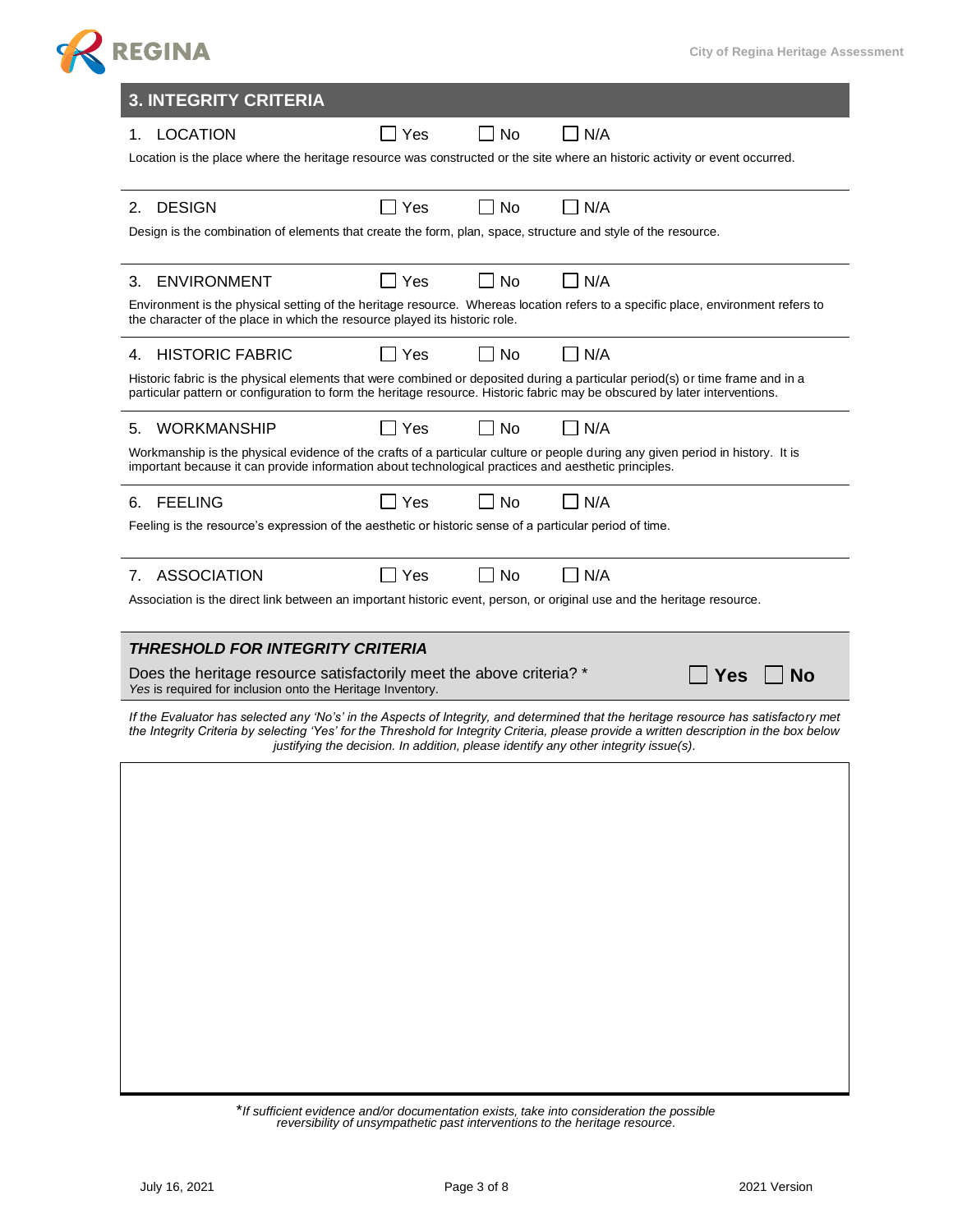

### **4. CHRONOLOGY OF PAST INTERVENTIONS**

In chronological order, document known and observable alterations to the resource.

YEAR

•

•

#### **5. VALUES SUMMARY**

In a concise, point form, specify any possible heritage values which could contribute to the overall significance of the resource.

#### **6. THEMATIC FRAMEWORK**

Select *one* City of Regina Thematic Framework (2017) theme most appropriate for the *primary* heritage value noted above. Upon production of a subsequent Statement of Significance, update the primary theme if required.

|              | $\Box$ 1.1 Natural & Cultural Landscapes   |                     | $\Box$ 2.5 Commerce & Service Industries |                  | $\Box$ 4.5 Sports & Recreation      |
|--------------|--------------------------------------------|---------------------|------------------------------------------|------------------|-------------------------------------|
| $\Box$ 1.2   | <b>Enduring First Nations</b><br>Presence  | 13.1                | <b>Administration &amp; Politics</b>     |                  | $\Box$ 4.6 Exhibitions & Fairs      |
| 11.3         | Multi-cultural Settlement                  |                     | $\Box$ 3.2 Law, Order, & Security        | l 14.7           | Social Movements                    |
| $\Box$ 1.4   | <b>Capital City Development</b>            | $\sqcup$ 3.3        | Defending Regina                         |                  | $\Box$ 5.1 Architecture & Design    |
| $\sqcup$ 2.1 | <b>Early Economies</b>                     | $\sqcup$ 4.1        | <b>Spiritual Life</b>                    |                  | $\Box$ 5.2 Visual & Performing Arts |
|              | $\Box$ 2.2 Transportation & Infrastructure |                     | $\Box$ 4.2 Education                     |                  | $\Box$ 5.3 Community Collections    |
| $\vert$ 12.3 | <b>Communication Networks</b>              |                     | $\Box$ 4.3 Heath Care & Social Services  | $\Box$ 5.4 Media |                                     |
| $\Box$ 2.4   | Extraction, Production, &<br>Distribution  | $\mathbf{L}$<br>4.4 | <b>Community Groups</b>                  |                  |                                     |

#### **7. FINAL EVALUATION**

Has the heritage resource met the thresholds for both Significance and Integrity criteria, meriting it for inclusion onto the Heritage Inventory?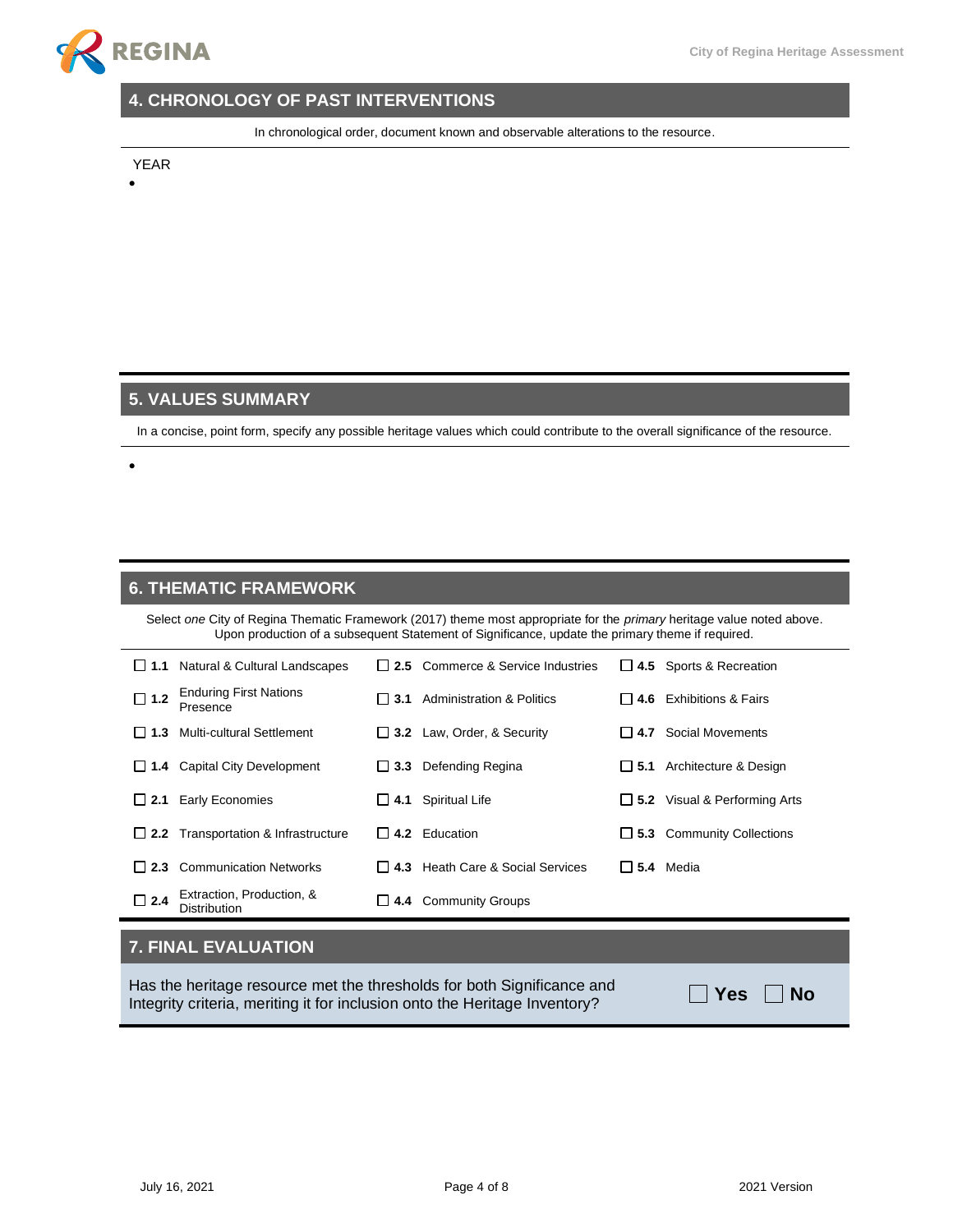

### **8. ADDITIONAL IMAGES**

| IMAGE #             | Max. Long Side Length: 6"              |
|---------------------|----------------------------------------|
|                     | <b>Right Click &gt; Change Picture</b> |
| CAPTION             |                                        |
| <b>DATE</b>         |                                        |
| <b>PHOTOGRAPHER</b> |                                        |
| SOURCE              |                                        |
| <b>COPYRIGHT</b>    |                                        |

Additional images can consist of additional contemporary photos, historic photos, plans, and/or maps.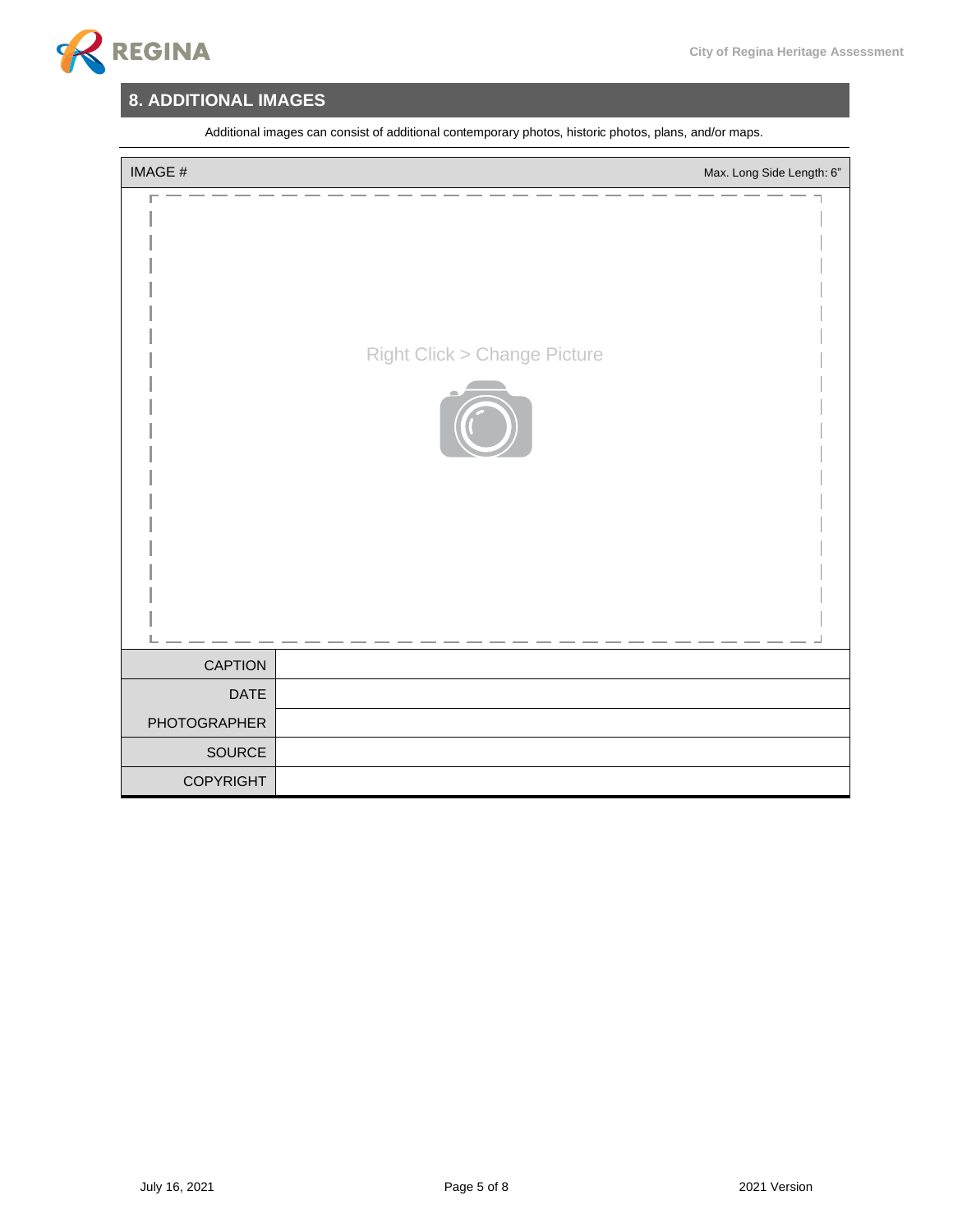

| IMAGE #          | Max. Long Side Length: 6"              |
|------------------|----------------------------------------|
|                  | <b>Right Click &gt; Change Picture</b> |
| <b>CAPTION</b>   |                                        |
| <b>DATE</b>      |                                        |
| PHOTOGRAPHER     |                                        |
| SOURCE           |                                        |
| <b>COPYRIGHT</b> |                                        |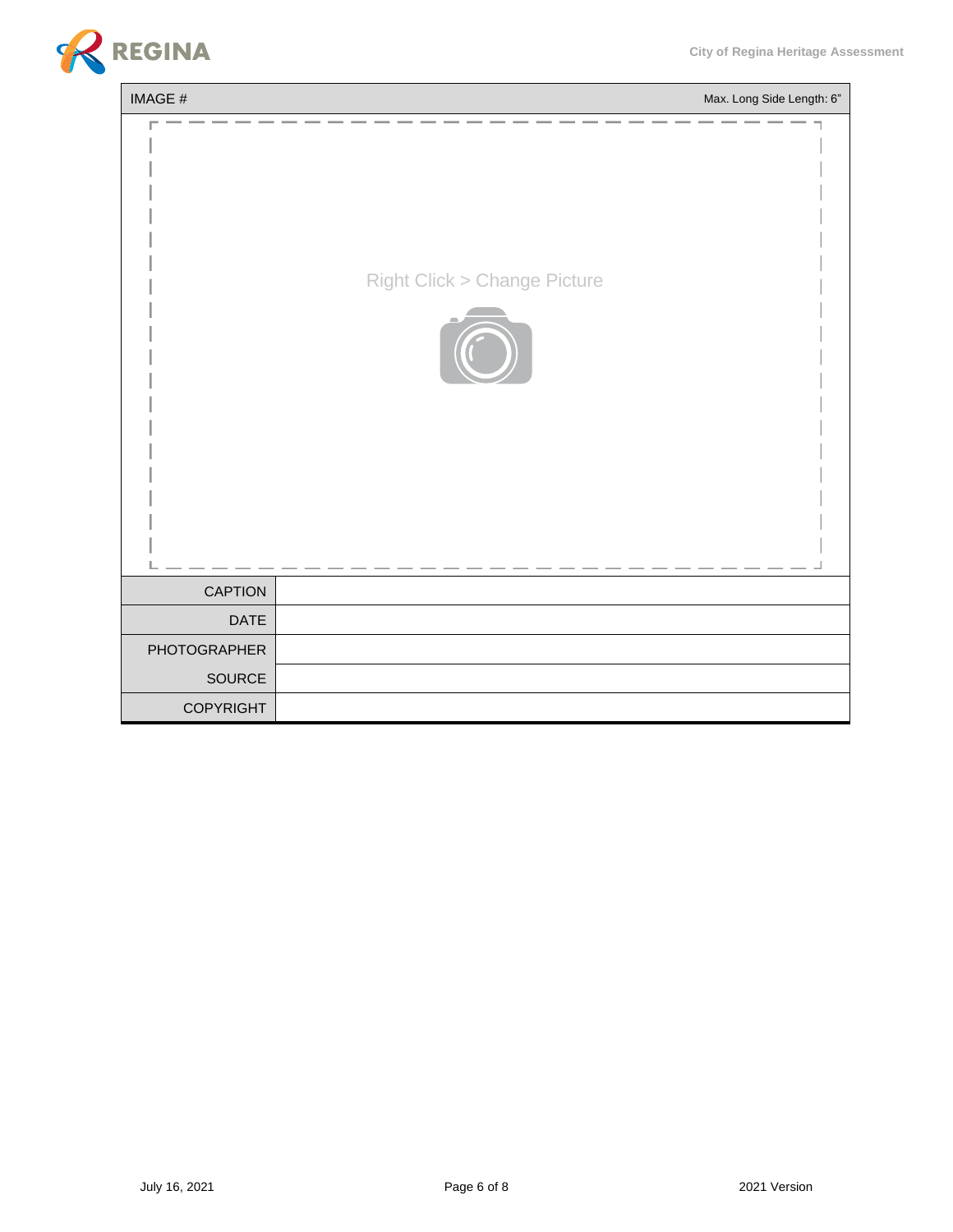

| IMAGE #          | Max. Long Side Length: 6"              |
|------------------|----------------------------------------|
|                  | <b>Right Click &gt; Change Picture</b> |
| <b>CAPTION</b>   |                                        |
| <b>DATE</b>      |                                        |
| PHOTOGRAPHER     |                                        |
| SOURCE           |                                        |
| <b>COPYRIGHT</b> |                                        |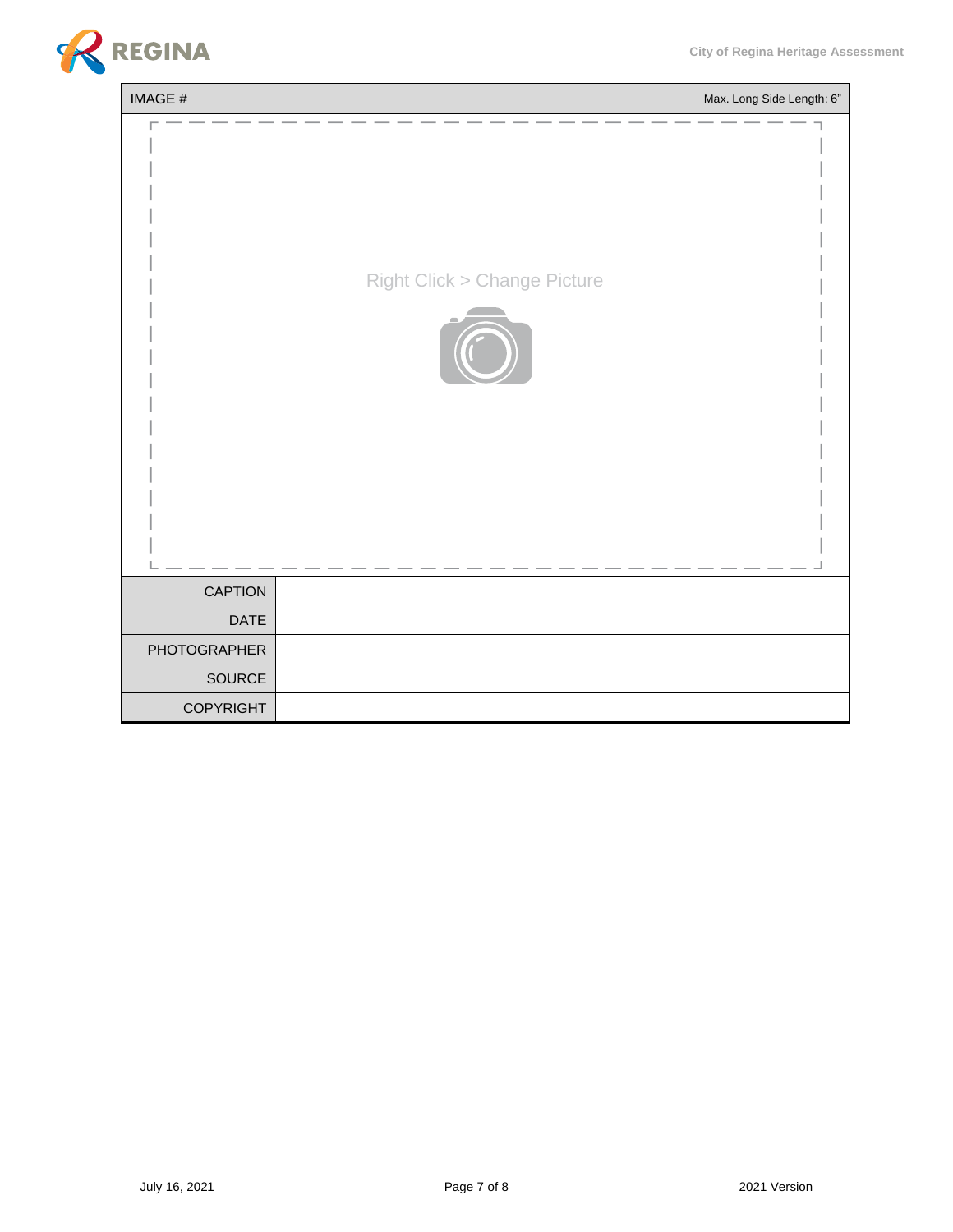### **9. RESEARCH SOURCES**

Provide an annotated reference list directly relevant to this resource.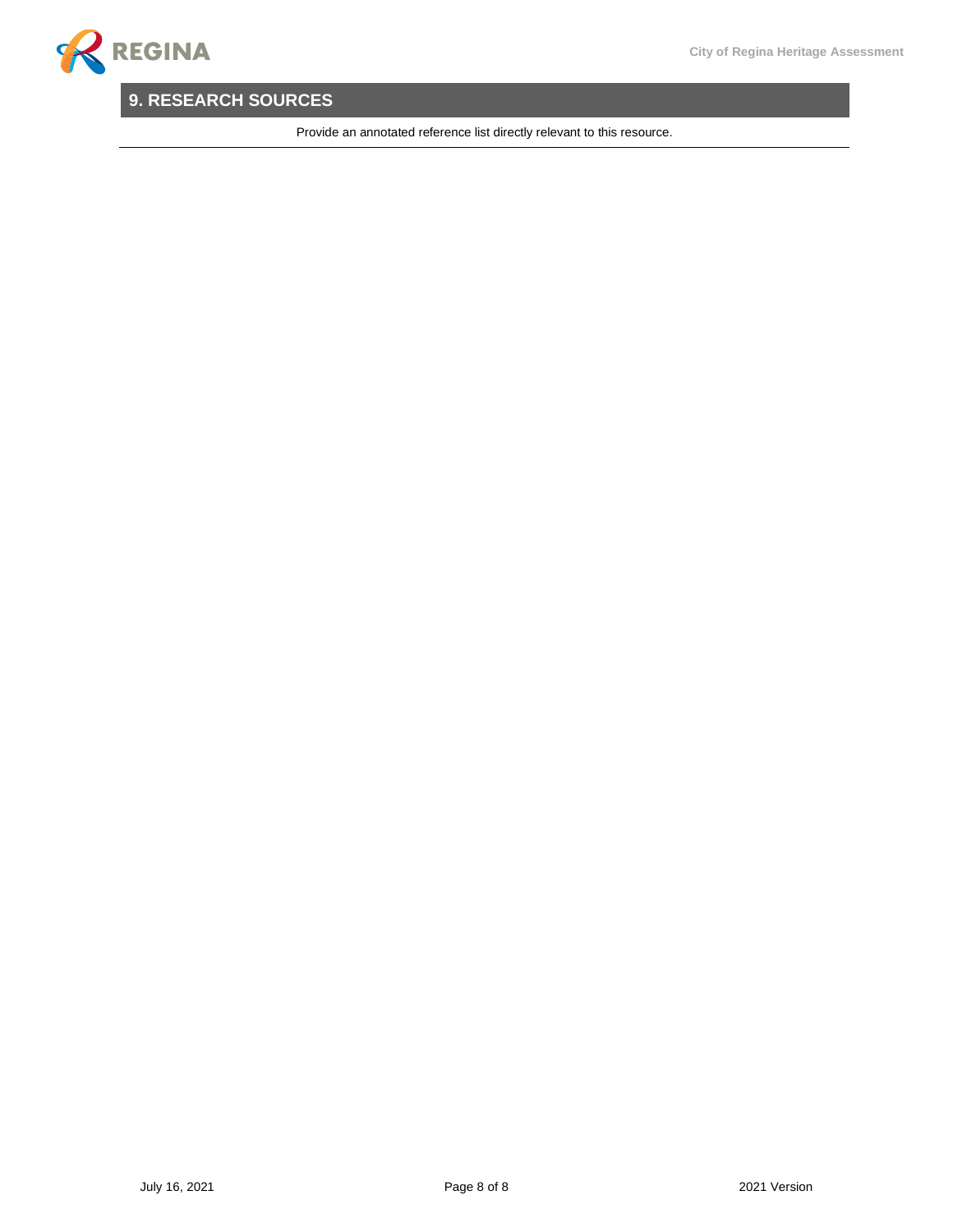

### **STATEMENT OF SIGNIFICANCE**

#### DATE:

| AUTHOR:                  |                                  |
|--------------------------|----------------------------------|
| <b>RESOURCE NAME</b>     |                                  |
| ALT. RESOURCE NAME       |                                  |
| <b>ADDRESS</b>           |                                  |
| <b>NEIGHBOURHOOD</b>     |                                  |
| <b>LEGAL DESCRIPTION</b> |                                  |
| YEAR BUILT               |                                  |
| <b>ORIGINAL OWNER</b>    |                                  |
| <b>BUILDER</b>           |                                  |
| ARCHITECT/DESIGNER       |                                  |
| STYLE/DESIGN             |                                  |
| ORIGINAL USE             |                                  |
| PRESENT USE              |                                  |
|                          |                                  |
| CONTEMPORARY PHOTO       | Max. Width: 6"   Max. Height: 4" |

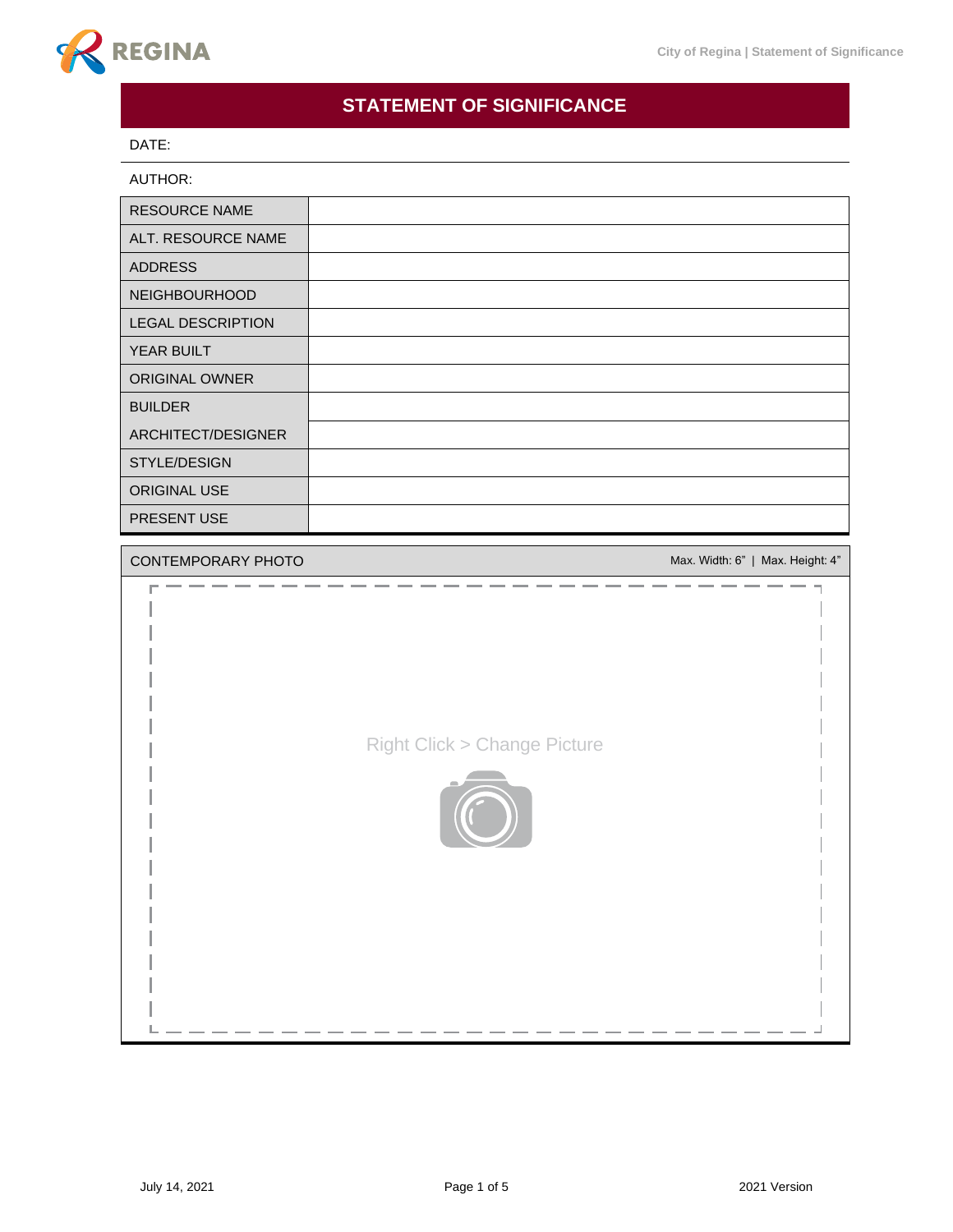

•

**DESCRIPTION OF HISTORIC PLACE** Max. 4000 Characters

**HERITAGE VALUE OF HISTORIC PLACE** Max. 4000 Characters

#### **CHARACTER-DEFINING ELEMENTS CHARACTER-DEFINING ELEMENTS**

The elements that define the heritage character of Name of Historic Place include, but are not limited to its: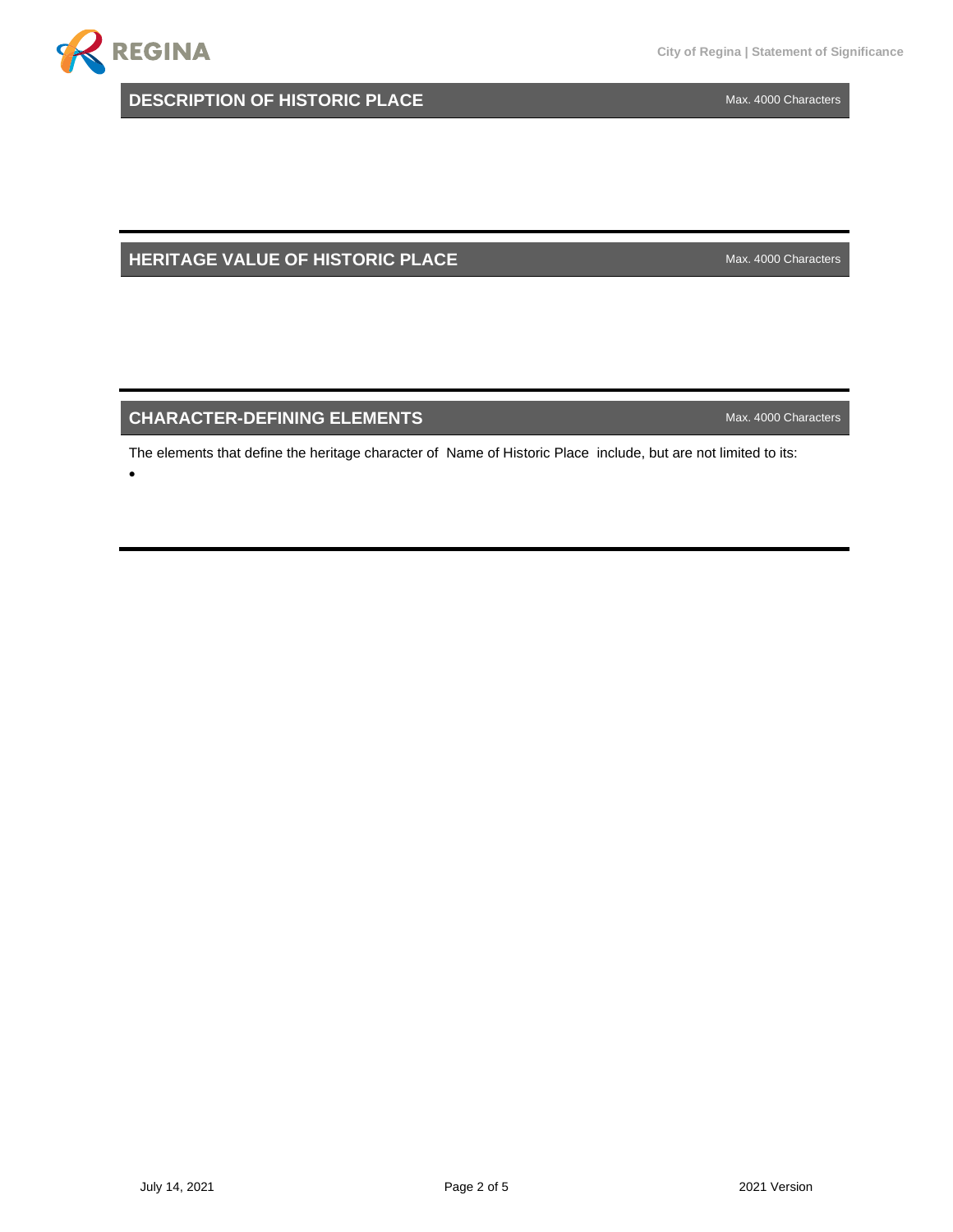

### **ADDITIONAL IMAGES**

| IMAGE #      | Max. Long Side Length: 6"              |
|--------------|----------------------------------------|
|              | <b>Right Click &gt; Change Picture</b> |
| CAPTION      |                                        |
| <b>DATE</b>  |                                        |
| PHOTOGRAPHER |                                        |
| SOURCE       |                                        |
| COPYRIGHT    |                                        |

Additional images can consist of additional contemporary photos, historic photos, plans, and/or maps.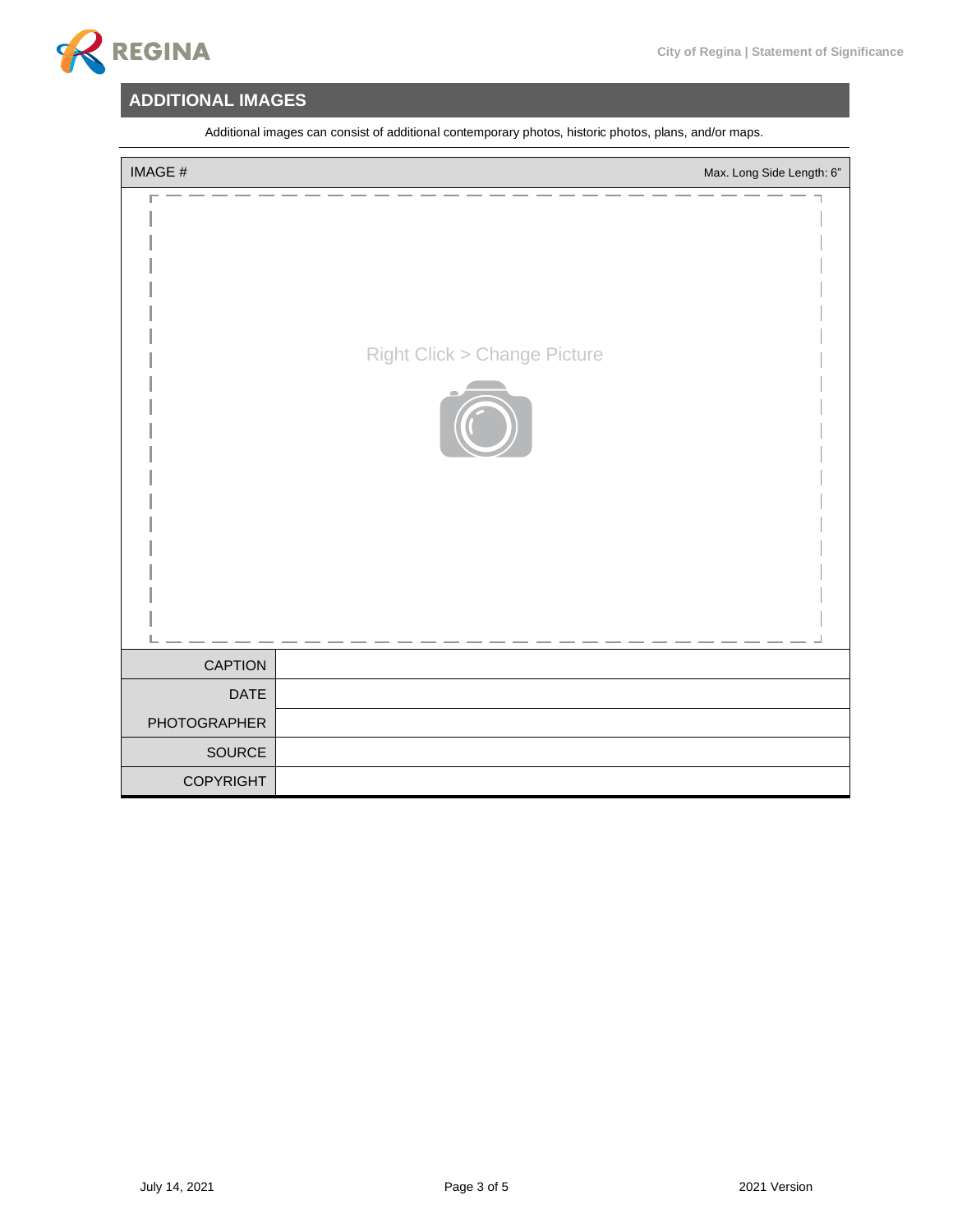

| IMAGE #          | Max. Long Side Length: 6"              |
|------------------|----------------------------------------|
|                  | <b>Right Click &gt; Change Picture</b> |
| <b>CAPTION</b>   |                                        |
| <b>DATE</b>      |                                        |
| PHOTOGRAPHER     |                                        |
| SOURCE           |                                        |
| <b>COPYRIGHT</b> |                                        |